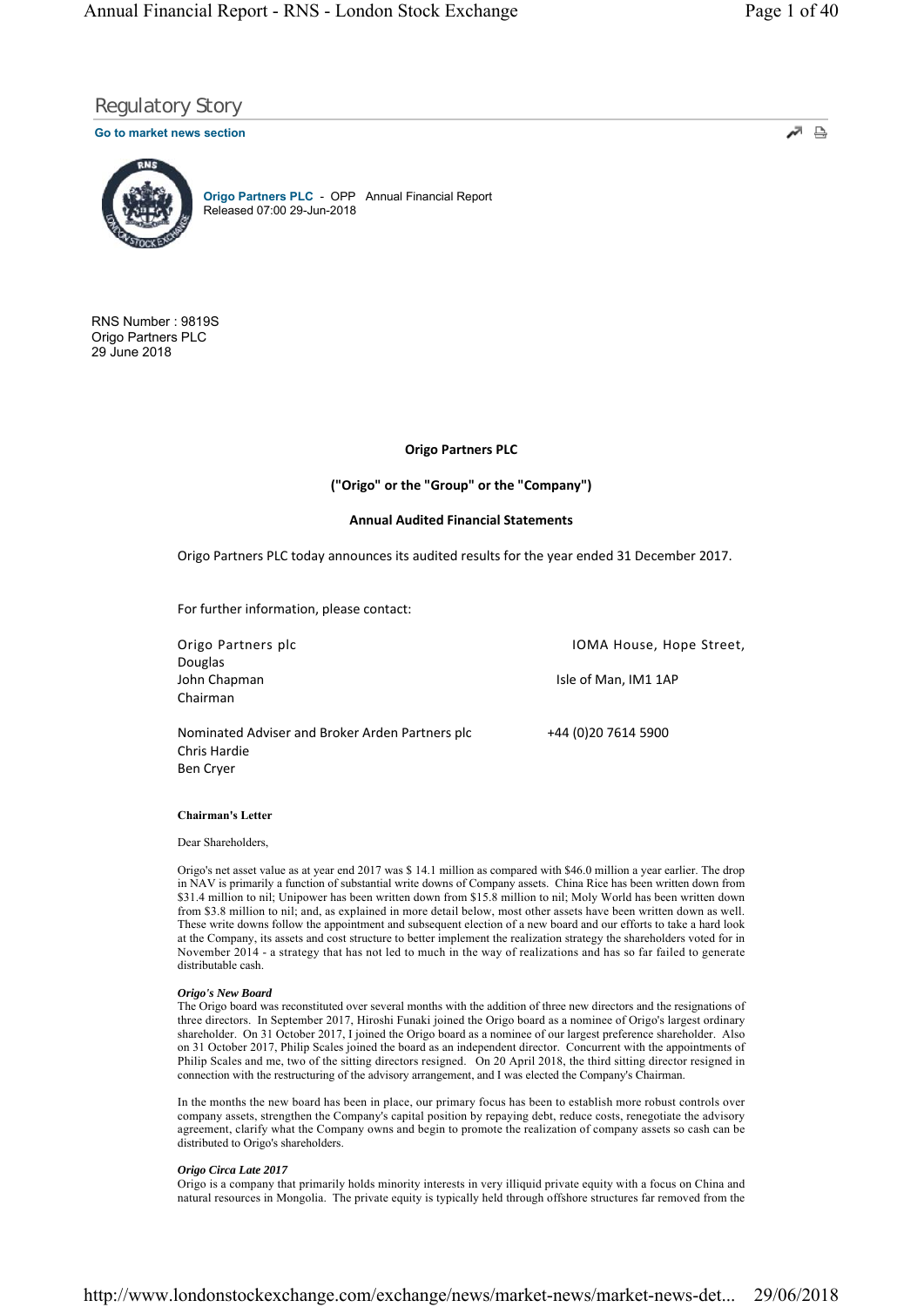ultimate assets. The Company is managed at the board level with a third-party advisor, a British Virgin Islands (BVI) legal entity, that operates out of a Company office in Beijing.

Origo typically does not own assets but rather owns equity in shell companies in offshore jurisdictions. These shell companies may then own equity in onshore companies, which may then own physical assets or legal rights to engage in certain activities, typically rights or purported rights to extract minerals. So, for example, in 2011 and 2012 the Company invested about \$28 million in "China Rice Ltd.", a company domiciled in the BVI. In return for its \$28 million investment, Origo received unsecured debt and equity in that BVI company. China Rice owns no assets other than equity in "Winrich International Industry Limited," a Hong Kong company. Winrich International Industry Limited owns no assets other than equity in "Jilin Dechun Grains Processing Company, Ltd." ("Jilin Dechun Grains"). Jilin Dechun Grains is a Chinese registered legal entity located in Jilin Province, a province in northern China that in part abuts North Korea. Jilin Dechun Grains is controlled by one Li Dechun - hence the name Jilin Dechun Grains.

I will get into Jilin Dechun Grains (a/k/a China Rice) a little bit later but the point here is that the Company's ownership interest in any assets that might have value (Jilin Dechun Grains' inventory, plant and equipment, property, and good will) is far removed both geographically and legally from Origo's debt and equity interests in China Rice, a BVI company. Although the China Rice example may be an extreme example of ownership far removed from operating assets (the China Rice investment has two layers of offshore entities), the basic legal structure - Origo owning a minority interest in an offshore company that owns equity in an onshore company - is typical. The problem with this layered form of legal ownership is it is difficult to understand what you really own since your ownership rights are determined by the laws of several jurisdictions, which may be inconsistent, and the control rights typically sit at a different legal layer from where the assets sit. And, if it is hard to understand *what* you own, it is *a fortiori* hard to understand the value of what you own.

The Company's cash position when we assumed office was negligible. Prior to the former directors resigning, they had paid themselves about \$259,000 as unpaid accrued board fees, and they had also paid the Company's investment advisor, Origo Advisors Limited ("OAL") \$1.3 million as unpaid fees to that entity. So, when we joined the board the Company had a cash position of about \$1 million and, even allowing for the payments listed above, debt of about \$3.2 million. The debt comprised money owed to the OAL and to a third-party lender. OAL was owed about \$700,000 and the third party a minimum of \$2.5 million plus 12% interest with a minimum repayment obligation.

The obligation to OAL arose from the Company's failure to pay fees in accordance with a contract the Company entered in 2014 and purported to bear interest at a minimum of 8% and a maximum of whatever interest rate the Company was paying others while the OAL debt remained outstanding. The obligation to the private investor arose in late 2016 when the Company borrowed \$2.5 million to meet obligations, primarily fees owed to a law firm. The terms of that loan were that interest accrued at 12% annually with the Company obliged to repay \$3.75 million if the loan was held to its full term.

Perhaps because of its history, Origo did not have a typical fund structure. The typical fund structure includes a thirdparty manager managing the Company's assets and a third-party administrator controlling the company's bank accounts and maintaining the company's books and records. Separation of functions is important because the manager asking for payment for some obligation and the third-party administrator, usually a regulated entity, having signature authority over company bank accounts, and thus making payment, is a safeguard against fraud. In Origo, the Company did not technically have a third-party manager but, rather, an "Advisor" (OAL) with the primary responsibility of "advising" the board rather than managing the Company's assets. A principal of OAL also sat on the Origo board and served as Origo's Executive Director. OAL also controlled the Company bank accounts and maintained most of the Company's records.

# *The Defective 2014 Advisory Agreement*

In November 2014, the Company entered into an advisory agreement with OAL. OAL at that time seems to have been controlled by several, but not all, of the people who were involved in setting up the Company some years earlier. The 2014 agreement was entered into concurrent with the shareholder vote in November 2014 for a "realization strategy" for the disposal of the Company's assets. The purported purpose of the 2014 Agreement was to provide "asset realization support services" so the Company could "realise its portfolio of assets and distribute net realisation proceeds to its shareholders." The Advisory Agreement had a four-year term and provided for total fixed fees of \$6.5 million over that period plus incentive fees that kicked in once \$90 million had been distributed to shareholders.

The contract did not properly incentivize OAL to realise assets in accordance with the 2014 shareholder vote. It is plainly defective, at least in hindsight, because it failed to accomplish its purported purpose - promote the realization of assets and cash distributions to shareholders.

First, it should have been apparent that given the quality of the Origo portfolio it was highly unlikely that the \$90 million hurdle would be reached within the four-year period and therefore the contract had no real incentives for asset realization. Second, the fixed component of the compensation structure was disproportionately large compared to the incentive component of the compensation structure and this too should have been apparent at the time the contract was entered into. Third, there was no claw back provision in the event that the \$90 million hurdle was not reached so there was no penalty if OAL accomplished very little, which is how things played out. Fourth, the contract imposed no real objective duties on OAL in return for the \$6.5 million. In fact, there was no real obligation imposed on OAL to accomplish much of anything.

Rather, in return for the \$6.5 million OAL was obliged to a provide a menu of anodyne services such as "provide support" to the Origo board, "provide research and reports" to that same board and "monitor and analyse the performance of the portfolio." The advisory contract thus guaranteed OAL a substantial amount of money in fees, a number certainly very substantial in comparison with a fair and objective valuation of the portfolio, while it failed to set any real bar for the payment of those fees.

Not surprisingly, when the 2014 Agreement was terminated with effect from year end 2017, total realizations over the three-year period were a little in excess of what OAL received in fees. Nothing about Origo is ever very clear, but our calculations indicate that over the period of the contract OAL accrued about \$5.4 million in fees and interest in return for asset realizations amounting to about \$7 million. The Company though had other operating costs besides the OAL fees, and so, net to the Company, substantially less was received from asset sales than went to pay OAL, the Origo board, and various service providers.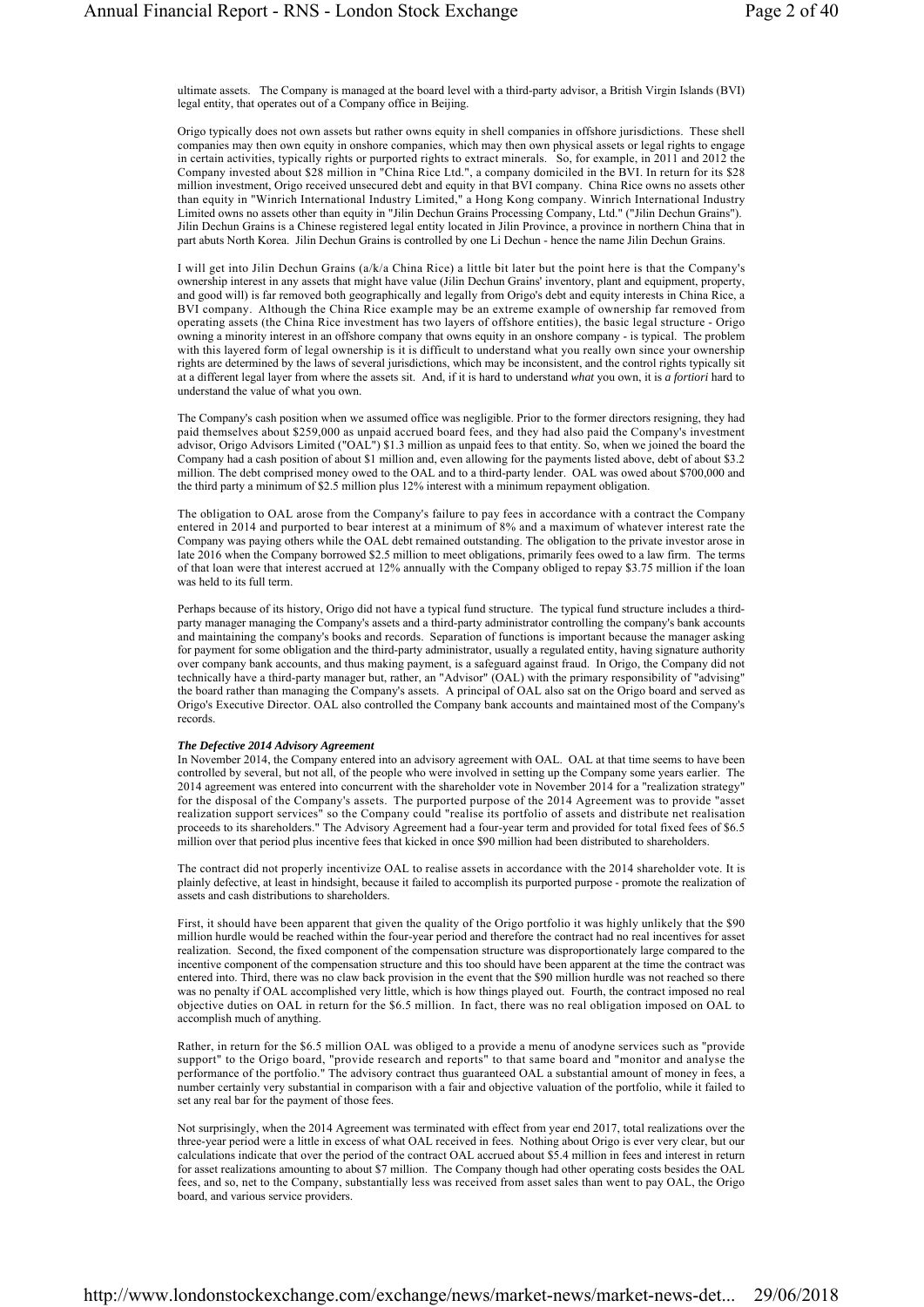## *The New Board's Efforts to Impose a New Order*

Some of these issues are sunk costs, a product of bad decisions made in the past, while others can be remedied by a new board with a new focus. Following period end, we repaid the outstanding debt at the face amount of \$2.5 million with no interest or penalties. We also settled in full the unpaid fees due to OAL as part of the renegotiation of the advisory arrangement. We terminated the Company's Nomad and administrator and replaced them with companies that we believe will offer better services at more appropriate prices. The Company bank accounts are now under the control of our third-party administrator and we are trying to collect company records, so they can be reviewed and maintained by the new administrator. We terminated the Company's public relations firm, and I will take care of public relations and shareholder communications as part of my duties. We retained a new law firm, which I believe will better meet the Company's needs. We have renegotiated the audit fee, which has come down this year and we hope can come down further as assets are sold and the size of the portfolio is reduced.

Most importantly in terms of cost, we agreed with the advisor to terminate the former advisory agreement and replaced it with a new agreement effective 1 January 2018 that is entirely incentive based. The new advisory agreement waives OAL's entitlement to a fixed fee of \$1 million for 2018 and any future fixed fees in return for 8% of all cash returned to shareholders with a hold back of 25% of that amount until Origo's entire portfolio is sold. Board approval is required for any asset sales to prevent a fire sale and to ensure realizations are at appropriate prices considering market conditions. The Company can now terminate the new agreement without penalty on 90 days' notice.

The Company will continue to fund certain operating costs incurred in connection with Origo including a modest office share arrangement in Beijing and limited personnel costs. Origo has budgeted \$280,000 for total Beijing operating costs for 2018 and will continually review these costs with the objective of bringing them down further.

### **Origo's Portfolio**

Origo's portfolio can be divided into miscellaneous investments in China (China Rice, Niutech, and Unipower) and investments in mining assets primarily, though not entirely, in Mongolia (Celadon, Kincora, Moly World, and Gobi Coal). With the exception of Niutech, all of these investments are problematic. Although we have put substantial effort into understanding the Company's portfolio (in early July we will be making our third trip to China to meet with our Advisor, co-investors and investee companies) we are still endeavouring to understand the real worth of these investments and then determine realistic realization strategies. I hope that when our midyear report is published we will have more clarity on these issues.

#### **Chinese Investments**

Our Chinese investments comprise Niutech, China Rice and Unipower Battery. Niutech is a successful investment, which we are in the process of exiting, so far at book value. The other two investments are problematic and have been written down to nil. It is, as of the date of this letter, unclear whether any of the value of these two companies is recoverable.

### *China Rice*

China Rice was our largest investment at year end 2016 with a carrying value of \$31.4 million and comprised about a third of the Company's assets. Based on legal advice from Beijing counsel, we have written the asset down to nil.

About a month ago OAL informed the Origo Board that Jilin Dechun Grain was party to a court order made by the Liaoyuan City Intermediary Court, under which Jilin Dechun Grain's assets were to be sold to satisfy obligations to the Industrial and Commercial Bank of China ("ICBC") in connection with the alleged non-payment of a debt. As explained above, Jilin Dechun Grain is a PRC registered company that holds the operating assets of Origo's China Rice investment. If those assets are foreclosed on to satisfy legal Jilin Dechun Grain's legal obligations, Origo's investment in China Rice is worthless.

Origo retained Beijing based counsel to investigate this surprising situation and advise the board on Origo's possible remedies. Counsel has informed us that Jilin Dechun Grain defaulted on its obligation to ICBC sometime in 2017 and that pursuant to enforcement orders Jilin Dechun Grain was ordered to pay ICBC approximately \$42 million, which now, with interest, amounts to about \$45 million. Jilin does not appear to have the \$45 million to satisfy the obligation. It further appears that ICBC has sold the defaulted debt to a third party, which has approached the principal of Jilin Dechun Grain, Li Dechun, with an offer to sell that debt back to the Company at a discounted price. It also appears that Jilin Dechun Grain has other unsatisfied debts (in addition to the \$45 million) that have been the subject of other court orders.

The full situation at Jilin Dechun Grains is as of this date unclear. We will be traveling to China in early July to try to meet Mr. Li and the apparent current owner of the defaulted debt, Great Wall Investment Group Ltd., a substantial Chinese asset manager, to determine if any value can be recovered.

China Rice is and always has been a curious investment. Its operating subsidiary, Jilin Dechun Grain, is not a wellknown company. Its principal, Mr. Li, is not a well-known Chinese businessman. Jilin Dechun Grain is based not in Beijing but in an obscure part of north-eastern China. As outlined above, the Company's investment in Jilin Dechun Grain seems to have been made in a very indirect way. Origo's debt has a BVI shell company as the counterparty and is not secured with any assets in China. Origo's equity is in a BVI company so Origo has no equity in Jilin Dechun Grains, the legal entity that holds the structure's assets. There does not seem to be an opinion letter when the investment was made explaining why this structure was used and how Origo might enforce its rights in the event of a dispute.

The accounts of Jilin Dechun Grain have to the best of my knowledge never been audited by a recognized auditing firm and have not been audited by anyone since year end 2015. The 2015 accounts purport to have been audited by an unrecognized local auditing firm so the validity of those accounts is open to question. The company's unaudited 2016 accounts show that Jilin Dechun Grains' sales have been declining for a number of years. According to these financial statements, Jilin Dechun Grains' revenues in 2016 were about 80% lower than its revenues in 2012. The explanation we have been given is for this decline in sales is unclear. We travelled to China in March and endeavoured to meet the China Rice principal, Mr. Li, but were rebuffed because Mr. Li said he was too "busy" to meet with us.

As of the date of this letter, we do not have a clear understanding of why Jilin Dechun Grain defaulted on the debt. As of the unaudited 2016 balance sheet, Jilin Dechun Grain represented that its total debt amounted to about 46% of its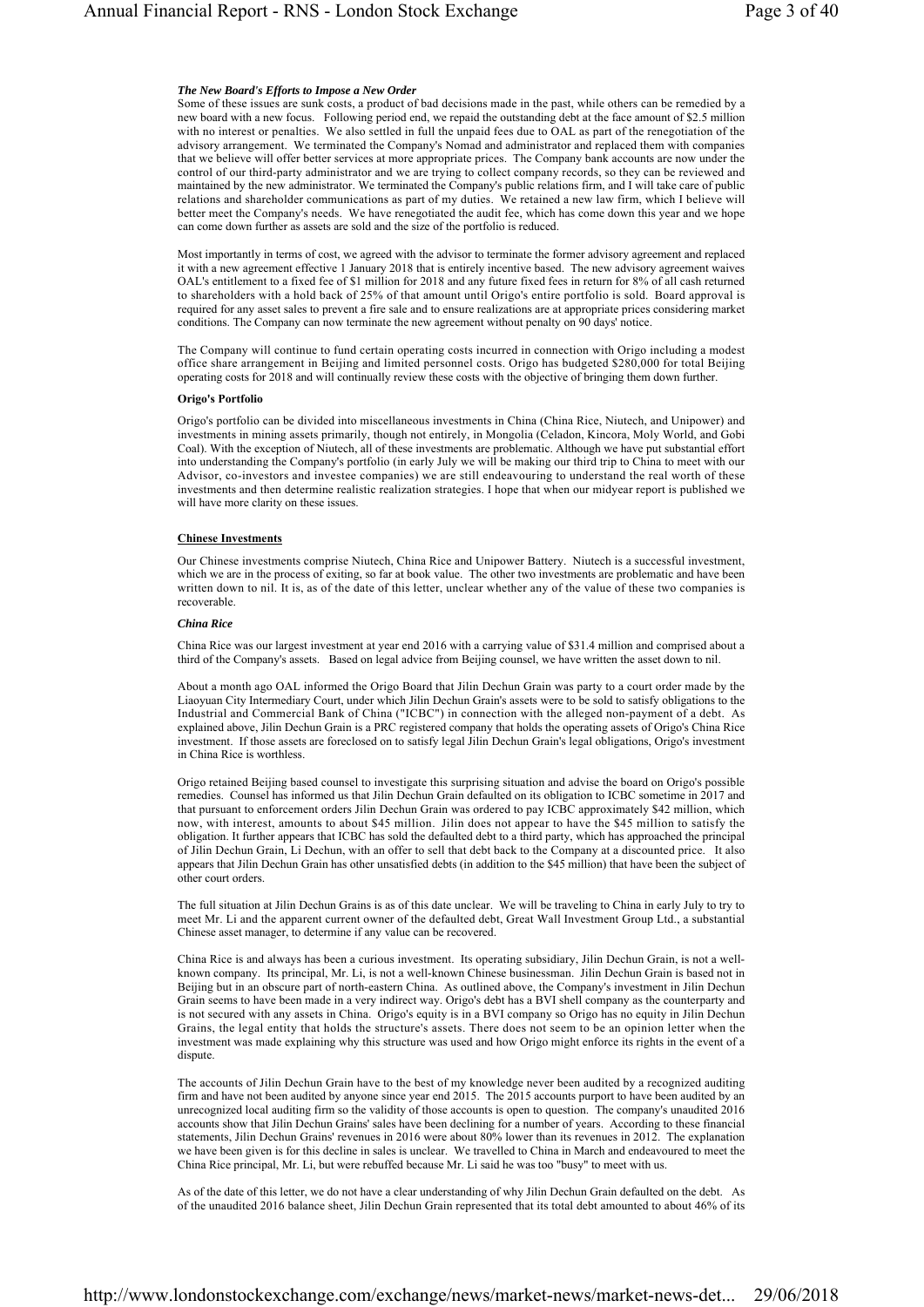then current assets - hardly the kind of numbers that should throw a company into default. In China a company's managing director has a lot of authority over company assets so whether company assets were pledged for obligations unrelated to Origo's investment is a real possibility.

Origo has an investment agreement with China Rice that provides Origo with a number of rights including approval rights before any debt is incurred, but Origo seems never to have asserted its rights. An individual OAL procured at some point in the past sits on the board of Jilin Dechun Grains on behalf of Origo but does not seem to have exercised any board powers over the company's business, its debt, or the default. Given that at least some of the issues involving the China Rice investment occurred during the watch of the old Origo board, we are unclear about how the previous board monitored this investment. We will be inquiring why they failed to inform the market of the ICBC default when it occurred - which according to Chinese counsel was no later than the summer of 2017.

### *Unipower Battery Ltd.*

Unipower is or was a battery manufacturer for electric vehicles. The company does not appear to be operational, has several judgments against it and seems to have legal problems. The company shares office space with OAL in Beijing. Like China Rice, we are unclear about the circumstances surrounding the original investment and why the company has fared so poorly. The company now has a plan to relocate to another province in return for some sort of assistance from that provincial government. It is unclear if this plan will come to fruition and if it did how this might benefit Origo. We have recently retained counsel in Beijing to investigate this investment but given that it does not appear to be a going concern we have valued it at nil.

#### **Mining Investments**

Origo has a number of mining investments. Most of these companies are not really going concerns in the sense of companies that extract minerals and then sell them on to a processor or end user. Rather they are typically companies that own exploration licenses or rights to extract minerals. I think it is fair to say that none of these investments has been satisfactory.

# *Moly World Ltd.*

In 2011 Origo invested \$10 million in Moly World Ltd., a BVI company, for 20% of that company's equity as well as offtake rights to 20% of that company's future production. Moly World in turn owns the Mongol Resource Corporation ("MRC"), a Mongolian company that own the rights to explore a substantial molybdenum deposit in Mongolia. Molybdenum has had its ups and downs in the world markets, though in recent years the movement has mostly been down. On Origo's year end 2016 balance sheet this investment was carried at US\$3.78 million largely because of the decline in global molybdenum prices.

In April 2018, MRC received a notification from the Mineral Resource Authority for Mongolia cancelling the mining license issued to MRC in August 2017. It appears that there are questions whether the mining license was validly granted given that the Mongolian governmental authority claims that the company's mineral deposits overlap with a protected area. One would typically expect an investor like Origo to have a legal opinion as to the validity of the rights being purchased but that opinion, as with China Rice, does not seem to exist. Moly World has retained counsel to protect its rights over the mining license. Given the uncertainty of MRC's legal right to mine the mineral and the additional uncertainty of the judicial process in Mongolia, Origo's board believes that the appropriate carrying value for this asset is nil.

#### *Kincora Copper Limited*

Kincora is a public company listed on the Toronto venture exchange. As of the end of March, Kincora had a market capitalization of about \$8 million and an enterprise value of about \$6 million. Origo owned about a quarter of the company. Kincora's story is that it owns mining rights to possible copper deposits in Mongolia that some think promising given the proximity of those rights to substantial copper deposits. Nonetheless, Kincora's most recent drilling efforts have been unsuccessful, and we have seen no objective evidence that these exploration rights have real value.

Kincora does not seem to have sufficient funds to engage in full scale exploration as Kincora's last reported net cash position is about \$2.1 million. It would thus appear that any substantial future exploration will require additional capital and hence the issuance of more equity or the formation of a joint venture with a third party. Kincora's managers are not based in Mongolia. Nor have they made significant cash investments in the company. Their compensation most recently has been with Kincora shares. Given the company's diminutive size and dwindling cash position we had asked the Kincora board to put the company up for sale but were rebuffed. We retained Canadian counsel and explored the possibility of a more aggressive approach to Kincora but concluded that the costs would likely outweigh any likely benefit. In light of Kincora's obvious corporate governance issues, weak capital position and lack of demonstrable success we determined that this investment was entirely speculative. Earlier this month we exited our entire position in Kincora for net proceeds of about \$1.5 million, which represented the market price of these shares as of the sale date.

#### *Celadon Mining Ltd.*

Origo invested \$13.1 million for about 8.9% of Celadon Mining, which is a private company with mining rights to the Chang Tang West thermal coal deposits in Ordos, Inner Mongolia (i.e., China). The year end 2017 carrying value of Celadon Mining is about \$4.5 million as compared with \$20.1 million as at year end 2016. The majority shareholder has reported that he is in complex negotiations to monetize the Chang Tang West asset. As a minority shareholder, Origo is not a participant in the negotiations and depends on reports from the majority shareholder leading the negotiation. We have written down this investment because of the apparent lack of clear progress in the negotiations for the sale of the Chang Tang West asset and the uncertainty over the timing and amount of subsequent cash flows to Origo if the sale were concluded.

#### *Gobi Coal and Energy Ltd.*

Origo invested, net of a subsequent divestiture, \$15 million in Gobi Coal, which is a BVI registered holding company that through its ownership of local companies in Mongolia has mining rights for coking coal and uranium in that country. Origo owns 7.5% of Gobi Coal but the company is controlled by Aabar, which I am told is an Abu Dhabi sovereign wealth fund. Origo earlier had a board seat but was forced off the board some years ago and consequently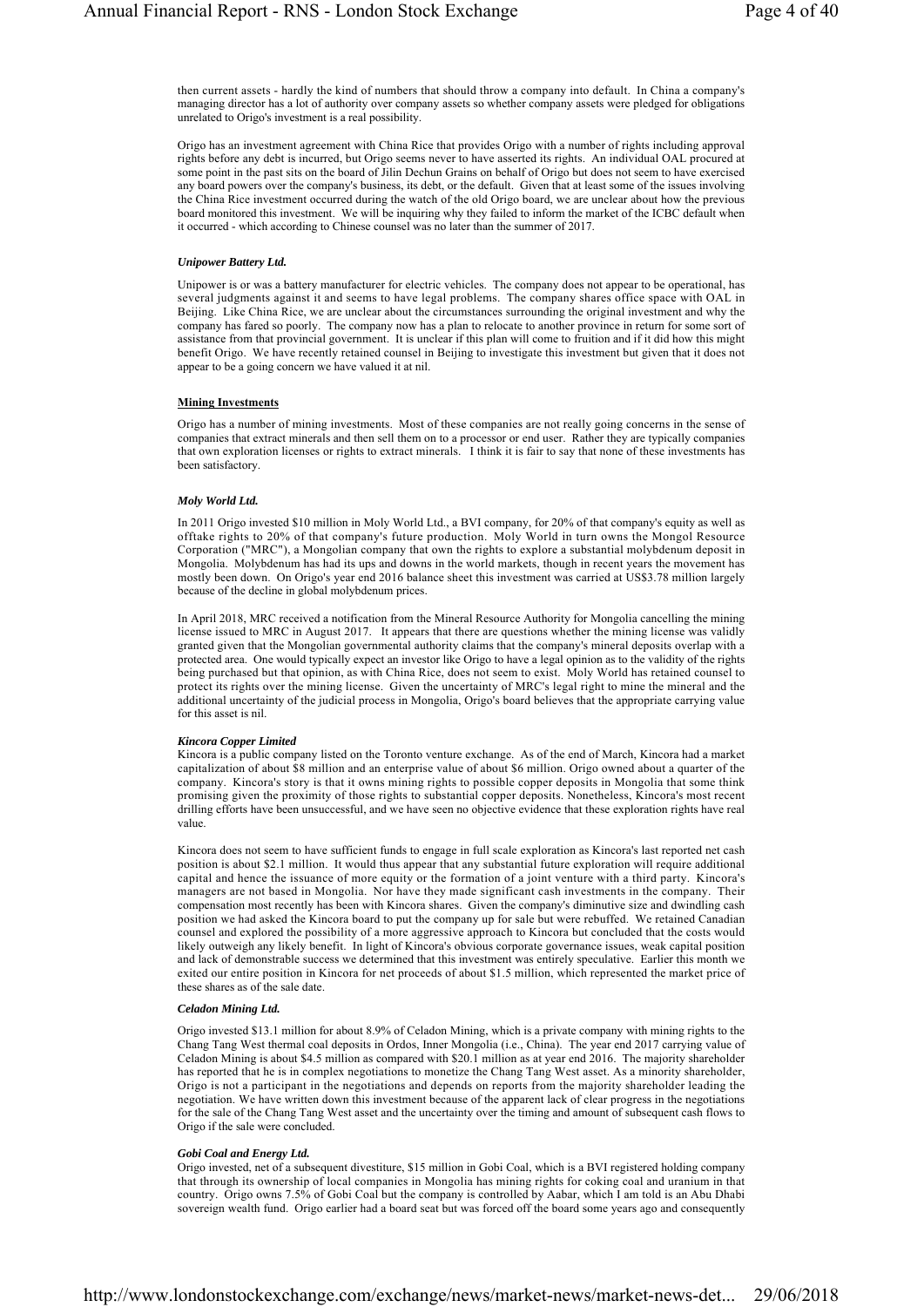has no current ability to direct this investment. The company has had a series of legal disputes resulting in the freezing and confiscation of their licenses that seem to have been resolved in 2018. Gobi Coal's management, put in place by Aabar, say they will monetize this investment over the next several years. Subsequent to year-end 2017, Origo acquired 377,894 additional Gobi Coal shares at \$0.01 per share for about \$6,000 in total. Origo carries this investment at about \$1.1 million, which represents a write down of about 60% from its 2016 carrying value because of corporate governance issues and the absence of clear visibility for any exit.

The Origo story is obviously unsatisfactory. Large amounts of money were invested in companies that now appear worthless or of limited value. For certain investments, the issues seem longstanding rather than a function of some event that transpired between the publication of the Company's last set of accounts and this one. Although the Company has been in a realization mode for close to four years, no cash has been returned to shareholders, and the current prospects of cash distributions are uncertain. Private equity and emerging markets are risky asset classes. When you combine the two asset classes the risks may increase exponentially rather than arithmetically. Nonetheless, my overriding impression of Origo is that proper care has not been exercised in a number of respects over a substantial period of time. There may be other issues as well. We are working with lawyers in various jurisdictions on a prudent basis to best determine how to recover value. I will report further in due course.

Very truly yours,

John D. Chapman Chairman Origo Partners Plc Date: 28 June 2018

### **Directors' Report**

The Directors present their report together with the audited financial statements for the year ended 31 December 2017.

#### **Results and dividends**

The result of the Group for the year shows a loss for the year of US\$82,984,000 (2016:US\$12,257,000). The performance, and the share capital structure of the Group, neither justifies nor allows the payment of a dividend at the current time. The Directors are therefore not able to recommend the payment of a dividend for 2017 (2016: US\$nil). The retained loss of the year of US\$82,984,000 (2016:US\$12,257,000) has been transferred to reserves.

#### **Principal activities, review of business and future developments**

On 20 November 2014, the Company's Investing Policy changed from that of a closed-ended, permanent capital vehicle to that of a realisation company with the mandate to return the net proceeds of realisations to shareholders over a 4 year period. However, investments will only be realised when the Independent Directors believe the terms are appropriate. A detailed review of the business of the Company is covered in the Chairman's Report.

#### **Directors**

#### **At 31 December 2017**

|                                                        | Options   | Ordinary<br>shares | Shares in<br><b>Subsidiaries</b> |
|--------------------------------------------------------|-----------|--------------------|----------------------------------|
| Mr John Chapman (appointed October 2017)               |           |                    |                                  |
| Mr Peter Philip Scales (appointed October 2017)        |           |                    |                                  |
| Mr Hiroshi Funaki (appointed September 2017)           |           |                    |                                  |
| Mr. Niklas Ponnert (resigned April 2018)               | 4,500,000 | 2,691,009*         | $1**$                            |
| Ms. Shonaid Jemmett-Page (resigned October<br>2017)    |           | 560,000            |                                  |
| Mr. Lionel de Saint-Exupery (resigned October<br>2017) |           | 560,000            |                                  |

\* 400,000 Shares are held in Niklas Ponnert's name, 691,385 Shares are held through Paracelsus Holdings Ltd, and 1,599,624 Shares are held jointly with the EBT pursuant to the Company's Joint Share Ownership Plan.

\*\* 1 Ordinary share with voting right accounted for 50% of CCF which is one of subsidiaries of the Group is held in Niklas Ponnert's name.

## **Directors' responsibilities in respect of the financial statements**

The Directors are responsible for the preparation of the financial statements. The Directors have elected to prepare the financial statements in accordance with applicable law and International Financial Reporting Standards as adopted by the European Union. In preparing these financial statements, the Directors are required to:

- select suitable accounting policies and then apply them on a consistent basis;
- make judgments and estimates that are reasonable and prudent;
- state whether International Financial Reporting Standards have been followed, subject to any material departures disclosed and explained in the financial statements; and
- prepare the financial statements on the going concern basis unless it is inappropriate to presume that the company will continue in business.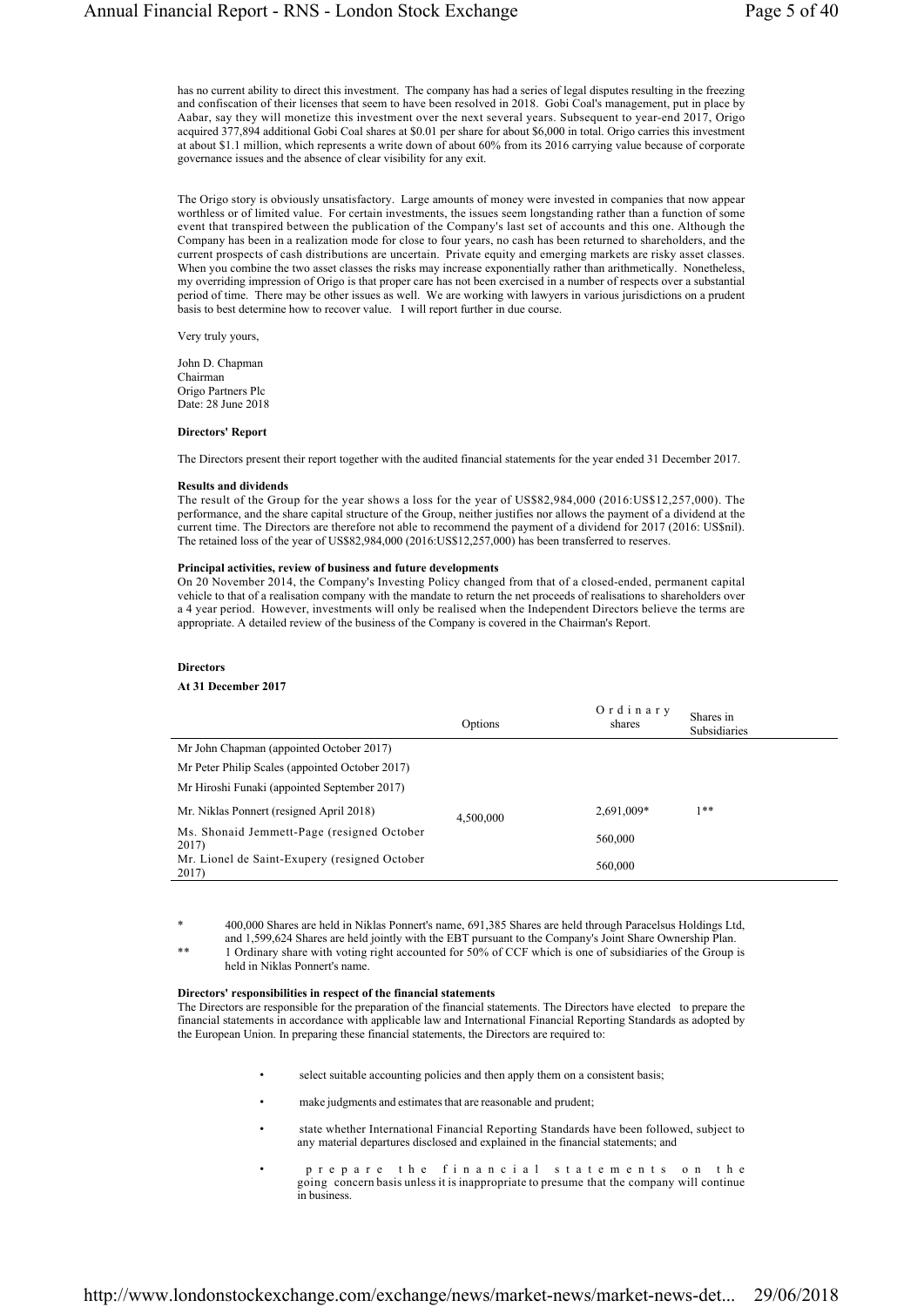The Directors are responsible for keeping reliable accounting records which correctly explain the transactions of the company, and which enable the financial position of the company to be determined with reasonable accuracy. They are also responsible for safeguarding the assets of the company and hence for taking reasonable steps for the prevention and detection of fraud and other irregularities.

#### **Going concern**

The Board has concluded that the Company and the Group is considered to be a going concern and as a result of this the consolidated financial statements for the year ended 31 December 2017 have been prepared on a going concern basis. Notably, previous disputes with Brooks Macdonald Asset Management (International) Limited have been settled and the share capital of the Company has been reorganised so that the redemption of the Redeemable Preference Shares (previously Convertible Preference Shares) will be settled with the proceeds of realisations as and when they occur.

#### **Auditor and disclosure of information to auditor**

As far as each Director is aware, there is no relevant audit information of which the Company's auditor is unaware. Financial statements are published on the Group's website in accordance with legislation in the Isle of Man governing the preparation and dissemination of financial statements, which may vary from legislation in other jurisdictions. The maintenance and integrity of the Group's website is the responsibility of the Directors. The Directors' responsibility also extends to the ongoing integrity of the financial statements contained therein.

Each of the Directors has taken all the steps they ought to have taken individually as a Director in order to make themselves aware of any relevant audit information and to establish that the Company's auditors are aware of that information.

#### **Auditor**

The auditor, BDO Limited, has indicated their willingness to continue in office.

By Order of the Board Philip Peter Scales **Director** Date: 28 June 2018

**INDEPENDENT AUDITOR'S REPORT** 

#### **TO THE MEMBERS OF ORIGO PARTNERS PLC**  *(incorporated in the Isle of Man with limited liability)*

#### OPINION

We have audited the consolidated financial statements of Origo Partners Plc (the "Company") and its subsidiaries (together the "Group") which comprise the consolidated statement of financial position as at 31 December 2017, and the consolidated statement of comprehensive income, the consolidated statement of changes in equity and the consolidated statement of cash flows for the year then ended, and notes to the consolidated financial statements, including a summary of significant accounting policies.

In our opinion, the consolidated financial statements give a true and fair view of the consolidated financial position of the Group as at 31 December 2017 and of its consolidated financial performance and its consolidated cash flows for the year then ended in accordance with International Financial Reporting Standards ("IFRS") issued by the International Accounting Standards Board ("IASB") as adopted by the European Union.

### BASIS FOR OPINION

We conducted our audit in accordance with International Standards on Auditing ("ISAs"). Our responsibilities under those standards are further described in the "Auditor's Responsibilities for the Audit of the Consolidated Financial Statements" section of our report. We are independent of the Group in accordance with the International Ethics Standards Board for Accountants' Code of Ethics for Professional Accountants (the "IESBA Code"), and we have fulfilled our other ethical responsibilities in accordance with the IESBA Code. We believe that the audit evidence we have obtained is sufficient and appropriate to provide a basis for our opinion.

#### KEY AUDIT MATTER

Key audit matters are those matters that, in our professional judgement, were of most significance in our audit of the consolidated financial statements of the current period. These matters were addressed in the context of our audit of the consolidated financial statements as a whole, and in forming our opinion thereon, and we do not provide a separate opinion on these matters.

## **VALUATION OF UNQUOTED INVESTMENTS**

#### *Refer to notes 1.4(d), 14 and 15 to the consolidated financial statements*

Out of the total investments of US\$17,779,000 as at 31 December 2017, US\$7,584,000 of the total investments have no quoted market price available. Unlisted investments comprise investments at fair value through profit or loss and convertible credit agreements. Unquoted investments are measured at fair value, which is established in accordance with IFRS 13 with reference to the International Private Equity and Venture Capital Valuation Guidelines by using measurement of value such as multiples, discounted cash flow and industry valuation benchmarks. Investments are subject to annual valuation by management. Due to the significance in the context of the consolidated financial statements as a whole, they are considered to be one of the areas which had the greatest effect on our overall audit strategy and allocation of resources in planning and completing our audit.

#### **Our response:**

Our audit procedures included: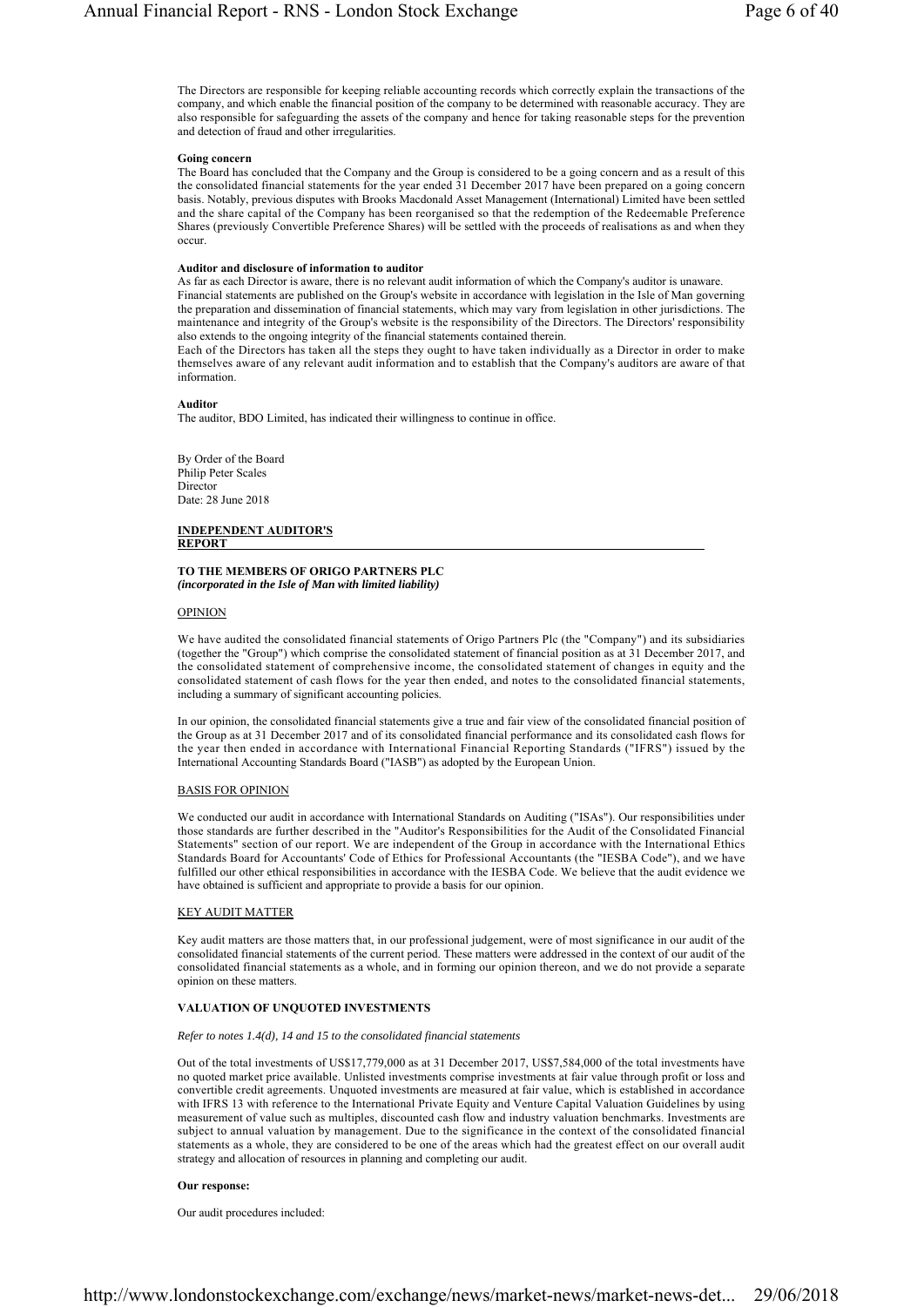- Enquiring of management to obtain understanding and assessing the design and implementation of valuation processes and control in place;
- Assessing investment realisations in the period, comparing actual sales proceeds to prior year-end valuations to understand the reasons for significant variances and determine whether they are indicative of bias or error in the Group's approach to valuations;
- Challenging key judgments affecting valuations in the context of observed industry best practice and the provisions of the International Private Equity and Venture Capital Valuation Guidelines. In particular, challenging the appropriateness of the valuation basis selected as well as the underlying assumptions, such as discount factors, and the chosen of benchmark for multiples; and
- Evaluating the appropriateness of valuation methodology used by management and result with the assistance of valuation specialists.

# OTHER INFORMATION

The directors are responsible for the other information. The other information comprises the information included in the Company's annual report, but does not include the consolidated financial statements and our auditor's report thereon.

Our opinion on the consolidated financial statements does not cover the other information and we do not express any form of assurance conclusion thereon.

In connection with our audit of the consolidated financial statements, our responsibility is to read the other information and, in doing so, consider whether the other information is materially inconsistent with the consolidated financial statements or our knowledge obtained in the audit or otherwise appears to be materially misstated. If, based on the work we have performed, we conclude that there is a material misstatement of this other information, we are required to report that fact. We have nothing to report in this regard.

# DIRECTORS' RESPONSIBILITY FOR THE CONSOLIDATED FINANCIAL STATEMENTS

The directors are responsible for the preparation and fair presentation of the consolidated financial statements in accordance with International Financial Reporting Standards as adopted by the European Union, and for such internal control as the directors determine is necessary to enable the preparation of consolidated financial statements that are free from material misstatement, whether due to fraud or error.

In preparing the consolidated financial statements, the directors are responsible for assessing the Group's ability to continue as a going concern, disclosing, as applicable, matters related to going concern and using the going concern basis of accounting unless the directors either intend to liquidate the Group or to cease operations, or have no realistic alternative but to do so.

The directors are also responsible for overseeing the Group's financial reporting process. The audit committee of the Company (the "Audit Committee") assists the directors in discharging their responsibility in this regard.

# AUDITOR'S RESPONSIBILITY FOR THE AUDIT OF THE CONSOLIDATED FINANCIAL STATEMENTS

Our objectives are to obtain reasonable assurance about whether the consolidated financial statements as a whole are free from material misstatement, whether due to fraud or error, and to issue an auditor's report that includes our opinion. This report is made solely to you, as a body, in accordance with the terms of our engagement, and for no other purpose. We do not assume responsibility towards or accept liability to any other person for the contents of this report.

Reasonable assurance is a high level of assurance, but is not a guarantee that an audit conducted in accordance with ISAs will always detect a material misstatement when it exists. Misstatements can arise from fraud or error and are considered material if, individually or in the aggregate, they could reasonably be expected to influence the economic decisions of users taken on the basis of these consolidated financial statements.

As part of an audit in accordance with ISAs, we exercise professional judgement and maintain professional skepticism throughout the audit. We also:

- identify and assess the risks of material misstatement of the consolidated financial statements, whether due to fraud or error, design and perform audit procedures responsive to those risks, and obtain audit evidence that is sufficient and appropriate to provide a basis for our opinion. The risk of not detecting a material misstatement resulting from fraud is higher than for one resulting from error, as fraud may involve collusion, forgery, intentional omissions, misrepresentations, or the override of internal control.
- obtain an understanding of internal control relevant to the audit in order to design audit procedures that are appropriate in the circumstances, but not for the purpose of expressing an opinion on the effectiveness of the Group's internal control.
- evaluate the appropriateness of accounting policies used and the reasonableness of accounting estimates and related disclosures made by the directors.
- conclude on the appropriateness of the directors' use of the going concern basis of accounting and, based on the audit evidence obtained, whether a material uncertainty exists related to events or conditions that may cast significant doubt on the Group's ability to continue as a going concern. If we conclude that a material uncertainty exists, we are required to draw attention in our auditor's report to the related disclosures in the consolidated financial statements or, if such disclosures are inadequate, to modify our opinion. Our conclusions are based on the audit evidence obtained up to the date of our auditor's report. However, future events or conditions may cause the Group to cease to continue as a going concern.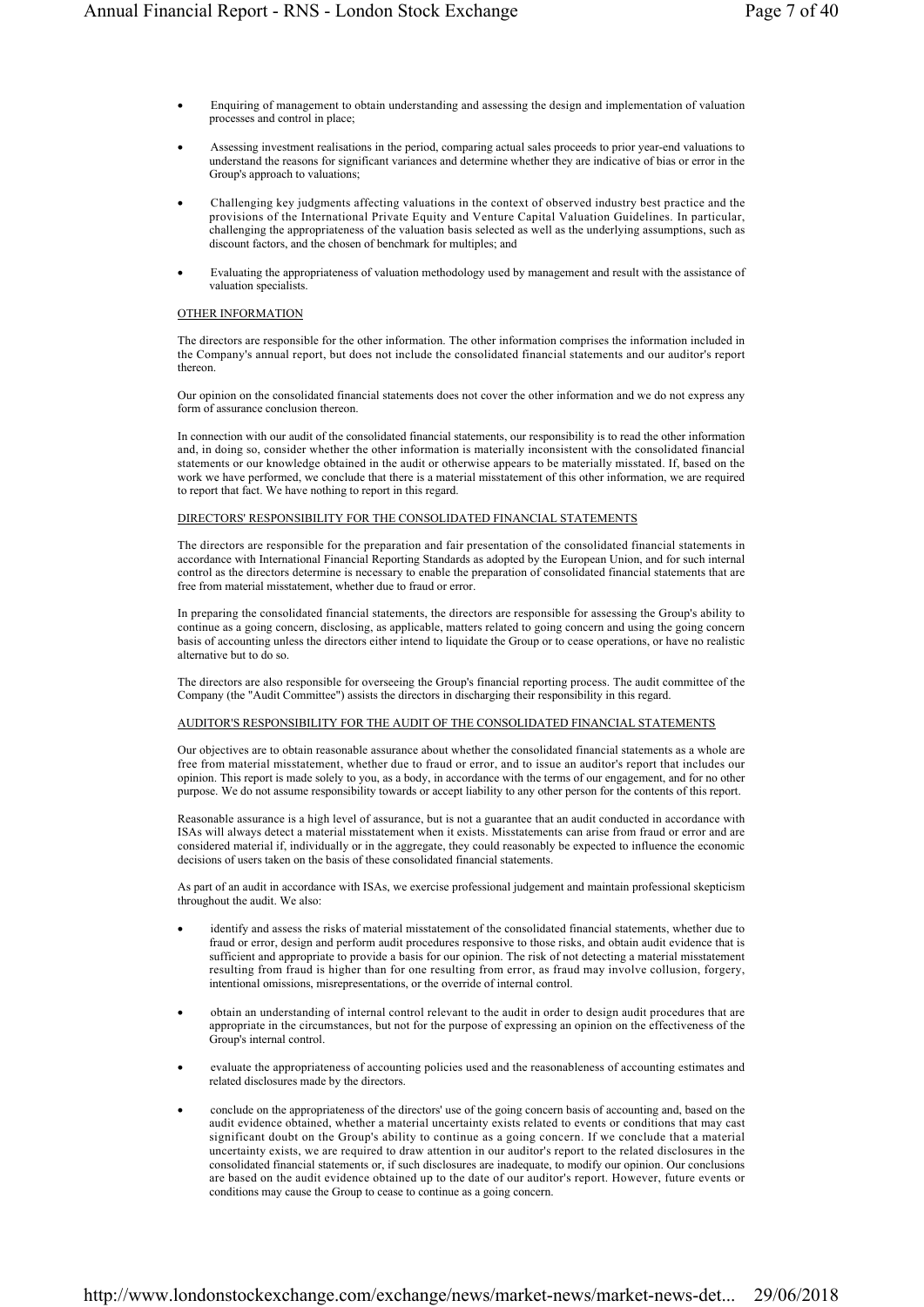- evaluate the overall presentation, structure and content of the consolidated financial statements, including the disclosures, and whether the consolidated financial statements represent the underlying transactions and events in a manner that achieves fair presentation.
- obtain sufficient appropriate audit evidence regarding the financial information of the entities or business activities within the Group to express an opinion on the consolidated financial statements. We are responsible for the direction, supervision and performance of the group audit. We remain solely responsible for our audit opinion.

We communicate with the Audit Committee regarding, among other matters, the planned scope and timing of the audit and significant audit findings, including any significant deficiencies in internal control that we identify during our audit.

We also provide the Audit Committee with a statement that we have complied with relevant ethical requirements regarding independence, and to communicate with them all relationships and other matters that may reasonably be thought to bear on our independence, and where applicable, related safeguards.

From the matters communicated with the Audit Committee, we determine those matters that were of most significance in the audit of the consolidated financial statements of the current period and are therefore the key audit matters. We describe these matters in our auditor's report unless law or regulation precludes public disclosure about the matter or when, in extremely rare circumstances, we determine that a matter should not be communicated in our report because the adverse consequences of doing so would reasonably be expected to outweigh the public interest benefits of such communication.

BDO Limited Certified Public Accountants **Alfred Lee** Practising Certificate Number P04960 Hong Kong, 28 June 2018

# **Consolidated statement of comprehensive income**

For the year ended 31 December 2017

|                                                                 |                | 2017            | 2016            |
|-----------------------------------------------------------------|----------------|-----------------|-----------------|
|                                                                 | <b>Notes</b>   | <b>US\$'000</b> | <b>US\$'000</b> |
| <b>Investment loss:</b>                                         | $\overline{c}$ |                 |                 |
| Realised gains/(losses) on disposal of investments              |                | 423             | (142)           |
| Unrealised losses on investments                                |                | (74, 440)       | (6,069)         |
| Income from loans                                               |                |                 | 627             |
|                                                                 |                | (74, 017)       | (5,584)         |
| Consulting services payable                                     | 3              | (1,390)         | (1,769)         |
| Other income                                                    |                | 29              | 134             |
| Performance fee                                                 |                |                 |                 |
| - Performance incentive                                         | 4              |                 | 4,195           |
| Other administrative expenses                                   | 5              | (4,856)         | (3,618)         |
| Share-based payments                                            | 27             | (21)            | (67)            |
| Foreign exchange gains                                          |                | 50              | 178             |
| Net loss before finance costs and taxation                      |                | (80, 205)       | (6, 531)        |
| Finance costs                                                   | 9              | (3, 598)        | (5,791)         |
| Loss before tax                                                 |                | (83, 803)       | (12, 322)       |
| Income tax credit                                               | 10             | 819             | 65              |
| Loss after tax                                                  |                | (82, 984)       | (12, 257)       |
|                                                                 |                |                 |                 |
| Other comprehensive income                                      |                |                 |                 |
| Other comprehensive income to be reclassified to profit or loss |                |                 |                 |
| in subsequent periods:                                          |                |                 |                 |
| Exchange differences on translating foreign operations          |                | 6               | 5               |
| Net other comprehensive income to be reclassified to profit     |                |                 |                 |
| or loss in subsequent periods                                   |                | 6               | 5               |
| Tax on other comprehensive income                               |                |                 |                 |
| Other comprehensive income net of tax                           |                | 6               | 5               |
| Total comprehensive loss after tax                              |                | (82,978)        | (12, 252)       |
|                                                                 |                |                 |                 |
| Loss after tax                                                  |                |                 |                 |
| Attributable to:                                                |                |                 |                 |
| - Owners of the parent                                          |                | (82,984)        | (12, 244)       |
| - Non-controlling interests                                     |                |                 | (13)            |
|                                                                 |                | (82, 984)       | (12, 257)       |
| <b>Total comprehensive loss</b>                                 |                |                 |                 |
| Attributable to:                                                |                |                 |                 |
| - Owners of the parent                                          |                | (82,978)        | (12, 239)       |

http://www.londonstockexchange.com/exchange/news/market-news/market-news-det... 29/06/2018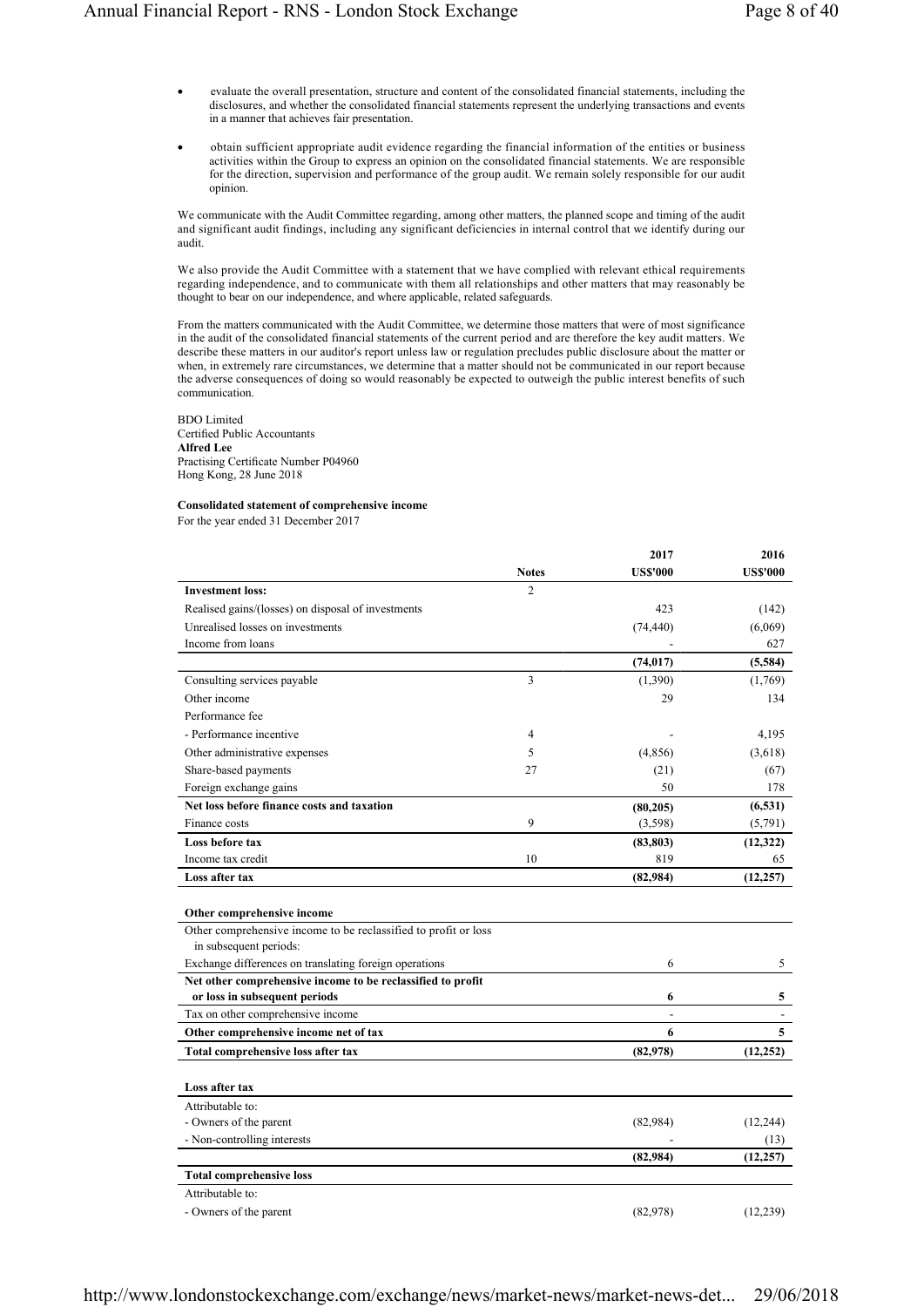| - Non-controlling interests                                |                  | 13             |
|------------------------------------------------------------|------------------|----------------|
|                                                            | (82,978)         | (12, 252)      |
| Basic loss per ordinary share                              | $(11.70)$ cents  | $(3.49)$ cents |
| Diluted loss per ordinary share                            | $(11.70)$ cents  | $(3.49)$ cents |
| Basic loss per redeemable zero dividend preference share   | $(279.57)$ cents | N/A            |
| Diluted loss per redeemable zero dividend preference share | $(279.57)$ cents | N/A            |

The accompanying notes form an integral part of these consolidated financial statements.

# **Consolidated statement of financial position**

At 31 December 2017

|                                                                           |              | 2017            | 2016              |
|---------------------------------------------------------------------------|--------------|-----------------|-------------------|
| <b>Assets</b>                                                             | <b>Notes</b> | <b>US\$'000</b> | <b>US\$'000</b>   |
|                                                                           |              |                 | (Restated)        |
| <b>Non-current assets</b>                                                 |              |                 |                   |
| Property, plant and equipment                                             | 12           | 20              | 33                |
| Intangible assets                                                         |              |                 | 2                 |
| Investments at fair value through profit or loss                          | 14           |                 | 72,023            |
| Loans                                                                     | 15           | 350             | 350               |
|                                                                           |              | 370             | 72,408            |
| <b>Current assets</b><br>Investments at fair value through profit or loss | 14           | 17,045          |                   |
| Loans due within one year                                                 | 15           | 384             | 24,290            |
| Trade and other receivables                                               | 16           | 881             | 4,007             |
| Cash and cash equivalents                                                 | 17           | 1,199           | 1,786             |
|                                                                           |              | 19,509          |                   |
| <b>Total assets</b>                                                       |              | 19,879          | 30,083<br>102,491 |
| <b>Current liabilities</b>                                                |              |                 |                   |
|                                                                           | 20           |                 |                   |
| Short-term borrowing                                                      | 18           | 2,500           |                   |
| Trade and other payables                                                  |              | 1,381           | 3,472             |
| Performance incentive payable within one year                             | 18           |                 | 8                 |
| Financial guarantee contracts                                             | 19           | 435             | 435               |
| Current tax liabilities                                                   |              | 499             | 499               |
|                                                                           |              | 4,815           | 4,414             |
| <b>Non-current liabilities</b>                                            |              |                 |                   |
| Long-term borrowing                                                       | 20           |                 | 2,500             |
| Provision                                                                 | 21           | 103             | 82                |
| Redeemable zero dividend preference shares                                | 22           |                 | 47,469            |
| Deferred income tax liability                                             | 10           | 796             | 2,017             |
|                                                                           |              | 899             | 52,068            |
| <b>Total liabilities</b>                                                  |              | 5,714           | 56,482            |
| <b>Net assets</b>                                                         |              | 14,165          | 46,009            |
| Equity attributable to owners of the parent                               |              |                 |                   |
| Issued capital                                                            | 23           | 56              | 56                |
| Share premium                                                             |              | 150,414         | 150,414           |
| Share-based payment reserve                                               |              | 5,048           | 5,048             |
|                                                                           |              |                 | (109, 567)        |
| Accumulated losses                                                        |              | (191, 613)      |                   |
| Translation reserve                                                       |              | (1,484)         | (1,490)           |
| Other reserve                                                             | 24           | 51,744          | 1,056             |
|                                                                           |              |                 | 45,517            |
|                                                                           |              | 14,165          |                   |
| Non-controlling interests                                                 |              |                 | 492               |
|                                                                           |              |                 | 46,009            |
|                                                                           |              |                 |                   |
| <b>Total equity</b>                                                       |              | 14,165          |                   |
| <b>Total equity and liabilities</b>                                       |              | 19,879          | 102,491           |
| Philip Peter Scales                                                       |              |                 |                   |
| Director                                                                  |              |                 |                   |

28 June 2018

The consolidated financial statements were approved by the Board of Directors and authorised for issue. They were signed on its behalf by: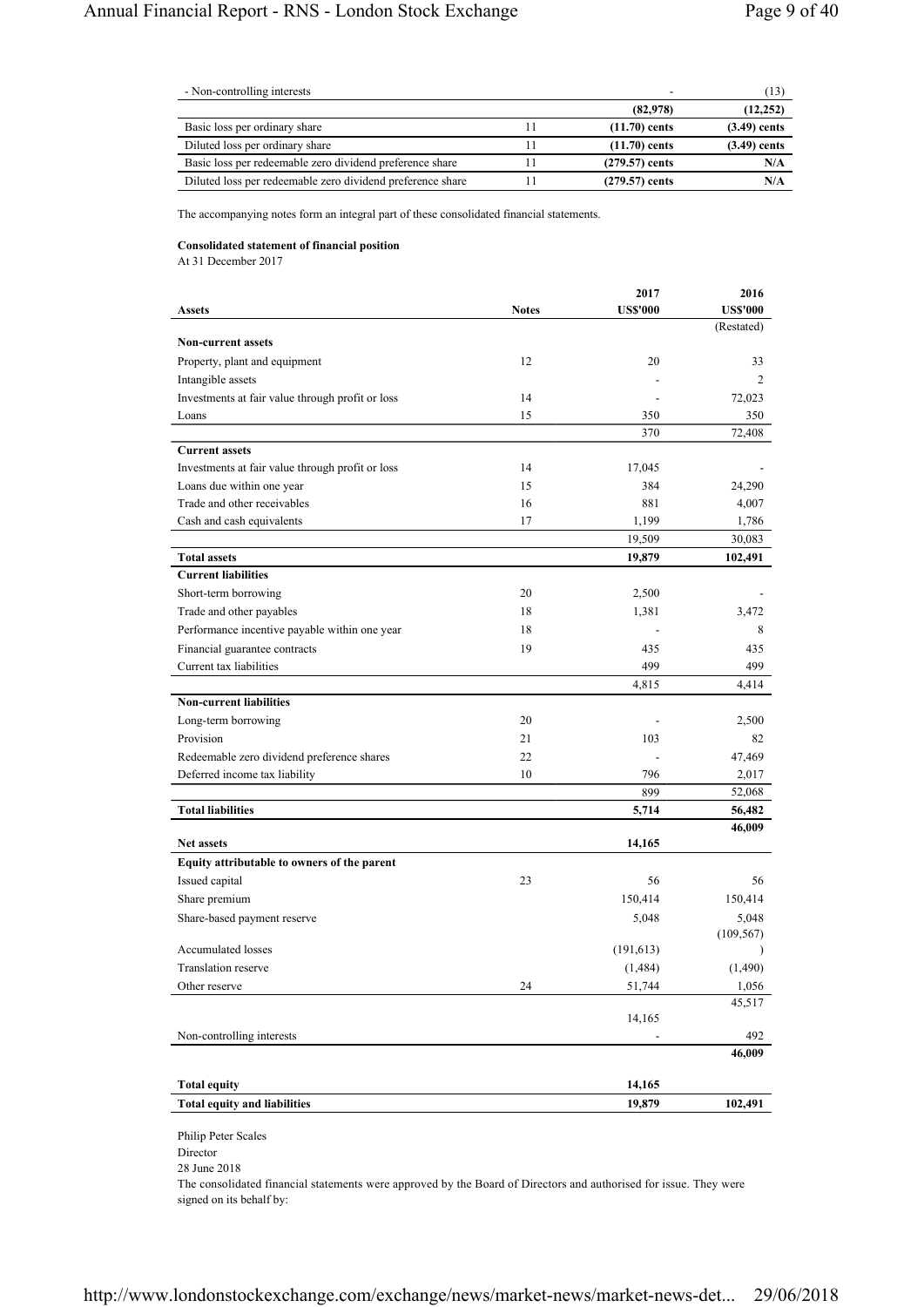The accompanying notes form an integral part of these consolidated financial statements.

# **Consolidated statement of changes in equity**

For the year ended 31 December 2017

|                   |              |                 |                 |                 | Attributable to equity holders of the parent |                    |                |                 |                 |                 |                 |
|-------------------|--------------|-----------------|-----------------|-----------------|----------------------------------------------|--------------------|----------------|-----------------|-----------------|-----------------|-----------------|
|                   |              |                 |                 | Share-          |                                              |                    |                |                 |                 |                 |                 |
|                   |              |                 |                 | based           |                                              |                    | <b>Equity</b>  |                 |                 | Non-            |                 |
|                   |              | <b>Issued</b>   | Share           | payment         | Accumulated                                  | <b>Translation</b> | component      | Other           |                 | controlling     | Total           |
|                   |              | capital         | premium         | reserve         | losses                                       | reserve            | of CZDP        | reserve         | <b>Total</b>    | interests       | equity          |
|                   | <b>Notes</b> | <b>US\$'000</b> | <b>US\$'000</b> | <b>US\$'000</b> | <b>US\$'000</b>                              | <b>US\$'000</b>    | <b>USS'000</b> | <b>US\$'000</b> | <b>US\$'000</b> | <b>US\$'000</b> | <b>US\$'000</b> |
| At 1 January      |              |                 |                 |                 |                                              |                    |                |                 |                 |                 |                 |
| 2016              |              | 56              | 150,414         | 7,573           | (135, 824)                                   | (1, 495)           | 8,297          | 1,056           | 30,077          | 505             | 30,582          |
| Loss for the year |              |                 |                 |                 | (12, 244)                                    |                    |                | $\overline{a}$  | (12, 244)       | (13)            | (12, 257)       |
| Other             |              |                 |                 |                 |                                              |                    |                |                 |                 |                 |                 |
| comprehensive     |              |                 |                 |                 |                                              |                    |                |                 |                 |                 |                 |
| income            |              |                 |                 |                 |                                              | 5                  |                |                 | 5               |                 | 5               |
| Total             |              |                 |                 |                 |                                              |                    |                |                 |                 |                 |                 |
| comprehensive     |              |                 |                 |                 |                                              |                    |                |                 |                 |                 |                 |
| income/(loss)     |              |                 |                 |                 | (12, 244)                                    | 5                  |                |                 | (12, 239)       | (13)            | (12, 252)       |
| Share-based       |              |                 |                 |                 |                                              |                    |                |                 |                 |                 |                 |
| payment           |              |                 |                 |                 |                                              |                    |                |                 |                 |                 |                 |
| expense           | 27           |                 |                 | 52              |                                              |                    |                |                 | 52              |                 | 52              |
| Lapsed of share-  |              |                 |                 |                 |                                              |                    |                |                 |                 |                 |                 |
| based payment     | $27\,$       |                 |                 | (2,577)         | 2,577                                        |                    |                |                 |                 |                 |                 |
| Change of fair    |              |                 |                 |                 |                                              |                    |                |                 |                 |                 |                 |
| value upon        |              |                 |                 |                 |                                              |                    |                |                 |                 |                 |                 |
| extinguishment    |              |                 |                 |                 |                                              |                    |                |                 |                 |                 |                 |
| of convertible    |              |                 |                 |                 |                                              |                    |                |                 |                 |                 |                 |
| zero dividend     |              |                 |                 |                 |                                              |                    |                |                 |                 |                 |                 |
| preference        |              |                 |                 |                 |                                              |                    |                |                 |                 |                 |                 |
| shares            | 22           |                 |                 |                 |                                              |                    | 27,627         |                 | 27,627          |                 | 27,627          |
| Released upon     |              |                 |                 |                 |                                              |                    |                |                 |                 |                 |                 |
| extinguishment    |              |                 |                 |                 |                                              |                    |                |                 |                 |                 |                 |
| of convertible    |              |                 |                 |                 |                                              |                    |                |                 |                 |                 |                 |
| zero dividend     |              |                 |                 |                 |                                              |                    |                |                 |                 |                 |                 |
| preference        |              |                 |                 |                 |                                              |                    |                |                 |                 |                 |                 |
| shares            | 22           |                 |                 | $\overline{a}$  | 35,924                                       |                    | (35, 924)      |                 |                 |                 |                 |
| At 31 December    |              |                 |                 |                 |                                              |                    |                |                 |                 |                 |                 |
| 2016              |              | 56              | 150,414         | 5,048           | (109, 567)                                   | (1,490)            | ÷,             | 1,056           | 45,517          | 492             | 46,009          |
| Loss for the year |              |                 |                 |                 | (82,984)                                     |                    |                | ÷               | (82,984)        |                 | (82,984)        |
| Other             |              |                 |                 |                 |                                              |                    |                |                 |                 |                 |                 |
| comprehensive     |              |                 |                 |                 |                                              |                    |                |                 |                 |                 |                 |
| income            |              |                 |                 |                 |                                              | 6                  |                |                 | 6               |                 | 6               |
| Total             |              |                 |                 |                 |                                              |                    |                |                 |                 |                 |                 |
| comprehensive     |              |                 |                 |                 |                                              |                    |                |                 |                 |                 |                 |
| income/(loss)     |              |                 |                 |                 | (82,984)                                     | 6                  |                | ÷,              | (82,978)        |                 | (82,978)        |
| Capitalisation of |              |                 |                 |                 |                                              |                    |                |                 |                 |                 |                 |
| <b>RZDP</b>       | 22           |                 |                 |                 |                                              |                    |                | 50,688          | 50,688          |                 | 50,688          |
| Disposal of       |              |                 |                 |                 |                                              |                    |                |                 |                 |                 |                 |
| subsidiaries      |              |                 |                 |                 | 938                                          |                    |                | Ĭ.              | 938             | (492)           | 446             |
| At 31 December    |              |                 |                 |                 |                                              |                    |                |                 |                 |                 |                 |
| 2017              |              | 56              | 150,414         | 5,048           | (191, 613)                                   | (1, 484)           |                | 51,744          | 14,165          |                 | 14,165          |

The following describes the nature and purpose of each reserve within parent's equity:

| Reserve                     | <b>Description and purpose</b>                                                                                                                               |  |
|-----------------------------|--------------------------------------------------------------------------------------------------------------------------------------------------------------|--|
| Share premium               | Amounts subscribed for share capital in excess of nominal value.                                                                                             |  |
| Share-based payment reserve | Equity created to recognise share-based payment expense.                                                                                                     |  |
| Accumulated losses          | Cumulative net gains and losses recognised in profit or loss.                                                                                                |  |
| <b>Translation reserve</b>  | Equity created to recognise foreign currency translation differences.                                                                                        |  |
| Equity component of CZDP    | Difference between the proceeds of the convertible zero dividend preference shares<br>("CZDP") issued and the fair value of the liability component of CZDP. |  |
| Other reserve               | Own shares acquired, EBT (as defined in Note 24) shares and capital redemption and<br>capitalisation of redeemable zero dividend preference shares ("RZDP"). |  |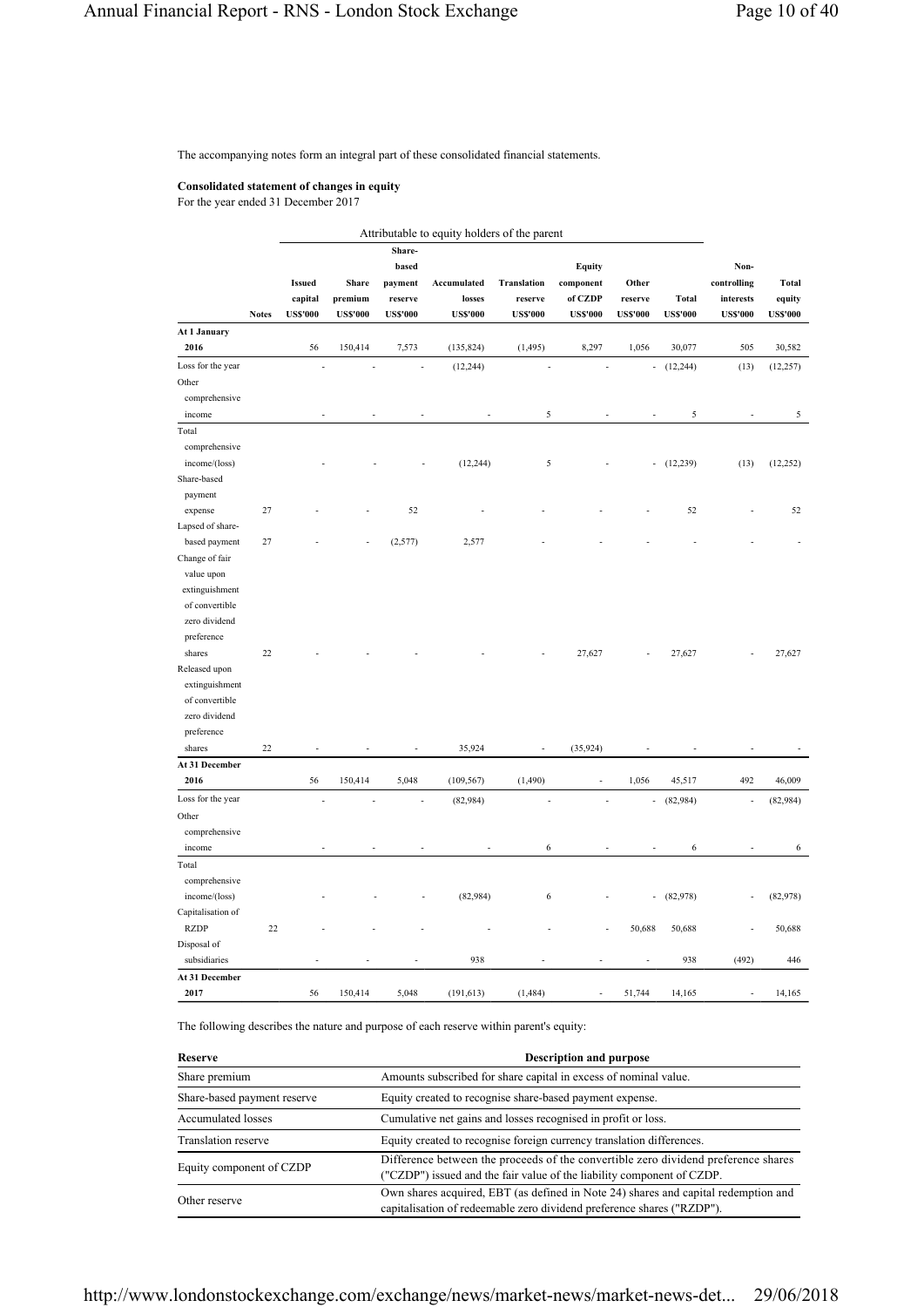The accompanying notes form an integral part of these consolidated financial statements.

## **Consolidated statement of cash flows**

For the year ended 31 December 2017

|                                                                 | <b>Notes</b>        | 2017<br><b>US\$'000</b> | 2016<br><b>US\$'000</b> |
|-----------------------------------------------------------------|---------------------|-------------------------|-------------------------|
| Loss before tax                                                 |                     | (83, 803)               | (12,322)                |
| Adjustments for:                                                |                     |                         |                         |
| Depreciation and amortisation                                   | 5                   | 14                      | 26                      |
| Release of provision for performance incentive                  | 4                   |                         | (4,195)                 |
| Share-based payments                                            | 27                  | 21                      | 67                      |
| Provision for bad debts                                         | 5                   | 3,386                   | 1,008                   |
| Realised (gains)/losses on disposal of investments              | 2<br>$\overline{c}$ | (423)                   | 142                     |
| Unrealised losses on investments at FVTPL*                      |                     | 50,526                  | 6,059                   |
|                                                                 | 2                   |                         |                         |
| Unrealised losses on loans                                      | 2                   | 23,914                  | 10                      |
| Income from loans                                               |                     |                         | (627)                   |
| Gain recognised upon extinguishment of CZDP**                   | 22                  |                         | (62)                    |
| Foreign exchange gains                                          |                     | (50)                    | (178)                   |
| Interest expenses                                               | 9                   | 3,554                   | 5,773                   |
| Operating loss before changes in working capital and provisions |                     | (2, 861)                | (4,299)                 |
| Proceeds from disposals of investments at FVTPL*                | 8                   | 4,954                   | 765                     |
| Proceeds from repayment of loans                                | 15                  |                         | 383                     |
| Increase in trade and other receivables                         |                     | (345)                   | (287)                   |
| (Decrease)/increase in trade and other payables                 |                     | (2,395)                 | 1,270                   |
| Net cash outflow from operations                                |                     | (647)                   | (2,168)                 |
| Investing activities                                            |                     |                         |                         |
| Disposal of property, plant and equipment                       |                     |                         | 7                       |
| Net cash inflow from investing activities                       |                     | $\overline{a}$          | $\overline{7}$          |
| Financing activities                                            |                     |                         |                         |
| Proceeds from borrowing                                         | 20                  |                         | 2,500                   |
| Net cash inflow from financing activities                       |                     |                         | 2,500                   |
| Net (decrease)/increase in cash and cash equivalents            |                     | (647)                   | 339                     |
| Effect of exchange rate changes on cash and cash equivalents    |                     | 60                      | 175                     |
| Cash and cash equivalents at beginning of year                  |                     | 1,786                   | 1,272                   |
| Cash and cash equivalents at end of year                        | 17                  | 1,199                   | 1,786                   |

\* FVTPL refers to fair value through profit or loss

\*\* CZDP refers to convertible zero dividend preference shares

The accompanying notes form an integral part of these consolidated financial statements.

#### **Accounting policies**

### **1.1 Corporate information**

The consolidated financial statements of Origo Partners Plc ("Origo" or the "Company") and its subsidiaries (together the "Group") for the year ended 31 December 2017 were authorised for issue in accordance with a resolution of the directors on 28 June 2018. The Company is a limited liability company incorporated and domiciled in the Isle of Man whose shares are publicly traded on the Alternative Investment Market ("AIM") of the London Stock Exchange. The registered office is located at 33-37 Athol Street, Douglas, Isle of Man IM1 1LB**.** The principal activity of the Group is that of an Investment vehicle. The Group currently holds investments in companies including unquoted interests, and illiquid publicly traded equity interests, based or principally active in China and Mongolia. On 20 November 2014, the Company's shareholders voted to amend the Company's investing policy to that of a realisation vehicle.

### **1.2 Basis of preparation**

The Group's consolidated financial statements are prepared in accordance with International Financial Reporting Standards ("IFRS") issued by the International Accounting Standard Board ("IASB") and adopted for use in the European Union ("EU") and also to comply with relevant Isle of Man law.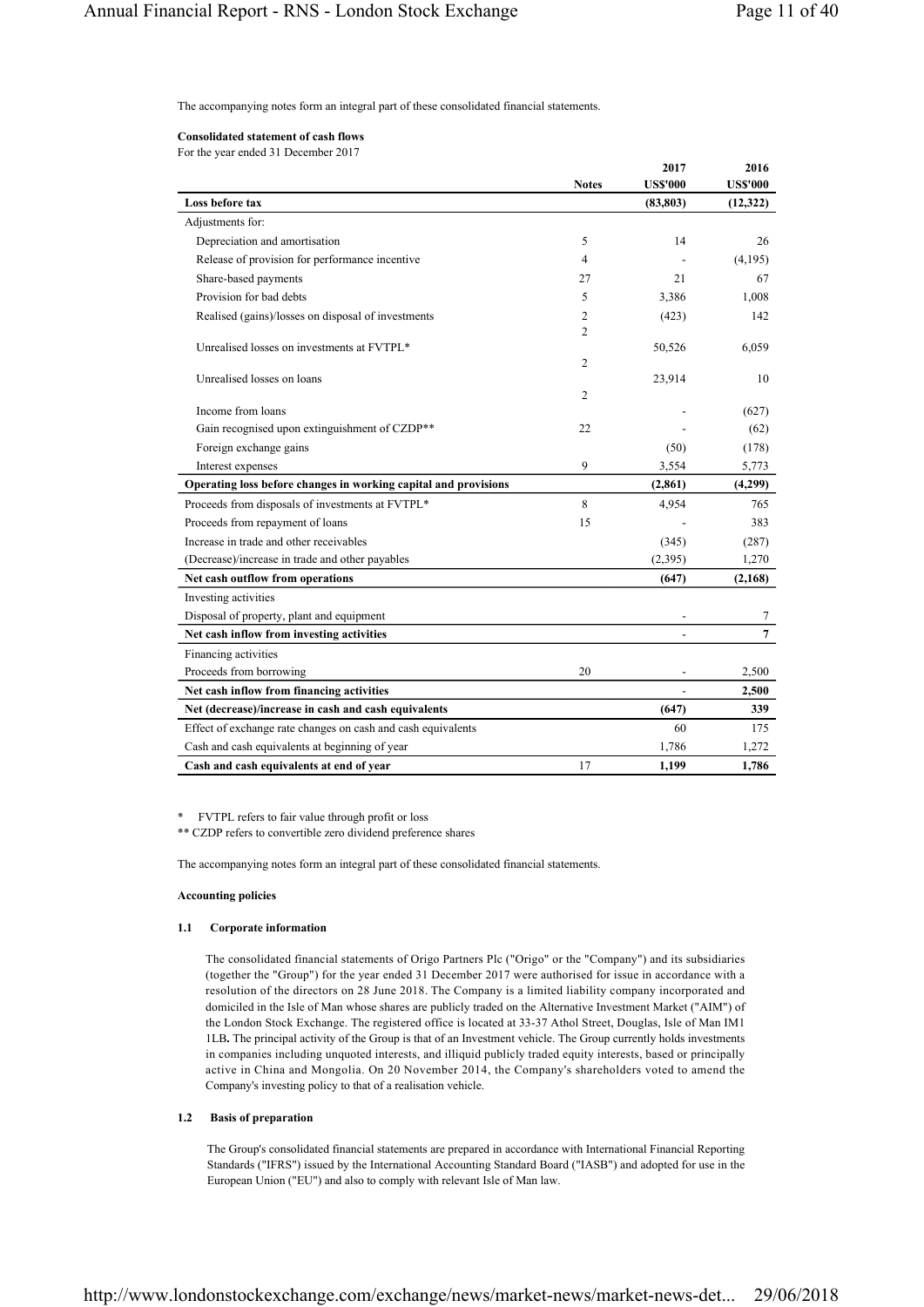The principal accounting policies applied in the preparation of the consolidated financial information are set out below. These policies have been consistently applied to all the periods presented, unless otherwise stated.

- (a) The financial information set out below is based on the financial statements of the Company and its subsidiaries for the year ended 31 December 2017.
- (b) The consolidated financial information has been prepared under the historical cost convention except for certain financial instruments, which have been measured at fair value, and in accordance with IFRS and International Financial Reporting Interpretations Committee's interpretations ("IFRIC") (collectively "IFRSs") issued by the IASB.

The financial statements have been prepared under the historical cost basis.

### **1.3 Significant accounting judgements, estimates and assumptions**

The preparation of consolidated financial information in conformity with IFRSs requires the use of certain critical accounting estimates and assumptions that affect the reported amounts of assets and liabilities and disclosures of contingent assets and liabilities at the date of the consolidated financial information and the reported amounts of revenue and expenses during the reporting period. Although these estimates are based upon management's best knowledge of current events and actions, actual results may differ from those estimates**.**

The following is a list of accounting policies which cover areas that the directors consider require estimates and judgements which have a significant risk of causing a material adjustment to the carrying amount of assets and liabilities within the next financial year:

# **(a) Fair value of unquoted equity instruments**

The Group has estimated the value of each of its unquoted equity instruments by using their judgement to select the most appropriate valuation methodology for each investment based on the recommendations of the International Private Equity and Venture Capital Valuation Guidelines (the "Guidelines"). For more information on estimation, refer to Note 14. Valuation methodologies mainly include multiples, discounted cash flow, industry valuation benchmarks, available market prices and so on, which may apply individually or in combination. Key assumptions and judgements of each methodology concerning the future and other key sources of estimation uncertainty will have a significant risk of causing a material adjustment to the fair value of the instruments within the next financial year.

#### **(b) Assessment of the Company as investment entity**

Entities that meet the definition of an investment entity within IFRS 10 are required to account for most investments in controlled entities as held at fair value through profit or loss. Subsidiaries that provide investment related services or engage in permitted investment related activities with investees continue to be consolidated unless they are also investment entities. The directors have concluded that the Company meets the definition of an investment entity.

#### **(c) Assessment of the subsidiaries as investment entities**

The Company controls the voting rights and ownership interests in its subsidiaries as stated in Note 13 for which the countries of incorporation for those subsidiaries are included in the same note.

Per IFRS 10, there is a requirement for the Board to assess whether each subsidiary is itself an investment entity. The Board has performed the assessments and has concluded that the subsidiaries stated in Note 13 are operating subsidiaries of the Group for the reasons below:

- (I) Each subsidiary has its own board of directors;
- (II) The subsidiaries provide services to the Group (including administrative services to the Board of the Group, buying / selling securities as well as managing the portfolios on a fair value basis); and
- (III) The subsidiaries are remunerated for these services.

Furthermore, each subsidiary stated in Note 13 is itself not deemed to be an investment entity investing solely for capital appreciation and investment income and therefore the subsidiaries are consolidated.

### **(d) Share-based payments**

The Group has applied the requirements of IFRS 2 "Share-based payment" in these consolidated financial statements.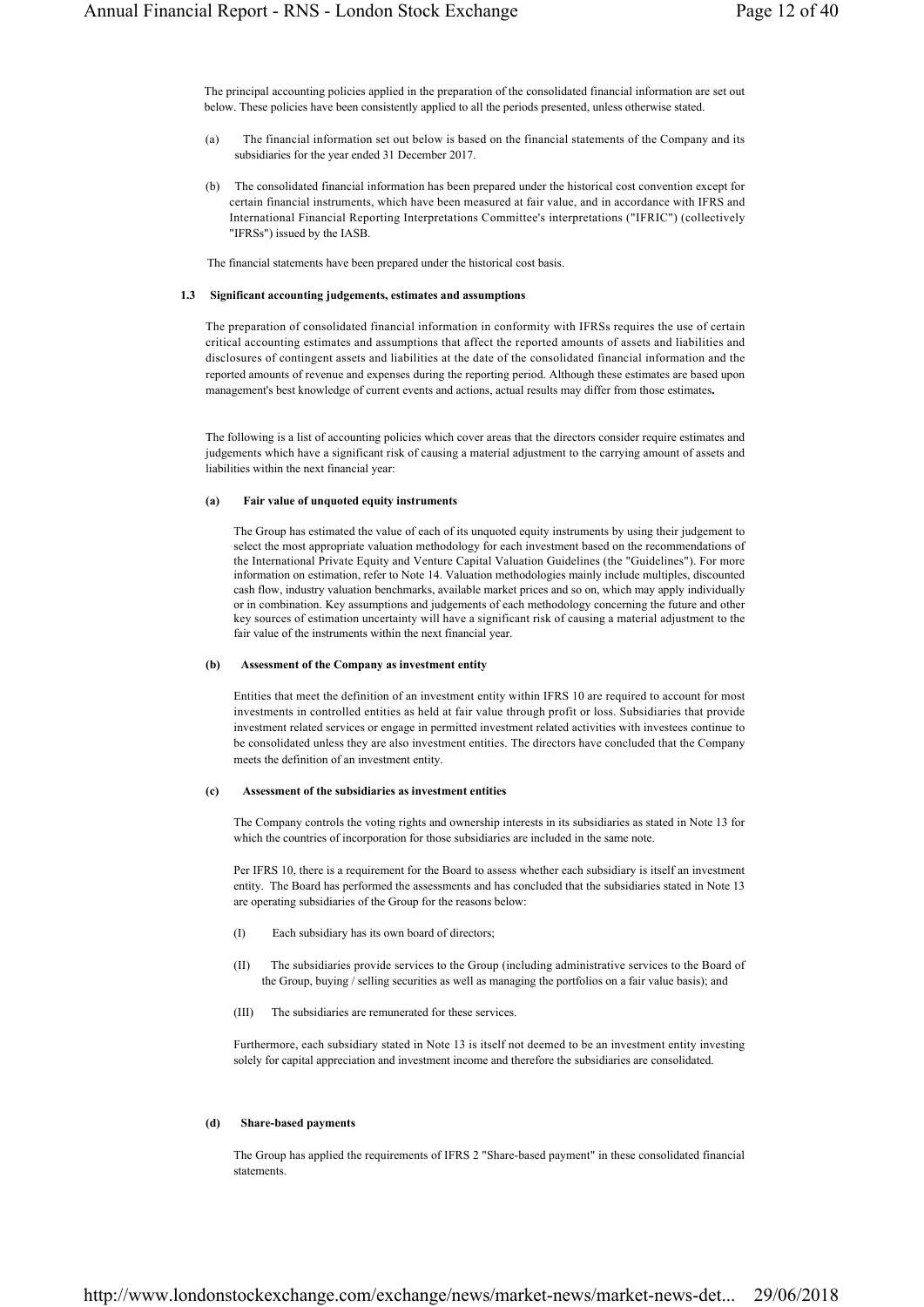The Group has issued share options, which are equity-settled share-based payments, to a director, certain ex-employees and to its advisors for services provided in respect of the admission of the Company to trading on the AIM of the London Stock Exchange. Equity-settled share-based payments to directors and employees are measured at the fair value of equity instruments awarded at the date of grant. Equity-settled share-based payments to non-employees are measured at the fair value of goods or services rendered at the date when the goods or services are received. Where equity investments are granted subject to vesting conditions, equity-settled share-based payments are expensed to the profit or loss on a straight-line basis over the vesting period, based on the Group's estimate of the number of shares that will eventually vest. Fair value is measured by use of the Binominal option pricing model.

The Group has also granted upper share rights/contingent share awards, which are cash-settled share-based payments, to a director and certain ex-employees under the Company's JSOS (as defined in Note 27). The cost of cash-settled share-based payments is measured initially at fair value at the grant date using the Binominal Tree model. This fair value is expensed over the period until the vesting date with recognition of a corresponding liability. The liability is remeasured to fair value at each reporting date up to and including the settlement date, with changes in fair value recognised in expense.

When estimating the value of the share options, the upper share rights and contingent share awards, significant assumptions such as the expected life of the share options and the upper share rights, and expected volatility of the shares have been applied based on management's best estimates.

#### **1.4 Summary of significant accounting policies**

The following principal accounting policies have been applied consistently throughout the year in dealing with items which are considered material in relation to the consolidated financial information.

# **(a) Basis of consolidation**

The consolidated financial statements comprise the financial statements of the Company and its subsidiaries as at 31 December 2017. Control is achieved when the Group is exposed, or has rights, to variable returns from its involvement with the investee and has the ability to affect those returns through its power over the investee. Specifically, the Group controls an investee if, and only if, the Group has:

- Power over the investee (i.e., existing rights that give it the current ability to direct the relevant activities of the investee);
- Exposure, or rights, to variable returns from its involvement with the investee; and
- The ability to use its power over the investee to affect its returns.

Generally, there is a presumption that a majority of voting rights results in control. To support this presumption and when the Group has less than a majority of the voting or similar rights of an investee, the Group considers all relevant facts and circumstances in assessing whether it has power over an investee, including:

- The contractual arrangement(s) with the other vote holders of the investee;
- Rights arising from other contractual arrangements; and
- The Group's voting rights and potential voting rights.

The Group does not consolidate its subsidiaries other than those that solely provide it with services that relate to its investment activities. Subsidiaries that provide services to the Group are fully consolidated from the date of acquisition, being the date on which the Group obtains control, and continue to be consolidated until the date when such control ceases. The financial statements of the subsidiaries are prepared for the same reporting period as the parent company, using consistent accounting policies. All intra-group balances, transactions, unrealised gains and losses resulting from intra-group transactions and dividends are eliminated in full.

Profit or loss and each component of other comprehensive income ("OCI") are attributed to the equity holders of the parent of the Group and to the non-controlling interests, even if this results in the noncontrolling interests having a deficit balance.

A change in the ownership interest of a subsidiary, without a loss of control, is accounted for as an equity transaction.

Goodwill is initially measured at cost being the excess of the aggregate of the consideration transferred and the amount recognised for non-controlling interest over the net identifiable assets acquired and liabilities assumed. If this consideration is lower than the fair value of the net assets of the subsidiary acquired, the difference is recognised in profit or loss.

After initial recognition, goodwill is measured at cost less any accumulated impairment losses. For the purpose of impairment testing, goodwill acquired in a business combination is, from the acquisition date, allocated to each of the Group's cash-generating units that are expected to benefit from the combination, irrespective of whether other assets or liabilities of the acquiree are assigned to those units.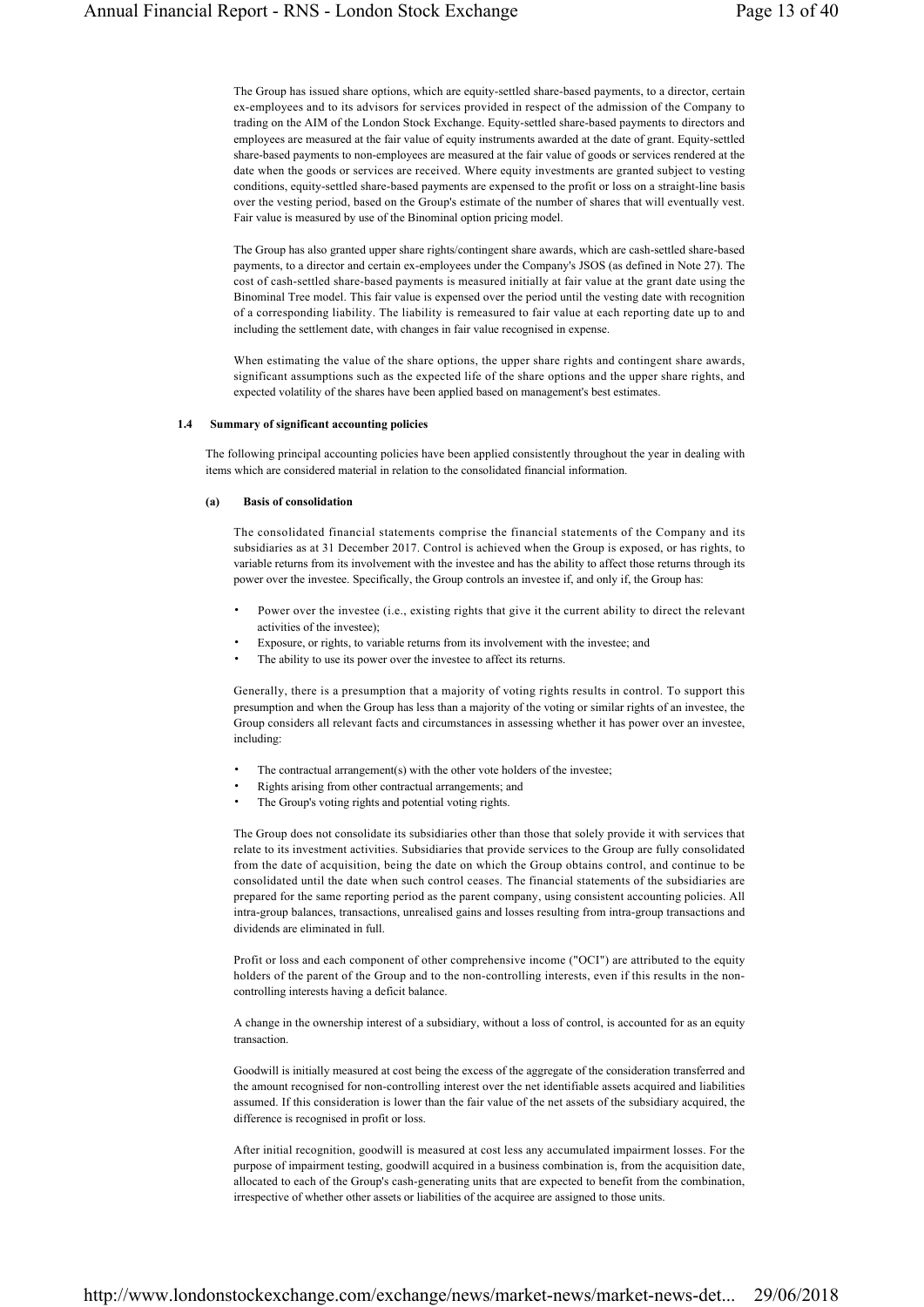Subsequent to acquisition, the carrying amount of non-controlling interests that represent present ownership interests in the subsidiary is the amount of those interests at initial recognition plus such noncontrolling interest's share of subsequent changes in equity. Total comprehensive income is attributed to such non-controlling interests even if this results in those non-controlling interests having a deficit balance.

Non-controlling interests represent the portion of profit or loss and net assets that is not held by the Group and are presented separately in the consolidated statement of comprehensive income and within equity in the consolidated statement of financial position, separately from parent shareholders' equity.

### **(b) Associates**

Associates are all entities over which the Group has significant influence but not control, generally accompanying a shareholding of between 20% and 50% of the voting rights. The Group elects to measure investments in associates at fair value through profit or loss as, in the opinion of the directors, the Company meets the definition of venture capital organisation. This treatment is permitted under IAS 28 "Investments in Associates and Joint Ventures".

#### **(c) Foreign currencies**

#### **Functional and presentation currency**

The consolidated financial statements are presented in United States dollar, which is also the parent company's functional currency. For each group entity the Group determines functional currency and items included in the financial statements of each entity are measured using that functional currency.

### **Transactions and balances**

Foreign currency transactions are translated into the functional currency using the exchange rates prevailing at the dates of the transactions. Foreign exchange gains and losses resulting from the settlement of such transactions and from the translation at year-end exchange rates of monetary assets and liabilities denominated in foreign currencies are recognised in the statement of comprehensive income.

Non-monetary financial assets and liabilities that are carried at historic cost are translated using the exchange rate as at the date of initial transactions and are not re-measured. Translation differences on non-monetary financial assets and liabilities, such as equities held at fair value through profit or loss, are recognised in profit or loss as part of the fair value gain or loss.

#### **Group companies**

The results and financial position of all group entities, none of which has the currency of a hyperinflationary economy, that have a functional currency different from the presentation currency are translated into the presentation currency as follows:

- (I) assets and liabilities for each statement of financial position are translated at the closing rate at the date of that statement of financial position;
- (II) income and expenses for each statement of comprehensive income are translated at average exchange rates (unless this average is not a reasonable approximation of the cumulative effect of the rates prevailing on the transaction dates, in which case income and expenses are translated at the date of the transaction); and
- (III) all resulting exchange differences are recognised in the statement of comprehensive income as other comprehensive income.

Goodwill and fair value adjustments arising on the acquisition of a foreign entity are treated as assets and liabilities of the foreign entity and translated at the closing rate.

### **(d) Financial assets**

The Group classifies its financial assets, at initial recognition, into one of the following categories: investments at fair value through profit or loss, loans and receivables and other financial assets depending on the purpose for which the asset was acquired. The Group's accounting policy for each category is as follows:

### **Investments at fair value through profit or loss**

The investments at fair value through profit or loss are designated by the board of directors at fair value through profit or loss at inception. These include debt and equity securities, convertible credit agreements and derivatives, on the basis that they are part of a group of financial assets which are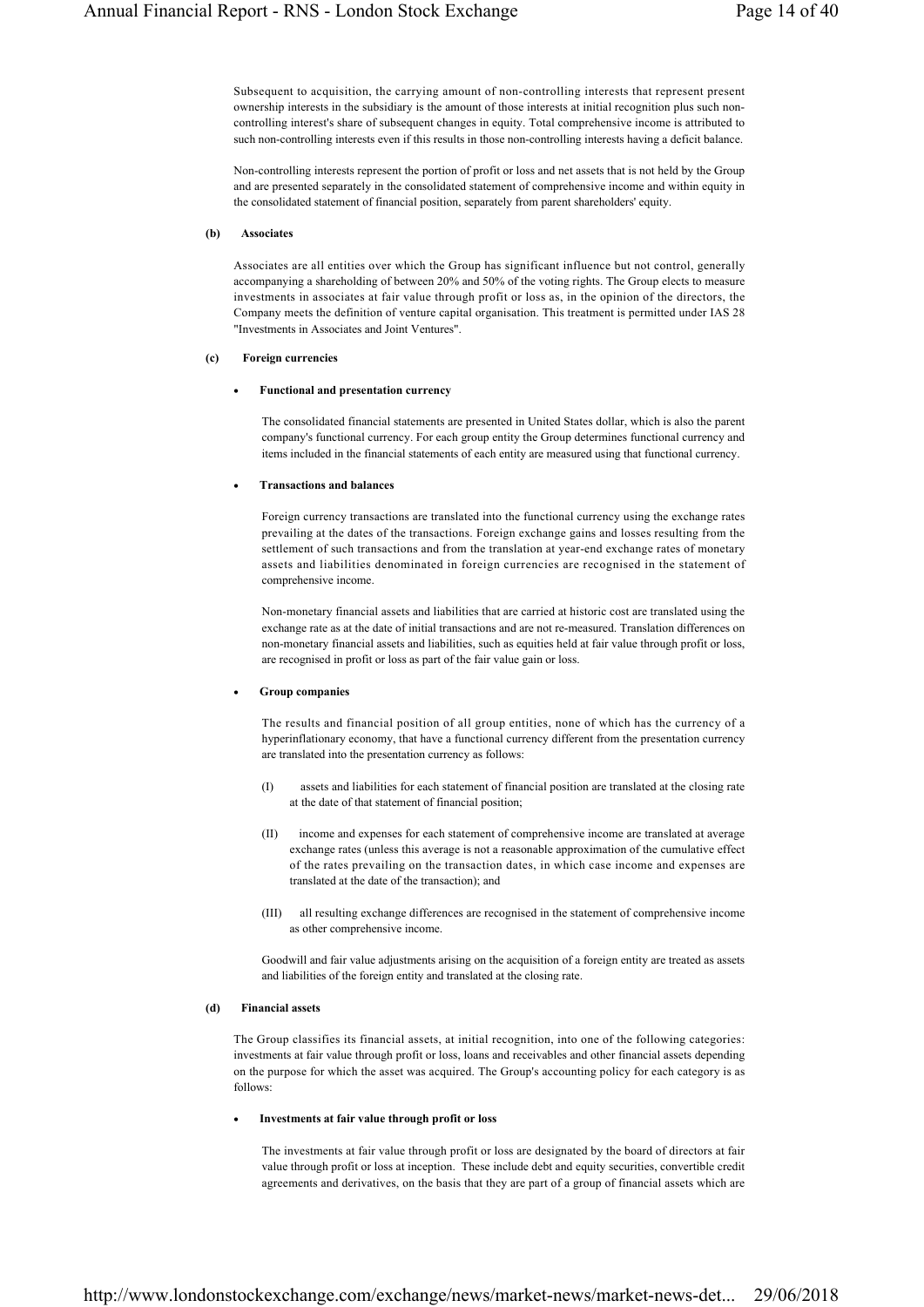managed and have their performance evaluated on a fair value basis, in accordance with the risk management and investment strategies of the Group.

## *Recognition / Derecognition:*

Acquisitions and disposals of investments are recognised on the trade date on which the Group received acquisitions of investments or delivered disposals of investments. Investment fair value through profit or loss is derecognised when the Group loses control over the contractual rights that comprise that asset. This occurs when the rights to receive cash flows from the asset have expired or the Group has transferred its rights to receive cash flows from the asset or has assumed an obligation to pay the received cash flows in full without material delay to a third party under a 'pass-through' arrangement; and either (a) the Group has transferred substantially all the risks and rewards of the asset, or (b) the Group has neither transferred nor retained substantially all the risks and rewards of the asset, but has transferred control of the asset. When the Group commits to sell an asset, Investments at fair value through the profit or loss are derecognised and corresponding receivables from the buyer for the payment are recognised as of that date.

# *Measurement:*

Investment at fair value through the profit or loss is initially recognised at fair value. Transaction costs are expensed into the profit or loss. Subsequent to initial recognition, all financial assets and financial liabilities are measured at fair value. Gains and losses arising from changes in the fair value of the financial assets held at fair value through profit or loss are presented in the profit or loss in the period in which they arise.

# *Fair value estimation:*

The fair value of financial instruments traded in active markets (such as publicly traded securities) is based on quoted market prices at the reporting date. The quoted market price used for financial assets held by the Group is the current bid price. The fair value of financial instruments that are not traded in an active market is determined by using valuation techniques in accordance with the Guidelines. Pursuant to the Guidelines, the Group believes the following techniques applied individually, or in combination, are the most suitable ones for the Group's current portfolios:

- (I) Multiples: When valuing investments on a multiple basis, the Group has abided by the following principles:
	- i. apply a multiple that is appropriate and reasonable (giving the risk profile and earnings growth prospects of the underlying company) to the maintainable earnings of the underlying company;
	- ii. adjust the amount derived in (i) above for surplus assets or excess liabilities and other relevant factors to derive the enterprise value for the underlying company;
- iii. deduct from the enterprise value all amounts relating to financial instruments ranking ahead of the highest ranking instrument of the Group in a liquidation and taking into account the effect of any instrument that may dilute the Group's investments in order to derive the gross attributable enterprise value;
	- iv. apply an appropriate marketability discount to the gross attributable enterprise value derived in (iii) above in order to derive the net attributable enterprise value. The marketability discount relates to an investment rather than to the underlying business. Marketability discounts will vary from situation to situation and is a question of judgement. When a discount is applied, relevant factors in determining the appropriate marketability discount in each particular situation will be considered. A discount in the range of 20% to 30% (in steps of 5%) is generally used in practice, depending upon the particular circumstances; and
	- v. apportion the net attributable enterprise value appropriately between the relevant financial instruments.
	- (II) Discounted cash flow: Fair value is estimated by deriving the present value of the investment using reasonable assumptions of expected future cash flows of the underlying business and the terminal value and date, and the appropriate risk-adjusted discount rate that quantifies the risk inherent to the investment. The discount rate is estimated with reference to the market risk-free rate, a risk adjusted premium and information specific to the investment or market sector.
	- (III) Industry valuation benchmarks: The use of industry benchmarks is only likely to be appropriate as the main basis of estimating fair value in limited situations, and is more likely to be useful as a sense check of values produced using other methodologies. The Group has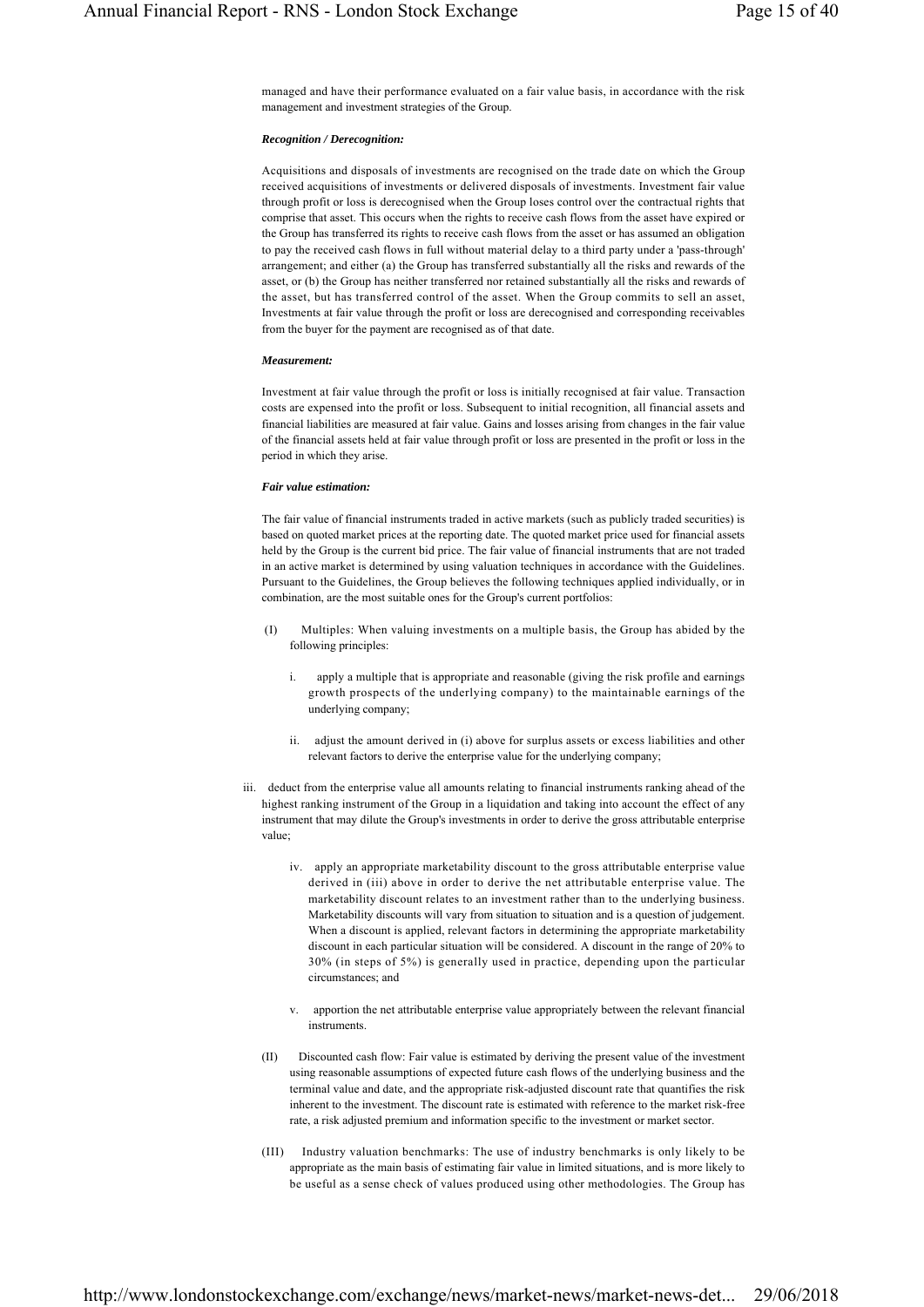primarily relied on such metrics to validate the outcome produced by other valuation techniques.

# **Loans and receivables**

These assets are non-derivative financial assets with fixed or determinable payments that are not quoted on an active market. Income from loans and receivables is recognised as it accrues by reference to the principal outstanding and the effective interest rate applicable, which is the rate that exactly discounts the estimated future cash flows through the expected life of the financial asset to the asset's carrying value. The losses arising from impairment are recognised in the statement of comprehensive income.

This category generally applies to trade and other receivables. For more information on receivables, refer to Note 16.

# **Derivative financial instruments**

Derivative financial instruments are held at fair value and changes in fair value are recognised in profit or loss of the consolidated statement of comprehensive income.

# **Impairment of financial assets**

For amortised cost loans and receivables, the Group assesses, at each reporting date, whether there is objective evidence that a financial asset or a group of financial assets is impaired. An impairment exists if one or more events that have occurred since the initial recognition of the asset (an incurred 'loss event'), have an impact on the estimated future cash flows of the financial asset or the group of financial assets that can be reliably estimated. Evidence of impairment may include indications that the debtor is experiencing significant financial difficulty, default or delinquency in interest or principal payments, the probability that they will enter bankruptcy or other financial reorganisation and observable data indicating that there is a measurable decrease in the estimated future cash flows, such as changes in arrears or economic conditions that correlate with defaults.

# **(e) Financial liabilities**

The Group's financial liabilities include trade and other payables, borrowing and financial guarantee contracts.

All financial liabilities are recognised initially at fair value and, in the case of loans and borrowings and payables, net of directly attributable transaction costs.

The measurement of financial liabilities depends on their classification, as described below:

# **Financial liabilities at amortised cost**

Financial liabilities (including trade and other payables and borrowing) are subsequently measured at amortised cost using the effective interest method.

The effective interest method is a method of calculating the amortised cost of a financial liability and of allocating interest expense over the relevant period. The effective interest rate is the rate that exactly discounts estimated future cash payments (including all fees and points paid or received that form an integral part of the effective interest rate, transaction costs and other premiums or discounts) through the expected life of the financial liability, or where appropriate a shorter period, to the net carrying amount on initial recognition.

# **Financial guarantee contracts**

Financial guarantee contracts issued by the Group are those contracts that require a payment to be made to reimburse the holder for a loss it incurs because the specified debtor fails to make a payment when due in accordance with the terms of a debt instrument. Financial guarantee contracts are recognised initially as a liability at fair value, adjusted for transaction costs that are directly attributable to the issuance of the guarantee. Subsequently, the liability is measured at the higher of the best estimate of the expenditure required to settle the present obligation at the reporting date and the amount recognised less cumulative amortisation.

# **Redeemable zero dividend preference shares**

On initial recognition, redeemable zero dividend preference shares are recognised at the fair value, which are determined using the prevailing market interest of similar non-convertible debts, net of issue costs incurred. In subsequent periods, redeemable zero dividend preference shares are carried at amortised cost using the effective interest method.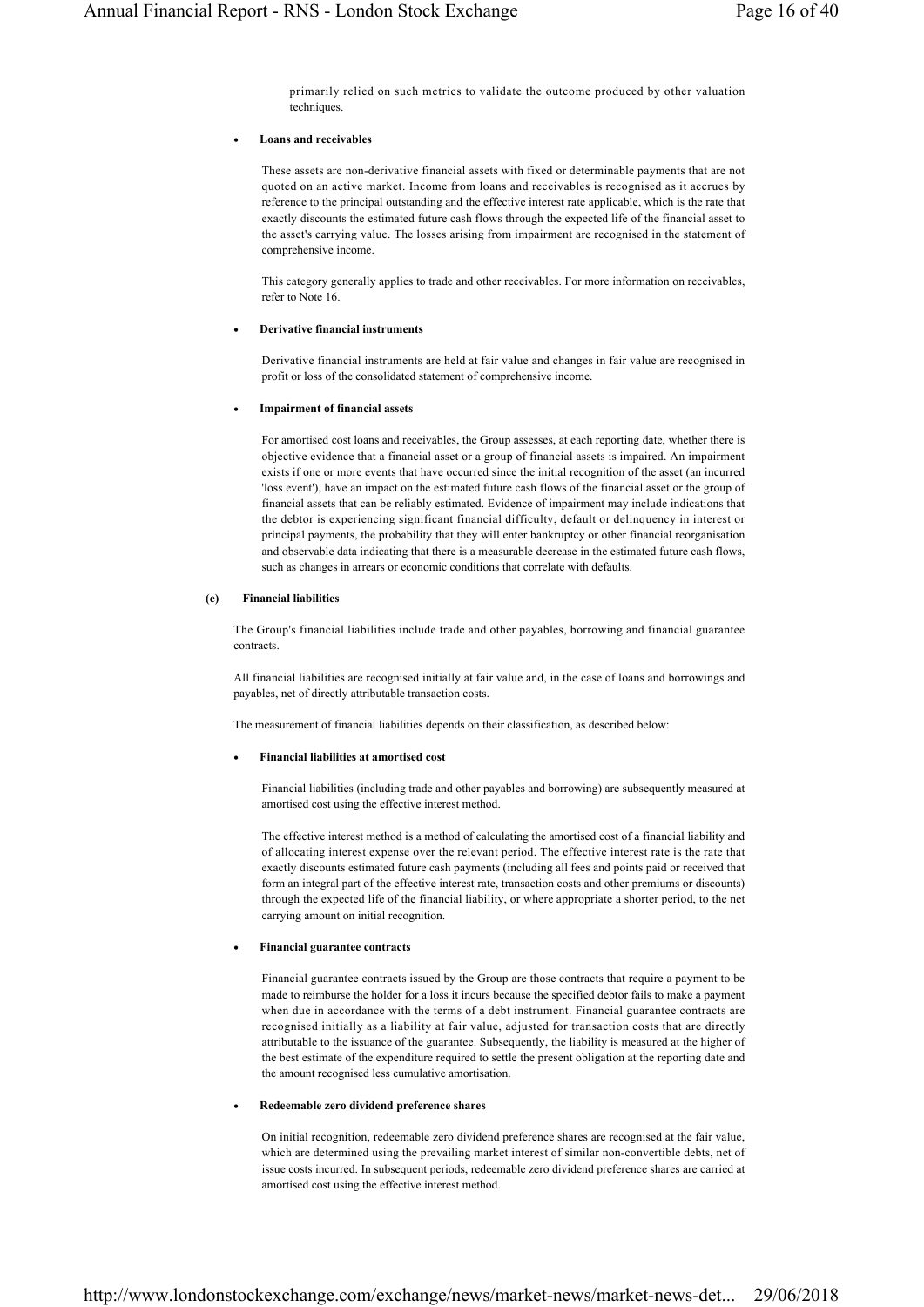## **Derecognition**

A financial liability is derecognised when the obligation under the liability is discharged or cancelled, or expires.

## **(f) Equity instrument**

Financial instruments shall reclassify a financial liability as equity from the date when there is no existence of a contractual obligation to deliver cash or another financial assets by the issuer. The equity instruments are recorded at the fair value of the equity instruments issued. The difference between the carrying amount of the financial liability extinguished and the fair value of the equity instruments issued shall be recognised in profit or loss. The equity instruments issued shall be recognised initially and measured at the date the financial liability is extinguished.

### **(g) Cash and bank and borrowings**

Cash and bank is defined as cash in hand, demand deposits, time deposit and short-term, highly liquid investments that are readily convertible into known amounts of cash. They are subject to an insignificant risk of changes in value, and have a short maturity, generally less than three months, less bank overdrafts which are repayable on demand and form an integral part of the Group's cash management. For the purpose of the consolidated statement of financial position, cash and bank balances comprise cash on hand and at banks, including term deposits, which are not restricted as to use.

Borrowings are financial liabilities at amortised cost and are initially measured at fair value, net of directly attributable costs incurred. It is subsequently measured at amortised cost, using the effective interest method. The related interest expense is recognised in profit or loss.

## **(h) Share-based payments**

Employees (including senior executives) of the Group receive remuneration in the form of share-based payment transactions (i.e. share options), whereby employees render services as consideration for equity instruments ("equity-settled transactions"). Certain director, executives and key employees of the Group are granted share appreciation rights (including upper share rights and contingent share awards), which can only be settled in cash ("cash-settled transactions"). Advisors receive equity-settled options in relation to the Company's admission to trading on the AIM of the London Stock Exchange.

The cost of these options with employees are measured by reference to the fair value of the equity instruments awarded at the date of grant, whereas those with non-employees are measured at the fair value of goods or services received at the date when the goods or services have been received. The fair value is determined by using binominal tree model, further details of which are given in Note 27.

### **Equity-settled transactions**

The cost of equity-settled transactions (share options) is recognised, together with a corresponding increase in equity, over the period in which the performance and/or service conditions are fulfilled, ending on the date on which the relevant employees become fully entitled to the award (the "vesting date"). The cumulative expense recognised for equity-settled transactions at each reporting date until the vesting date reflects the extent to which the vesting period has expired and the Group's best estimate of the number of equity instruments that will ultimately vest. Movements in the liability (other than cash payments) are recognised in profit or loss.

No expense is recognised for awards that do not ultimately vest, except for awards where vesting is conditional upon a market or non-vesting condition, which are treated as vesting irrespective of whether or not the market condition is satisfied, provided that all other performance and/or service conditions are satisfied.

The dilutive effect of outstanding options is reflected as additional share dilution in the computation of earnings per share.

### **Cash-settled transactions**

The cost of cash-settled transactions (upper share rights and contingent share awards) is measured initially at fair value at the grant date using binominal tree model, further details of which are given in Note 27. This fair value is expensed over the period until the vesting date with recognition of a corresponding liability. The liability is remeasured to fair value at each reporting date up to and including the settlement date, with changes in fair value recognised in expense.

### **(i) Taxes**

*Current Income Tax*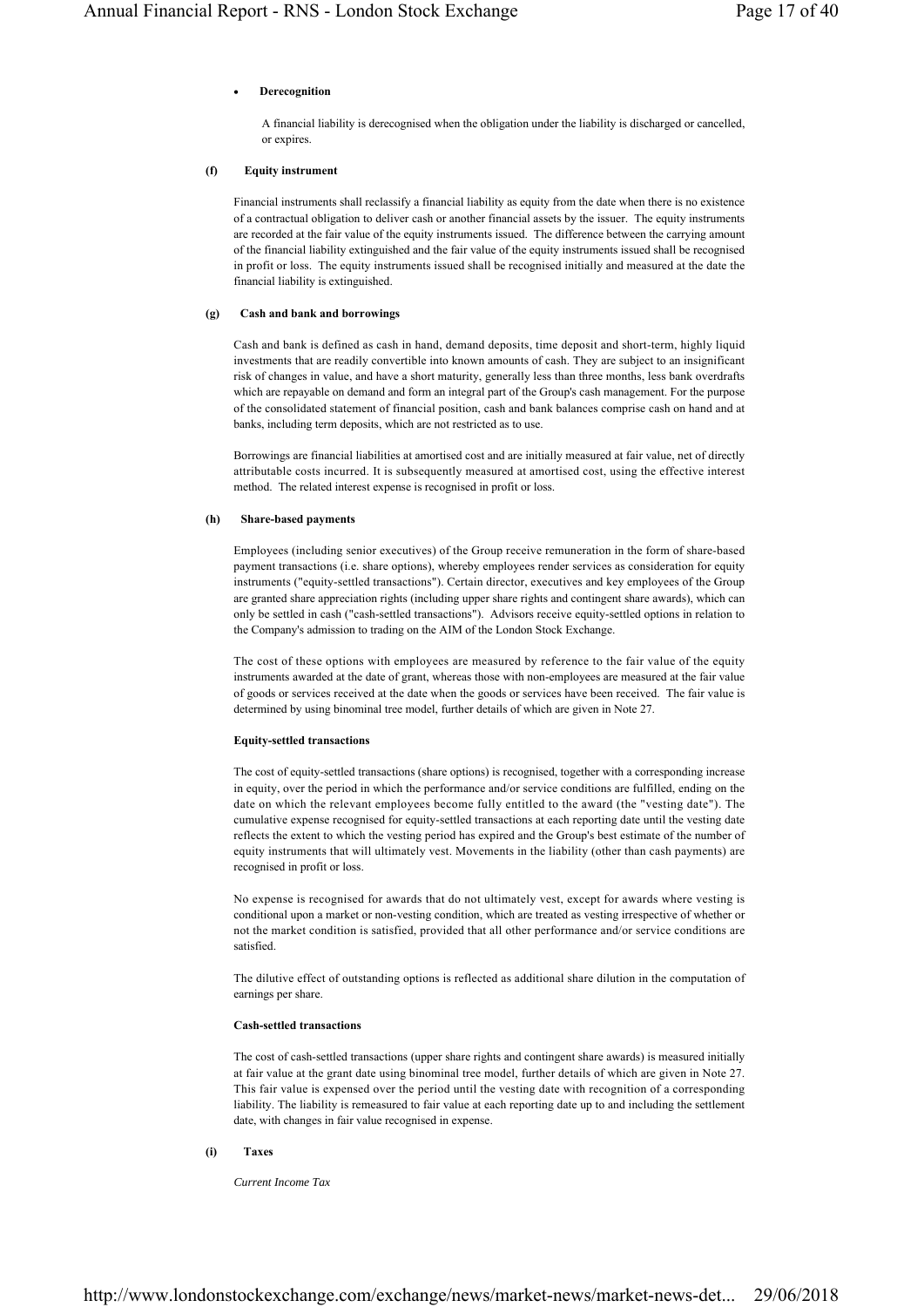Current tax assets and liabilities for the current and prior periods are measured at the amount expected to be recovered from or paid to the taxation authorities. The tax rates and tax laws used to compute the amount are those that are enacted or substantively enacted at the reporting date.

Current income tax relating to items recognised directly in equity is recognised in equity and not in the statement of comprehensive income. Management periodically evaluates positions taken in the tax returns with respect to situations in which applicable tax regulations are subject to interpretation and establishes provisions where appropriate.

#### *Deferred Tax*

Deferred tax is provided using the liability method on temporary differences at the reporting date between the tax bases of assets and liabilities and their carrying amounts for financial reporting purposes.

Deferred tax liabilities are recognised for all taxable temporary differences, except:

- (I) where the deferred tax liability arises from goodwill or the initial recognition of an asset or liability in a transaction that is not a business combination and, at the time of the transaction, affects neither the accounting profit nor taxable profit or loss; and
- (II) in respect of taxable temporary differences associated with investments in subsidiaries and associates where the timing of the reversal of the temporary differences can be controlled and it is probable that the temporary differences will not reverse in the foreseeable future.

Deferred tax assets are recognised for all deductible temporary differences, carry forward of unused tax credits and unused tax losses, to the extent that it is probable that taxable profit will be available against which the deductible temporary differences, and the carry forward of unused tax credits and unused tax losses can be utilised, except:

- (I) where the deferred tax asset relating to the deductible temporary difference arises from the initial recognition of an asset or liability in a transaction that is not a business combination and, at the time of the transaction, affects neither the accounting profit nor taxable profit or loss; and
- (II) in respect of deductible temporary differences associated with investments in subsidiaries and associates, deferred tax assets are recognised only to the extent that it is probable that the temporary differences will reverse in the foreseeable future and taxable profit will be available against which the temporary differences can be utilised.

The carrying amount of deferred tax assets is reviewed at each reporting date and reduced to the extent that it is no longer probable that sufficient taxable profit will be available to allow all or part of the deferred tax asset to be utilised. Unrecognised deferred tax assets are reassessed at each reporting date and are recognised to the extent that it has become probable that future taxable profit will allow the deferred tax asset to be recovered.

Deferred tax assets and liabilities are measured at the tax rates that are expected to apply to the period when the asset is realised or the liability is settled, based on tax rates (and tax laws) that have been enacted or substantively enacted at the reporting date.

Deferred tax assets and deferred tax liabilities are offset if a legally enforceable right exists to set off current tax assets against current tax liabilities and the deferred taxes relate to the same taxable entity and the same taxation authority.

Income taxes are recognised in the profit or loss or directly in equity except when a tax exemption has been granted.

## **(j) Performance incentive payable**

Performance incentive payable is only accrued on those investments (classified as investments at fair value through profit or loss and loans) in which the investment's performance conditions, measured at the end of each reporting period, would be achieved if those investments were realised at fair value. Fair value is determined using the Group's valuation methodology and is measured at the end of each reporting period.

Any changes in the performance incentive provision will be reflected in the line item of performance fee in the consolidated statement of comprehensive income in which the expense establishing the provision was originally recorded.

# **(k) Investment income/loss**

Investment income/loss derived from the investment activities is equivalent to "revenue" for the purposes of IAS 1. Investment income/loss is analysed into the following components: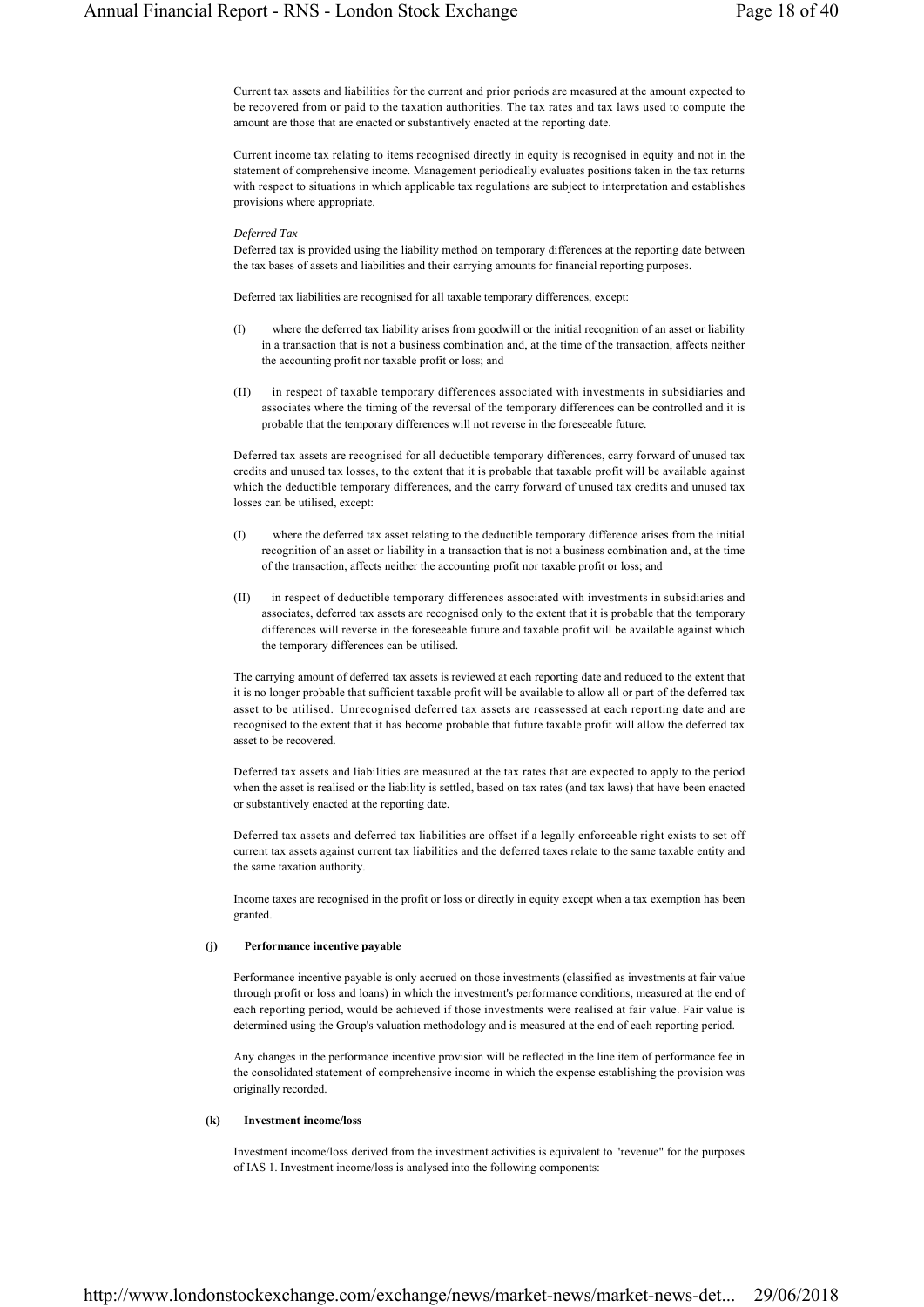- Realised gains/losses on the disposal of investments are the difference between the fair value of the consideration received less any directly attributable costs, on the sale of equity and the repayment of loans and receivables, and its carrying value at the start of the accounting period.
- Unrealised gains/losses on the revaluation of investments are the movement in the carrying value of investments measured at fair value between the start and end of the accounting period and the impairment of amortised cost loans.
- Income/loss from loans is recognised on a time proportion basis as it accrues by reference to the principal outstanding and the effective interest rate applicable.

# **(l) Provisions and contingent liabilities**

Provisions are recognised for liabilities of uncertain timing or amount when the Group has a legal or constructive obligation arising as a result of a past event, which will probably result in an outflow of economic benefits that can be reasonably estimated.

Where it is not probable that an outflow of economic benefits will be required, or the amount cannot be estimated reliably, the obligation is disclosed as a contingent liability, unless the probability of an outflow of economic benefits is remote. Possible obligations, the existence of which will only be confirmed by the occurrence or non-occurrence of one or more future events, are also disclosed as contingent liabilities unless the probability of an outflow of economic benefits is remote.

## **(m) New and revised IFRS that are effective or early adopted in 2017**

The following new and revised IFRSs have been applied by the Group in the current year and have affected the presentation and disclosures set out in these consolidated financial statements.

| IFRSs (Amendments)   | Annual Improvements 2014-2016 Cycle                      |
|----------------------|----------------------------------------------------------|
| Amendments to IAS 7  | Disclosure Initiative                                    |
| Amendments to IAS 12 | Recognition of Deferred Tax Assets for Unrealised Losses |

The application of the above new and revised IFRSs in the current year had no material impact on the Group's financial performance and financial position for the current and prior years and/or on the disclosures set out in these consolidated financial statements.

# **Amendments to IAS 7 - Disclosure Initiative**

The amendments introduce an additional disclosure that will enable users of financial statements to evaluate changes in liabilities arising from financing activities.

The adoption of the amendments has led to the additional disclosure presented in the note to the consolidated statement of cash flows, note 25.

# **(n) Standards issued but not yet effective**

Standards issued but not yet effective up to the date of issuance of the Group's consolidated financial statements are listed below. This listing is of standards, amendments and interpretations issued that the Group reasonably expects to be have an impact on disclosures, financial position or performance when applied at a future date.

| Amendments to IFRSs   | Annual Improvements 2014-2016 Cycle <sup>1</sup>                                   |
|-----------------------|------------------------------------------------------------------------------------|
| Amendments to IFRSs   | Annual Improvements 2015-2017 Cycle <sup>2*</sup>                                  |
| IFRS 9                | Financial instruments <sup>1</sup>                                                 |
| IFRS 15               | Revenue from Contracts with Customers <sup>1</sup>                                 |
| <b>IFRS 16</b>        | Leases <sup>2</sup>                                                                |
| IFRS 17               | Insurance Contrants <sup>3*</sup>                                                  |
| Amendments to IFRS 2  | Classification and Measurement of Share-based Payment Transactions <sup>1*</sup>   |
| Amendments to IFRS 4  | Applying IFRS 9 Financial Instruments with IFRS 4 Insurance Contracts <sup>1</sup> |
| Amendments to IFRS 15 | Revenue From Contracts with Customers (Clarification to IFRS $15$ ) <sup>1</sup>   |
| Amendments to IAS 40  | Transfer of Investment Property <sup>1</sup>                                       |
| IFRIC <sub>22</sub>   | Foreign Currency Transactions and Advance Consideration <sup>1</sup>               |
| IFRIC <sub>23</sub>   | Uncertainty over income tax treatment <sup>2*</sup>                                |
|                       |                                                                                    |

1 Effective in the EU for annual periods beginning on or after 1 January 2018

2 Effective in the EU for annual periods beginning on or after 1 January 2019

3 Effective in the EU for annual periods beginning on or after 1 January 2021

Not yet endorsed by the European Union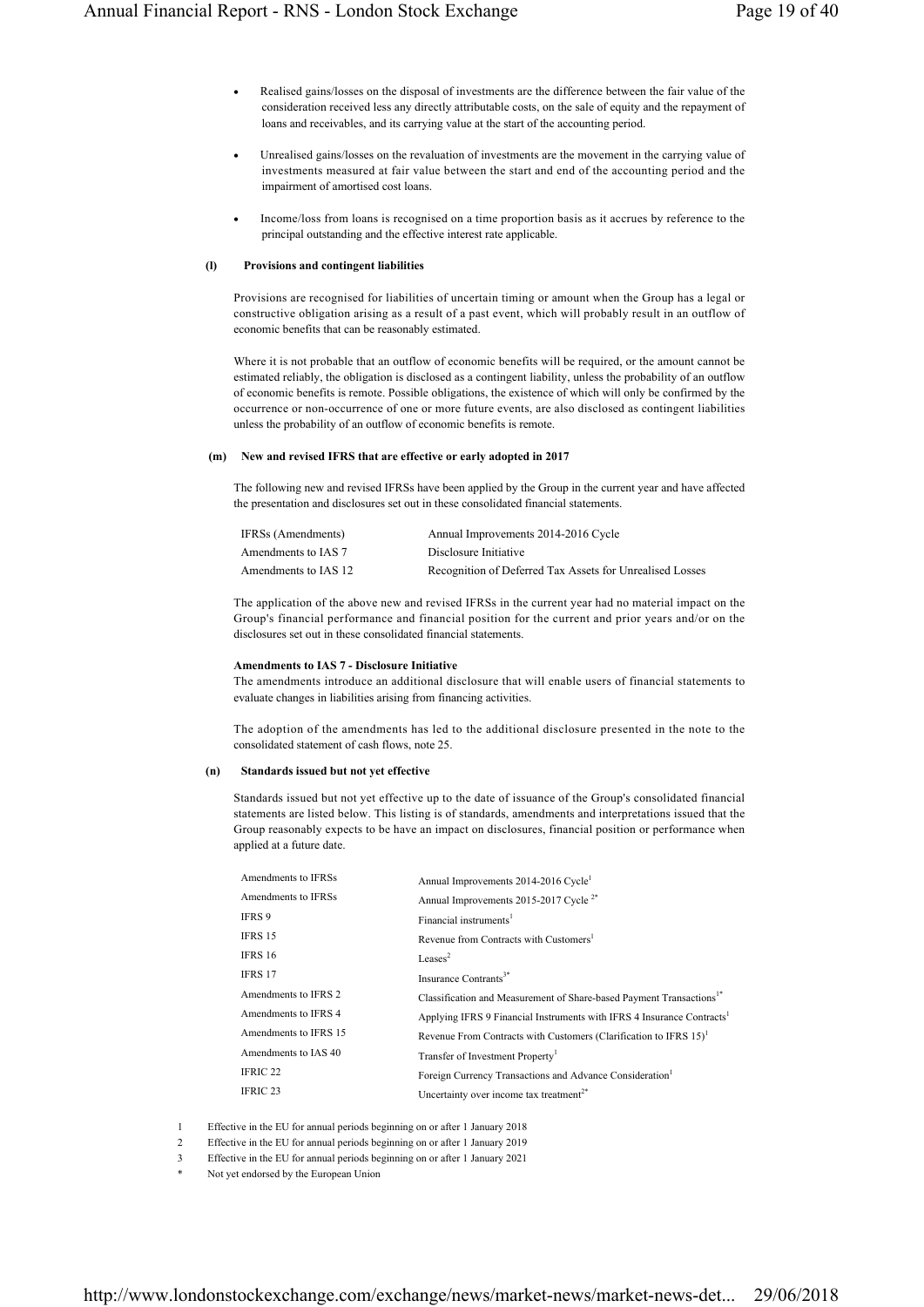Except for the new and amendments to IFRSs and interpretation mentioned below, the directors anticipate that the application of all other new and amendments to IFRSs will have no material impact on the consolidated financial statements in the foreseeable future.

## IFRS 9 "Financial instruments"

IFRS 9 introduces new requirements for the classification and measurement of financial assets, financial liabilities and impairment requirements for financial assets. A preliminary assessment of IFRS 9 performed by the Group, which is subject to changes arising from a more detailed ongoing analysis, is as follows:

# (a) Classification and measurement

The Group's debt securities currently classified as financial assets at fair value through profit or loss ("FVTPL") will not be significantly affected in respect of the accounting treatment, upon adoption of IFRS 9.

The Group's equity securities currently classified as financial assets at FVTPL will continue to be classified under this category. The measurement requirements for financial assets at FVTPL under IFRS 9 are largely unchanged.

(b) Impairment

IFRS 9 requires an impairment on debt instruments recorded at amortised cost or at fair value through other comprehensive income, lease receivables, loan commitments and financial guarantee contracts that are not accounted for at fair value through profit or loss under IFRS 9, to be recorded based on an expected credit loss model either on a twelve-month basis or a lifetime basis. The Group will apply the simplified approach and record lifetime expected losses that are estimated based on the present values of all cash shortfalls over the remaining life of all of its trade receivables. Furthermore, the Group will apply the general approach and record twelve-month expected credit losses that are estimated based on the possible default events on its other receivables within the next twelve months. The Group does not expect the adoption of IFRS 9 will have a significant impact on the impairment of its financial instruments.

# IFRS 15 "Revenue from contracts with customers"

In 2016, the IASB issued classifications to IFRS15 in relation to the identification of performance obligations, principal versus agent considerations as well as licensing application guidance.

The directors anticipate that the application of IFRS 15 in the future may result in more disclosures. However, the directors do not anticipate that the application of IFRS 15 will have a material impact on the timing and amounts of revenue recognised in the respective reporting periods.

# **1.5 Change in accounting estimate**

During the year ended 31 December 2017, the Group has reassessed the fair value of certain investments measured at fair value through profit or loss. China Rice Ltd ("China Rice"), Unipower Battery Ltd ("Unipower") and Moly World Ltd were remeasured by using expected recoverable method and Kincora Copper Ltd ("Kincora") by using consensus pricing method to better reflect the expected fair value of the investments. Such change in accounting estimate has been applied prospectively from 1 January 2017 onwards. As a result, unrealised losses on investments for the year ended 31 December 2017 and the carrying of investment as at 31 December 2017 has increased and decreased by approximately US\$52,431,000 respectively.

# **2 Investment loss**

|                                                    | 2017<br><b>US\$'000</b> | 2016<br><b>US\$'000</b> |
|----------------------------------------------------|-------------------------|-------------------------|
| Realised gains/(losses) on disposal of investments | 423                     | (142)                   |
| - Investments at FVTPL                             | 882                     | (269)                   |
| - Loans at FVTPL                                   |                         | 127                     |
| - Subsidiary                                       | (459)                   |                         |
| Unrealised losses on investments                   | (74, 440)               | (6,069)                 |
| - Investments at FVTPL                             | (50, 526)               | (6,059)                 |
| - Loans at FVTPL                                   | (23,761)                |                         |
| - Loans at amortised cost                          | (153)                   | (10)                    |
| Income from loans                                  |                         | 627                     |
| <b>Total</b>                                       | (74, 017)               | (5,584)                 |

# **3 Consulting services payable**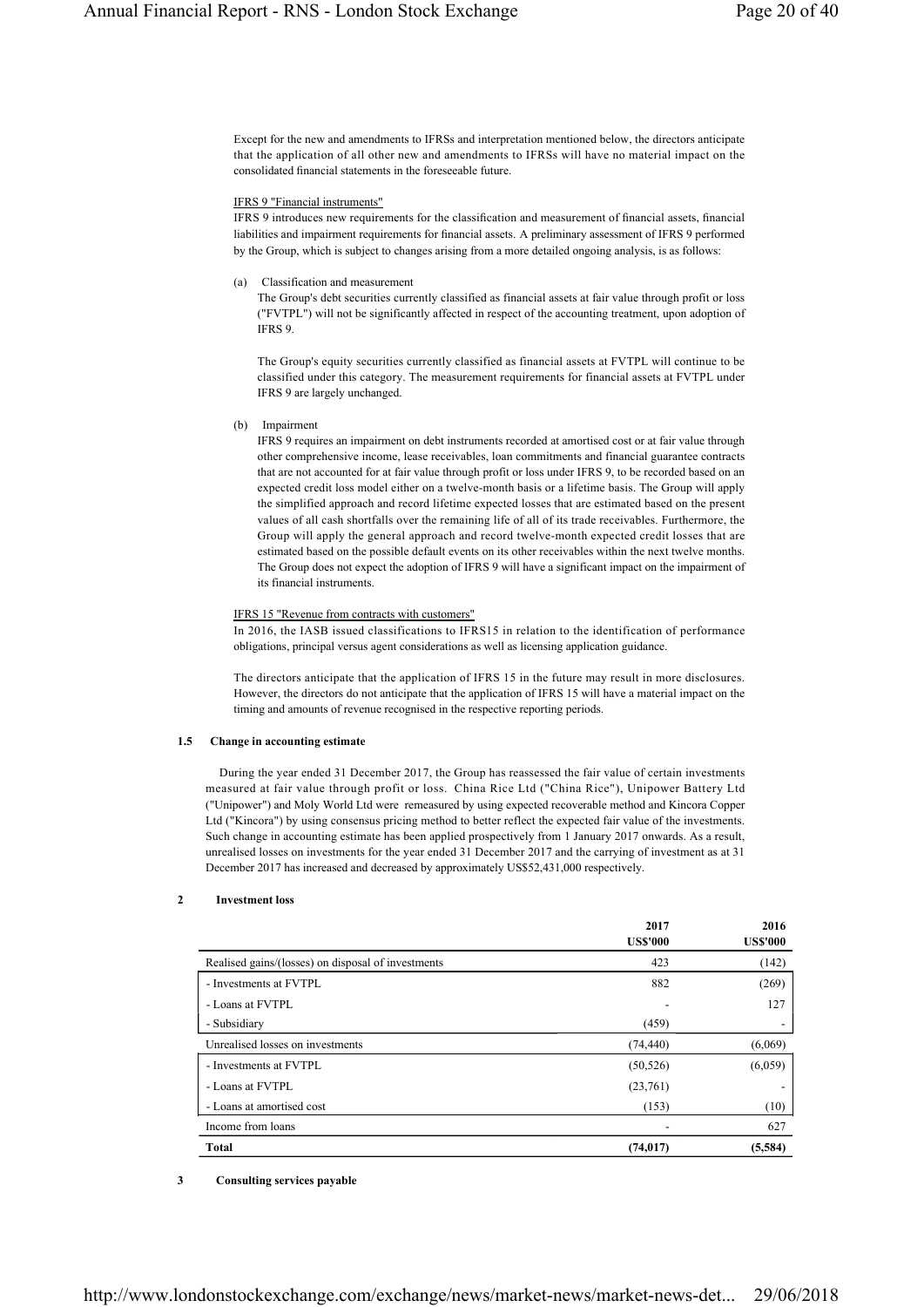|                             | 2017           | 2016            |
|-----------------------------|----------------|-----------------|
|                             | <b>USS'000</b> | <b>US\$'000</b> |
| Consulting services payable | (1,390)        | (1,769)         |
| Total                       | (1,390)        | (1,769)         |

## **4 Performance incentive**

|                                                             | 2017<br><b>US\$'000</b> | 2016<br><b>US\$'000</b> |
|-------------------------------------------------------------|-------------------------|-------------------------|
| Release of provision for performance incentive payable over |                         |                         |
| one year                                                    |                         | 4.195                   |
| <b>Total</b>                                                |                         | 4.195                   |

A provision within the consolidated statement of financial position for future performance incentive for the year ended 31 December 2017 was US\$Nil (2016: US\$Nil). The performance incentives are accrued and payable to Origo Advisors Ltd. Refer to Note 28 for details on Origo Advisors Ltd. The release of provision in 2016 was derived from the amendment agreement of Asset Realisation Support Agreement (the "Amendment Agreement") signed between the Group and Origo Advisors Ltd. on 6 September 2016.

# **5 Other administrative expenses**

|                                            | 2017<br><b>US\$'000</b> | 2016<br><b>US\$'000</b> |
|--------------------------------------------|-------------------------|-------------------------|
| Employee expenses                          | (154)                   | (161)                   |
| Professional fees                          | (648)                   | (1,769)                 |
| Audit fees                                 | (120)                   | (139)                   |
| - Current year                             | (120)                   | (158)                   |
| - Over-provision in respect of prior years |                         | 19                      |
| Depreciation expenses                      | (13)                    | (24)                    |
| Amortisation expenses                      | (1)                     | (2)                     |
| Provision for bad debts                    | (3,386)                 | (1,008)                 |
| Others                                     | (534)                   | (515)                   |
| <b>Total</b>                               | (4, 856)                | (3,618)                 |

# **6 Information regarding directors and employees**

|                                                                 | 2017<br><b>US\$'000</b> | 2016<br><b>US\$'000</b> |
|-----------------------------------------------------------------|-------------------------|-------------------------|
| The aggregate payroll costs of these employees were as follows: |                         |                         |
| Wages and salaries                                              | (154)                   | (161)                   |
| Share-based payments                                            | (9)                     | (67)                    |
|                                                                 | (163)                   | (228)                   |

Most employees of the Group have been transferred to and employed by Origo Advisors Ltd. in January 2015, which is controlled by entities whose ultimate beneficiaries include Niklas Ponnert (director of the Company who resigned in April 2018) and Chris A Rynning (former director of the Company).

## **7 Directors' remuneration**

|                              | 2017            | 2016            |
|------------------------------|-----------------|-----------------|
|                              | <b>US\$'000</b> | <b>US\$'000</b> |
| Directors' emoluments        | (152)           | (153)           |
| Share-based payment expenses | (9)             | (33)            |
|                              | (161)           | (186)           |

Directors' remuneration for the year 2017 and the number of options held were as follows:

| Name                           | Salaries*<br>US\$'000 | Director fee<br>US\$'000 | <b>Share-based</b><br>payment**<br><b>USS'000</b> | Total<br><b>US\$'000</b> | 2017<br>Number of<br>options |
|--------------------------------|-----------------------|--------------------------|---------------------------------------------------|--------------------------|------------------------------|
| Mr. Niklas Ponnert***          | -                     |                          | Q                                                 |                          | 4,500,000                    |
| Mr. Lionel de Saint-Exupery*** | -                     | 59                       | -                                                 | 59                       |                              |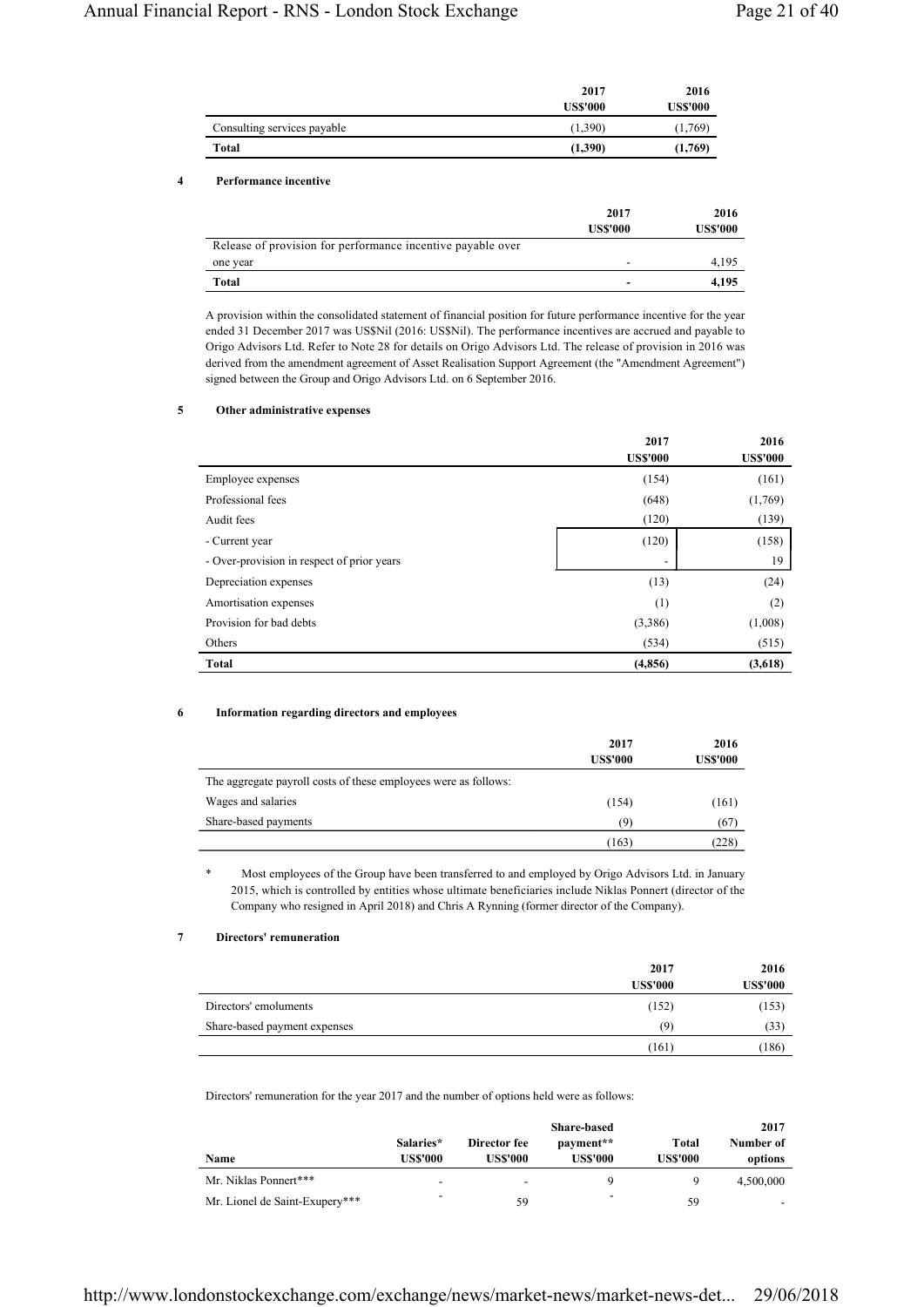| Ms. Shonaid Jemmett Page*** | - | 59  |   | 59  |           |
|-----------------------------|---|-----|---|-----|-----------|
| Mr. Hiroshi Funaki***       | - | 16  |   | 16  |           |
| Mr. Philip Peter Scales***  |   |     |   |     |           |
| Mr. John Chapman***         | - |     | ۰ | Ω   |           |
|                             |   | .52 |   | 161 | 4,500,000 |

Directors' remuneration for the year 2016 and the number of options held were as follows:

| Name                        | Salaries*<br><b>US\$'000</b> | Director fee<br><b>US\$'000</b> | <b>Share-based</b><br>payment**<br><b>US\$'000</b> | <b>Total</b><br><b>US\$'000</b> | 2016<br>Number of<br>options |
|-----------------------------|------------------------------|---------------------------------|----------------------------------------------------|---------------------------------|------------------------------|
| Mr. Niklas Ponnert          | $\overline{\phantom{a}}$     | -                               | 33                                                 | 33                              | 4,500,000                    |
| Mr. Lionel de Saint-Exupery | $\overline{\phantom{0}}$     | 78                              |                                                    | 78                              |                              |
| Ms. Shonaid Jemmett Page    |                              | 75                              |                                                    | 75                              |                              |
|                             | ۰                            | 153                             | 33                                                 | 186                             | 4,500,000                    |

\* Short term employee benefits.

\*\* Share-based payment refers to expenses arising from the Company's share option scheme (Note 27).

\*\*\* Mr. Lionel de Saint-Exupery and Ms. Shonaid Jemmett Page resigned as non-executive directors of the Company in October 2017. Mr. Hiroshi Funaki was appointed as director of the Company in September 2017, and Mr. Philip Peter Scales and Mr. John Chapman were appointed as directors of the Company in October 2017. Mr. Niklas Ponnert resigned as executive director of the Company in April 2018.

### **8 Operating segment information**

Operating segments are components of the entity whose results are regularly reviewed by the entity's chief operating decision-maker to make decisions about resources to be allocated to the segment and to assess its performance. The chief operating decision-maker of the Group is considered to be the board of directors. The Group's operating segments have been defined based on the types of investments which was equity investment and debt instrument in 2017 and 2016.

For the year ended 31 December 2017

|                                        |                 | Unlisted         |                  |                  | Listed           |                  | Total            |
|----------------------------------------|-----------------|------------------|------------------|------------------|------------------|------------------|------------------|
|                                        | Equity          | Debt             | Total            | Equity           | Debt             | Total            |                  |
|                                        | <b>US\$'000</b> | <b>US \$'000</b> | <b>US \$'000</b> | <b>US \$'000</b> | <b>US \$'000</b> | <b>US \$'000</b> | <b>US \$'000</b> |
| <b>Investment loss:</b>                |                 |                  |                  |                  |                  |                  |                  |
| Realised (losses)/gains on disposal    |                 |                  |                  |                  |                  |                  |                  |
| of investments                         | (481)           |                  | (481)            | 904              |                  | 904              | 423              |
| Unrealised losses on investments       | (44,986)        | (23,914)         | (68,900)         | (5,540)          | ÷,               | (5,540)          | (74, 440)        |
| Total                                  | (45, 467)       | (23,914)         | (69, 381)        | (4,636)          | ÷,               | (4,636)          | (74, 017)        |
| Provision for bad debts                | (3,386)         |                  | (3,386)          |                  |                  |                  | (3,386)          |
| Unallocated interest expense           |                 |                  |                  |                  |                  |                  | (3,598)          |
| Unallocated depreciation and           |                 |                  |                  |                  |                  |                  |                  |
| amortisation expenses                  |                 |                  |                  |                  |                  |                  | (14)             |
| Unallocated corporate expenses         |                 |                  |                  |                  |                  |                  | (2,788)          |
| Loss before tax                        |                 |                  |                  |                  |                  |                  | (83, 803)        |
| Income tax credit                      | 819             |                  | 819              |                  |                  |                  | 819              |
| Loss for the year                      |                 |                  |                  |                  |                  |                  | (82,984)         |
|                                        |                 |                  |                  |                  |                  |                  |                  |
| Net divestment                         |                 |                  |                  |                  |                  |                  |                  |
| Net proceeds of divestment             | 1,000           | ÷,               | 1,000            | 3,954            | ٠                | 3,954            | 4,954            |
| <b>Statement of financial position</b> |                 |                  |                  |                  |                  |                  |                  |
| Investment portfolio                   | 6,850           | 734              | 7,584            | 10,195           | ٠                | 10,195           | 17,779           |

The Group's geographical areas based on the location of investment assets, are defined primarily as China, Mongolia, South Africa and Europe, as presented in the following table.

|                                     | Europe         | China            | Mongolia         | South Africa     | Total            |
|-------------------------------------|----------------|------------------|------------------|------------------|------------------|
|                                     | <b>USS'000</b> | <b>US \$'000</b> | <b>US \$'000</b> | <b>US \$'000</b> | <b>US \$'000</b> |
| <b>Investment loss:</b>             |                |                  |                  |                  |                  |
| Realised gains/(losses) on disposal |                |                  |                  |                  |                  |
| of investments                      | -              | 437              | (14)             | -                | 423              |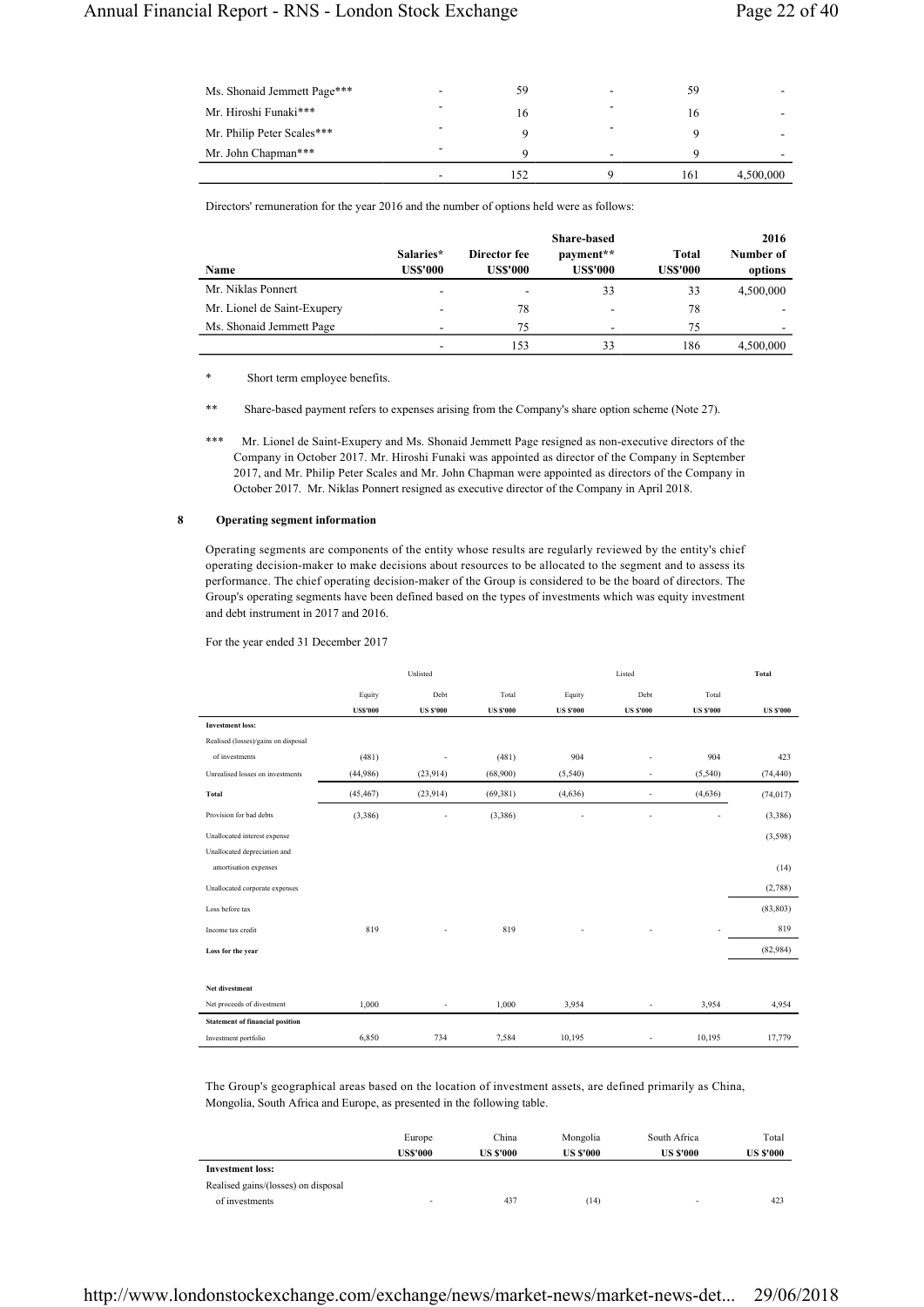| Unrealised losses on investments       | (335) | (65,338) | (8,798)  | 31  | (74, 440) |
|----------------------------------------|-------|----------|----------|-----|-----------|
| Total                                  | (335) | (64,901) | (8, 812) | 31  | (74, 017) |
| Provision for bad debts                |       | (3,386)  | ٠        |     | (3,386)   |
| Unallocated interest expense<br>s      |       |          |          |     | (3,598)   |
| Unallocated depreciation and           |       |          |          |     |           |
| amortisation expenses                  |       |          |          |     | (14)      |
| Unallocated corporate expenses         |       |          |          |     | (2,788)   |
| Loss before tax                        |       |          |          |     | (83, 803) |
| Income tax credit                      | ۰     | 819      | ٠        |     | 819       |
| Loss for the year                      |       |          |          |     | (82,984)  |
|                                        |       |          |          |     |           |
| Net divestment                         |       |          |          |     |           |
| Net proceeds of divestment             |       | 4,918    | 36       |     | 4,954     |
| <b>Statement of financial position</b> |       |          |          |     |           |
| Investment portfolio                   | 867   | 14,097   | 2,653    | 162 | 17,779    |

For the year ended 31 December 2016

|                                         |                 | Unlisted         |                  |                  | Listed           |                  | Total            |
|-----------------------------------------|-----------------|------------------|------------------|------------------|------------------|------------------|------------------|
|                                         | Equity          | Debt             | Total            | Equity           | Debt             | Total            |                  |
|                                         | <b>US\$'000</b> | <b>US \$'000</b> | <b>US \$'000</b> | <b>US \$'000</b> | <b>US \$'000</b> | <b>US \$'000</b> | <b>US \$'000</b> |
| <b>Investment loss:</b>                 | (Restated)      |                  | (Restated)       | (Restated)       |                  | (Restated)       |                  |
| Realised (losses)/gains on disposal     |                 |                  |                  |                  |                  |                  |                  |
| of investments                          | (440)           |                  | (440)            | 171              | 127              | 298              | (142)            |
| Unrealised (losses)/gains on            |                 |                  |                  |                  |                  |                  |                  |
| investments                             | (8, 337)        | (10)             | (8, 347)         | 2,278            | L.               | 2,278            | (6,069)          |
| Income from loans                       | ä,              | 542              | 542              | $\sim$           | 85               | 85               | 627              |
| <b>Total</b>                            | (8, 777)        | 532              | (8, 245)         | 2,449            | 212              | 2,661            | (5,584)          |
| Unallocated interest expense            |                 |                  |                  |                  |                  |                  |                  |
| s                                       |                 |                  |                  |                  |                  |                  | (5,791)          |
| Unallocated depreciation and            |                 |                  |                  |                  |                  |                  |                  |
| amortisation expenses                   |                 |                  |                  |                  |                  |                  | (26)             |
| Unallocated corporate expenses          |                 |                  |                  |                  |                  |                  | (921)            |
| Loss before tax                         |                 |                  |                  |                  |                  |                  | (12, 322)        |
| Income tax credit                       | 65              |                  | 65               |                  |                  |                  | 65               |
| Loss for the year                       |                 |                  |                  |                  |                  |                  | (12, 257)        |
|                                         |                 |                  |                  |                  |                  |                  |                  |
| Net divestment                          |                 |                  |                  |                  |                  |                  |                  |
| Net proceeds of divestment              | 353             |                  | 353              | 412              | 383              | 795              | 1,148            |
| <b>Statement of financial position</b>  |                 |                  |                  |                  |                  |                  |                  |
| Investment portfolio                    | 52,835          | 24,640           | 77,475           | 19,188           |                  | 19,188           | 96,663           |
|                                         |                 |                  |                  |                  |                  |                  |                  |
|                                         |                 | Europe           | China            | Mongolia         |                  | South Africa     | Total            |
|                                         |                 | <b>US\$'000</b>  | <b>US \$'000</b> | <b>US \$'000</b> |                  | <b>US \$'000</b> | <b>US \$'000</b> |
| <b>Investment loss:</b>                 |                 |                  |                  |                  |                  |                  |                  |
| Realised (losses)/gains on disposal     |                 |                  |                  |                  |                  |                  |                  |
| of investments                          |                 |                  | (440)            | 298              |                  |                  | (142)            |
| Unrealised gains/(losses) on            |                 |                  |                  |                  |                  |                  |                  |
| investments                             |                 | 102<br>Ĭ.        | (2, 833)<br>542  | (3,255)<br>85    |                  | (83)<br>ł,       | (6,069)<br>627   |
| Income from loans                       |                 |                  |                  |                  |                  |                  |                  |
| <b>Total</b>                            |                 | 102              | (2, 731)         | (2,872)          |                  | (83)             | (5,584)          |
| Unallocated interest expense<br>$\bf S$ |                 |                  |                  |                  |                  |                  | (5,791)          |
| Unallocated depreciation and            |                 |                  |                  |                  |                  |                  |                  |
| amortisation expenses                   |                 |                  |                  |                  |                  |                  | (26)             |
| Unallocated corporate expenses          |                 |                  |                  |                  |                  |                  | (921)            |
| Loss before tax                         |                 |                  |                  |                  |                  |                  | (12, 322)        |
| Income tax credit                       |                 |                  | 65               |                  |                  |                  | 65               |
| Loss for the year                       |                 |                  |                  |                  |                  |                  | (12, 257)        |
| Net divestment/(investment)             |                 |                  |                  |                  |                  |                  |                  |
| Net proceeds of divestment              |                 |                  | 353              | 795              |                  |                  | 1,148            |
| <b>Statement of financial position</b>  |                 |                  |                  |                  |                  |                  |                  |
| Investment portfolio                    |                 | 1,202            | 83,840           | 11,490           |                  | 131              | 96,663           |
|                                         |                 |                  |                  |                  |                  |                  |                  |

**9 Finance costs**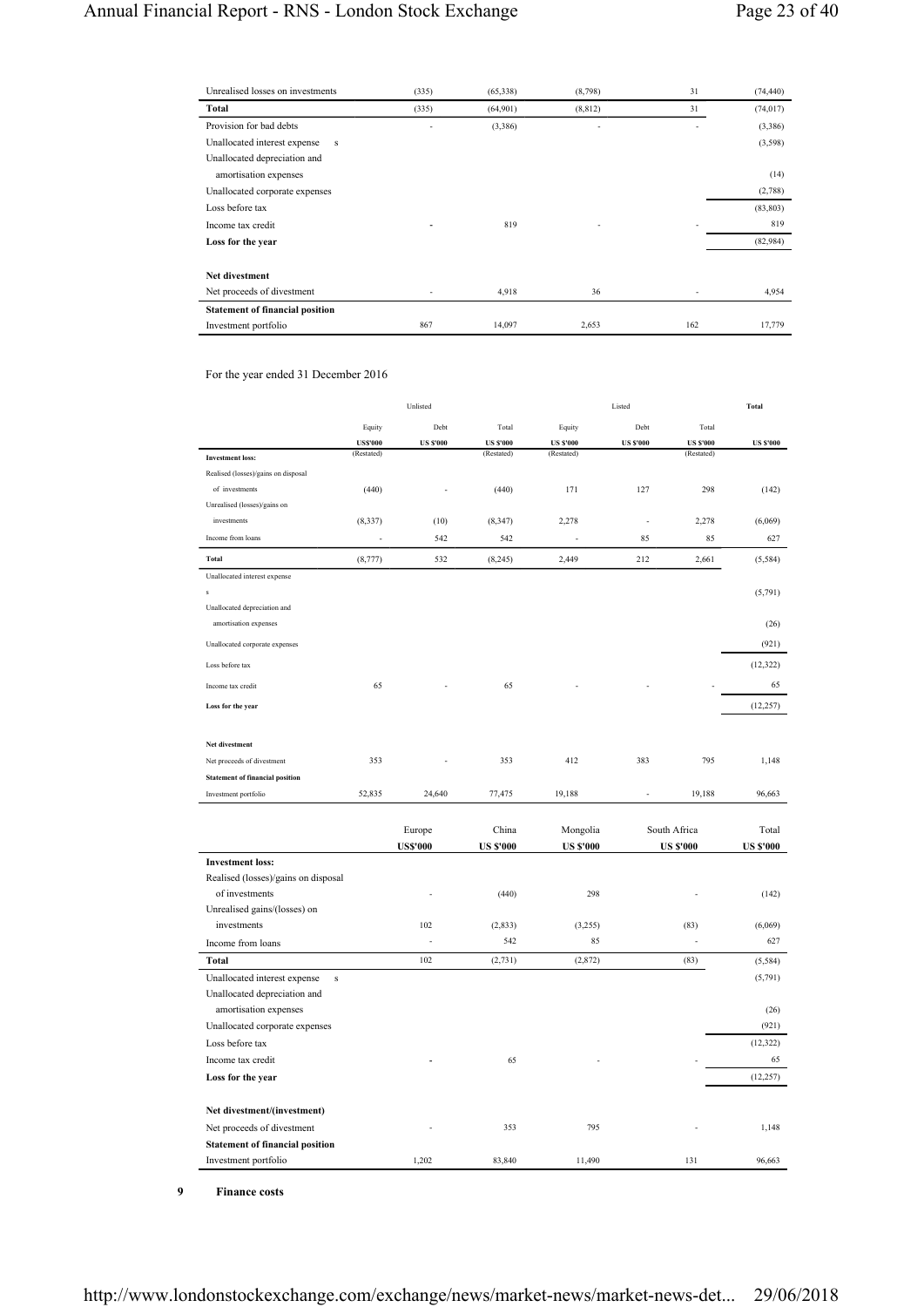|                                                                             | 2017<br><b>US\$'000</b> | 2016<br><b>US\$'000</b> |
|-----------------------------------------------------------------------------|-------------------------|-------------------------|
| Interest expenses of redeemable/convertible zero dividend preference shares | (3,219)                 | (5,773)                 |
| Interest expenses of borrowing                                              | (335)                   |                         |
| Bank charges                                                                | (44)                    | (18)                    |
|                                                                             | (3,598)                 | (5,791)                 |

# **10 Income tax**

As the Company is not in receipt of income from Manx land, certain related business or property and does not hold a Manx banking licence, it is taxed at the standard rate of 0% on the Isle of Man. The Company is resident for tax purposes in the Isle of Man and subject to corporate income tax at the standard rate of 0% and as such no provision for tax in the Isle of Man has been made.

|                                                                               | 2017<br><b>US\$'000</b> | 2016<br><b>US\$'000</b> |
|-------------------------------------------------------------------------------|-------------------------|-------------------------|
| <b>Current tax</b>                                                            |                         |                         |
| Current year                                                                  |                         |                         |
| Deferred tax                                                                  |                         |                         |
| Deferred income tax*                                                          | 819                     | 65                      |
| Total income tax credit in the consolidated statement of comprehensive income | 819                     | 65                      |

As at 31 December 2017, the deferred income tax liability US\$ 796,000 (2016: US\$2,017,000) relates to fair value gain of Niutech Environment Technology Corporation ("Niutech") (2016: Celadon Mining Ltd., China Rice, Niutech and Unipower), estimated in accordance with the relevant tax laws and regulations in the People's Republic of China ("PRC") based on a tax rate of 10%.

The income tax for the year can be reconciled per the consolidated statement of comprehensive income as follows:

|                                                                                                   | 2017<br><b>USS'000</b> | 2016<br><b>US\$'000</b> |
|---------------------------------------------------------------------------------------------------|------------------------|-------------------------|
| Loss before tax                                                                                   | (83, 803)              | (12, 322)               |
| Loss before tax multiplied by rate of corporate income tax in the Isle<br>of Man of 0% (2016: 0%) |                        |                         |
| Effects of:                                                                                       |                        |                         |
| Deferred tax on unrealised gains on investments                                                   | 819                    | 65                      |
| Total income tax credit in the consolidated statement of comprehensive income                     | 819                    | 65                      |

# **Deferred income tax**

|                                                                   | 2017<br><b>US\$'000</b> | 2016<br><b>US\$'000</b> |
|-------------------------------------------------------------------|-------------------------|-------------------------|
| Opening deferred income tax liability                             |                         |                         |
| Income in accounts taxable in the future                          | 2,017                   | 2,082                   |
|                                                                   | 2,017                   | 2,082                   |
| Recognised through consolidated statement of comprehensive income |                         |                         |
| Income in accounts taxable in the future                          | (819)                   | (65)                    |
| Realised through investment realisation                           | (402)                   |                         |
|                                                                   | (1,221)                 | (65)                    |
| Closing deferred income tax liability                             |                         |                         |
| Income in accounts taxable in the future                          | 796                     | 2,017                   |
|                                                                   | 796                     | 2.017                   |

No deferred tax asset has been recognised in respect of certain unused tax losses of US\$ 236,000 (2016: US\$ 153,000), for offsetting against future taxable profits of the relevant entity in the Group in which the losses arose, due to the unpredictability of future profit streams. The unused tax losses will expire within a maximum period of five years in the PRC.

# **11 Loss per share ("LPS")**

|                                                                       | 2017     | 2016            |
|-----------------------------------------------------------------------|----------|-----------------|
| Numerator                                                             | US\$'000 | <b>US\$'000</b> |
| Loss for the year attributable to ordinary shareholders of the parent | (41,071) | (12, 244)       |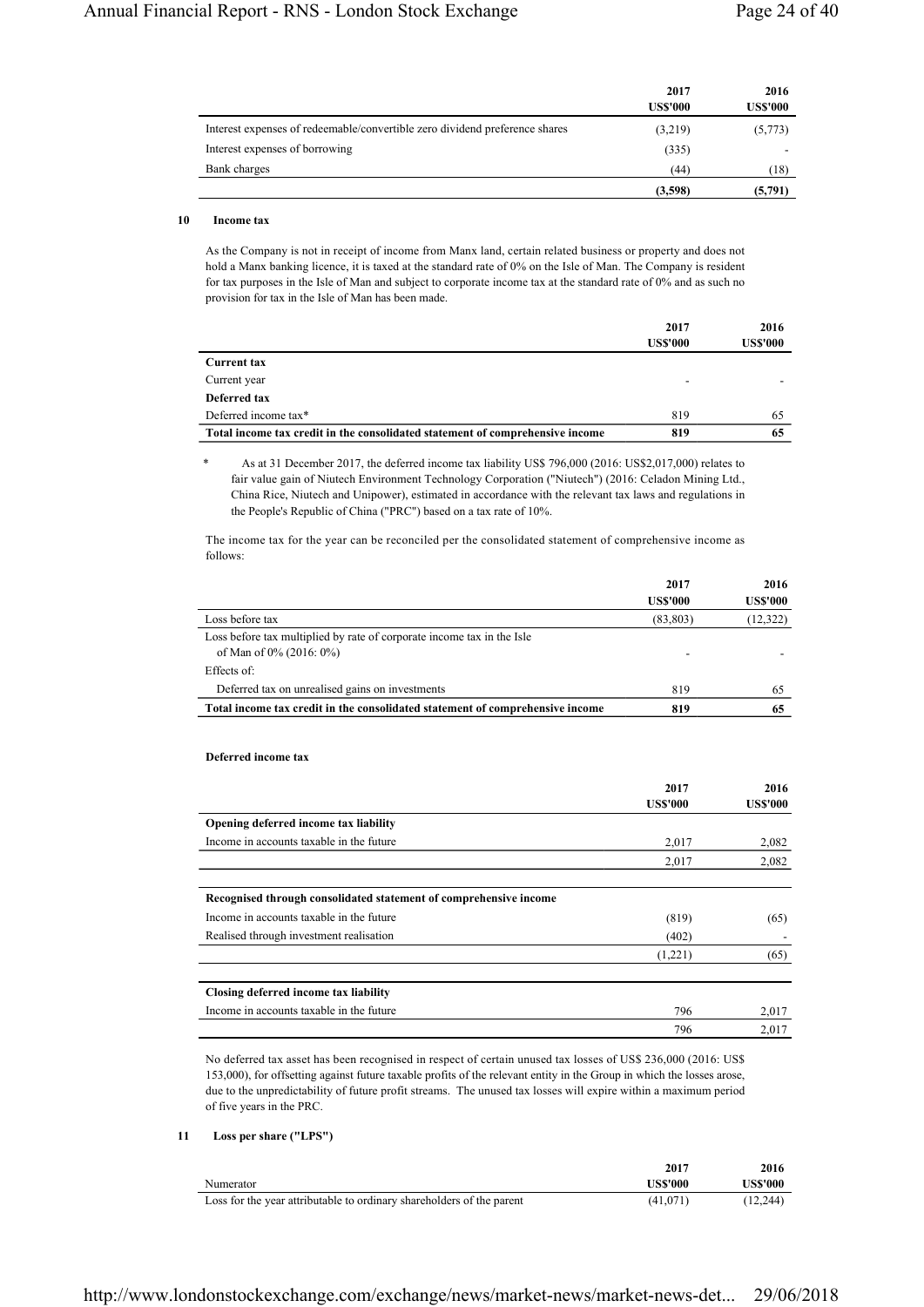| as used in the calculation of basic loss per share                              |                  |                |
|---------------------------------------------------------------------------------|------------------|----------------|
| Loss for the year attributable to redeemable zero dividend preference           |                  |                |
| shareholders of the parent as used in the calculation of basic loss per share   | (41, 913)        | N/A            |
| Loss for the year attributable to ordinary shareholders of the parent           |                  |                |
| as used in the calculation of diluted loss per share                            | (41,071)         | (12, 244)      |
| Loss for the year attributable to redeemable zero dividend preference           |                  |                |
| shareholders of the parent as used in the calculation of diluted loss per share | (41, 913)        | N/A            |
|                                                                                 | 2017             | 2016           |
|                                                                                 | Number of        | Number of      |
| Denominator                                                                     | <b>Shares</b>    | shares         |
| Weighted average number of ordinary shares for basic LPS                        | 351,035,389      | 351,035,389    |
| Effect of dilution*:                                                            |                  |                |
| Share options                                                                   |                  |                |
|                                                                                 |                  |                |
| Weighted average number of ordinary shares adjusted for the effect of dilution  | 351,035,389      | 351,035,389    |
| Weighted average number of redeemable zero dividend preference shares for       |                  |                |
| basic LPS before and after adjusted for the effect of dilution                  | 14,991,781       |                |
| Basic LPS of ordinary shares                                                    | $(11.70)$ cents  | $(3.49)$ cents |
| Diluted LPS of ordinary shares                                                  | $(11.70)$ cents  | $(3.49)$ cents |
| Basic LPS of redeemable zero dividend preference shares                         | $(279.57)$ cents | N/A            |
| Diluted LPS of redeemable zero dividend preference shares                       | $(279.57)$ cents | N/A            |

\* Diluted loss per share for the years ended 31 December 2017 and 31 December 2016 is the same as the basic loss per share, as the Company's outstanding share options and convertible zero dividend preference shares had an anti-dilutive effect on the basic loss per share for the years ended 31 December 2017 and 31 December 2016.

# **12 Property, plant and equipment**

|                                 | <b>Vehicles</b> |
|---------------------------------|-----------------|
|                                 | <b>US\$'000</b> |
| Cost                            |                 |
| At 1 January 2016               | 144             |
| Disposal                        | (59)            |
| At 31 December 2016 and 2017    | 85              |
|                                 |                 |
| <b>Accumulated depreciation</b> |                 |
| At 1 January 2016               | 80              |
| Charge for the year 2016        | 24              |
| Disposal                        | (52)            |
| At 31 December 2016             | 52              |
| Charge for the year 2017        | 13              |
| At 31 December 2017             | 65              |
| Net book value                  |                 |
| At 31 December 2016             | 33              |
| At 31 December 2017             | 20              |

## **13 Investments in subsidiaries**

The principal subsidiaries of the Group are as follows:

| Name                                        | Country of<br>incorporation | <b>Proportion of</b><br>ownership interest<br>at 31 December<br>2017 | <b>Proportion of</b><br>ownership interest<br>at 31 December<br>2016 |
|---------------------------------------------|-----------------------------|----------------------------------------------------------------------|----------------------------------------------------------------------|
| Ascend Ventures Ltd                         | Malaysia                    | 100%                                                                 | 100%                                                                 |
| Origo Resource Partners Ltd                 | Guernsey                    | 100%                                                                 | 100%                                                                 |
| PHI International Holding Ltd               | <b>Bermuda</b>              | 100%                                                                 | 100%                                                                 |
| PHI International (Bermuda) Holding Ltd*    | <b>Bermuda</b>              | 100%                                                                 | 100%                                                                 |
| Ascend (Beijing) Consulting Ltd**           | China                       | 100%                                                                 | 100%                                                                 |
| China Cleantech Partners, L.P. ("CCP Fund") | Cayman Islands              | 100%                                                                 | 100%                                                                 |
| ISAK International Holding Ltd***           | British Virgin Islands      |                                                                      | 71.2%                                                                |

\* Owned by Origo Resource Partners Ltd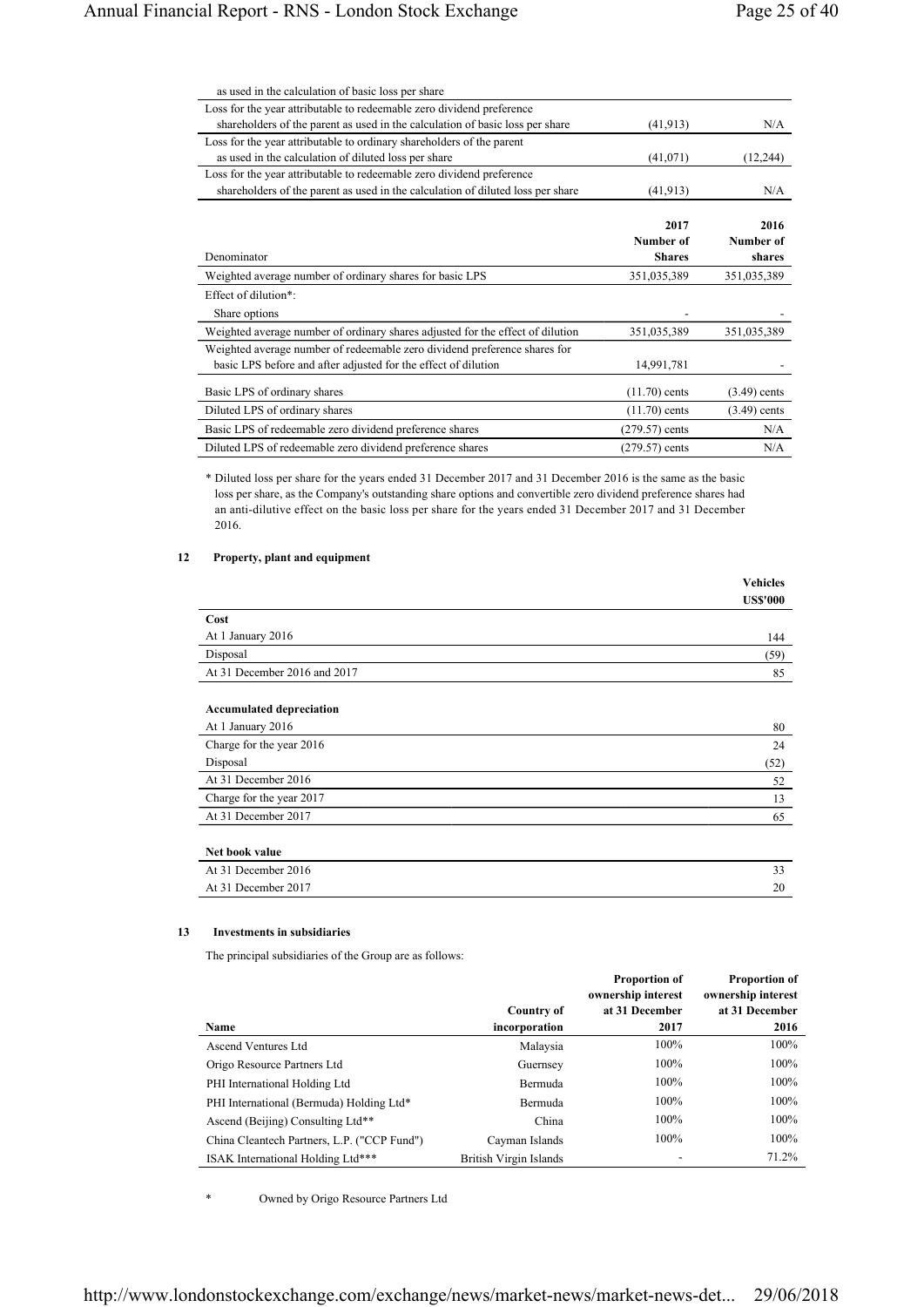- Owned by Ascend Ventures Ltd
- \*\*\* Struck off

# **14 Investments at fair value through profit or loss**

# As at 31 December 2017

|                                       |                               | Fair      | <b>Proportion</b> |                |                 |
|---------------------------------------|-------------------------------|-----------|-------------------|----------------|-----------------|
|                                       |                               | value     | of                |                | Fair            |
|                                       | <b>Country of</b>             | hierarchy | ownership         | Cost           | value           |
| Name                                  | incorporation                 | level     | interest          | <b>USS'000</b> | <b>US\$'000</b> |
| Niutech (Note b)                      | <b>British Virgin Islands</b> | 3         | 11.8%             | 4,819          | 8,555           |
| Celadon Mining Ltd                    | <b>British Virgin Islands</b> | 3         | 8.9%              | 13,069         | 4,477           |
| Kincora (Notes c and d)               | Canada                        | 3         | 30.9%             | 8,571          | 1,607           |
| Six Waves Inc                         | British Virgin Islands        | 3         | 1.1%              | 240            | 1,065           |
| Gobi Coal & Energy Ltd (Note c and e) | <b>British Virgin Islands</b> | 3         | 7.5%              | 14,960         | 1,013           |
| Marula Mines Ltd                      | South Africa                  | 3         | $0.9\%$           | 250            | 162             |
| Fram Exploration AS                   | Norway                        | 3         | $0.6\%$           | 1,223          | 133             |
| Staur Aqua AS                         | Norway                        | 3         | $9.2\%$           | 719            |                 |
| Unipower (Note d)                     | Cayman Islands                | 3         | 16.5%             | 4,301          |                 |
| China Rice (Note d)                   | British Virgin Islands        | 3         | 32.1%             | 13,000         |                 |
| Moly World Ltd (Note d)               | British Virgin Islands        | 3         | 20.0%             | 10,000         |                 |
| Other quoted investments (Note c)     |                               | 1         |                   | 593            | 33              |
|                                       |                               |           |                   |                | 17,045          |

The shares held in China Rice and Unipower are all convertible preference shares whilst the remaining investments held in the other entities are all ordinary equity shares. The 'proportion of ownership interest' represents the percentage of the shares held by the Group in all share classes.

As at 31 December 2016

|                                                                                            |                                                           | Fair      | Proportion     |                 |                 |
|--------------------------------------------------------------------------------------------|-----------------------------------------------------------|-----------|----------------|-----------------|-----------------|
|                                                                                            |                                                           | value     | of             |                 | Fair            |
|                                                                                            | Country of                                                | hierarchy | ownership      | Cost            | value           |
| Name                                                                                       | incorporation                                             | level     | interest       | <b>US\$'000</b> | <b>US\$'000</b> |
| Niutech (Note b)                                                                           | <b>British Virgin</b><br>Islands<br><b>British Virgin</b> | 3         | 18.4%          | 6,350           | 14,160          |
| Celadon Mining Ltd                                                                         | Islands                                                   | 3         | 8.9%           | 13,069          | 20,059          |
| Kincora (Notes c and d)                                                                    | Canada<br><b>British Virgin</b>                           | 1         | 30.9%          | 8,571           | 4,957           |
| Six Waves Inc.                                                                             | Islands                                                   | 3         | 1.1%           | 240             | 1,464           |
| Gobi Coal & Energy Ltd (Note c and<br>$\epsilon$ )                                         | <b>British Virgin</b><br>Islands                          | 3         | 10.8%          | 14,960          | 2,679           |
| Marula Mines Ltd                                                                           | South Africa                                              | 3         | $0.9\%$        | 250             | 131             |
| Fram Exploration AS                                                                        | Norway                                                    | 3         | $0.6\%$        | 1,223           | 145             |
| Staur Aqua AS                                                                              | Norway                                                    | 3         | 9.2%           | 719             | 562             |
| Unipower (Note d)                                                                          | Cayman Islands<br><b>British Virgin</b>                   | 3         | 16.5%          | 4,301           | 6,648           |
| China Rice (Note d)                                                                        | <b>Islands</b><br><b>British Virgin</b>                   | 3         | 32.1%          | 13,000          | 16,364          |
| Moly World Ltd (Note d)                                                                    | Islands                                                   | 3         | 20.0%          | 10,000          | 3,783           |
| Rising Technology Corporation<br>Ltd/Beijing Rising Information<br>Technology Ltd (Note f) | <b>British Virgin</b><br>Islands                          | 3         | $2\%/$<br>1.6% | 5,565           | 1,000           |
| Other quoted investments (Note c)                                                          |                                                           | 1         |                | 685             | 71              |
|                                                                                            |                                                           |           |                |                 | 72,023          |

Notes

- a. There are no significant restrictions that will have an impact on ability to transfer these investments.
- b. The Company holds 95.3% interest in Niutech Energy Ltd, by which Niutech is indirectly held.
- c. Investments held partially by China Commodities Absolute Return Ltd, one of the subsidiaries of the Group, in 2015. During the year 2016, the investments had been transferred and held by the Company.
- d. These investments are associates of the Group measured at fair value through profit or loss.
- e. During the course of 2017, certain licenses of Gobi Coal & Energy Ltd were subject to freezing and confiscation orders imposed by Mongolian courts in relation to a dispute between the former chairman of the company and one if its shareholders. As of 31 December 2017 these orders were still in effect.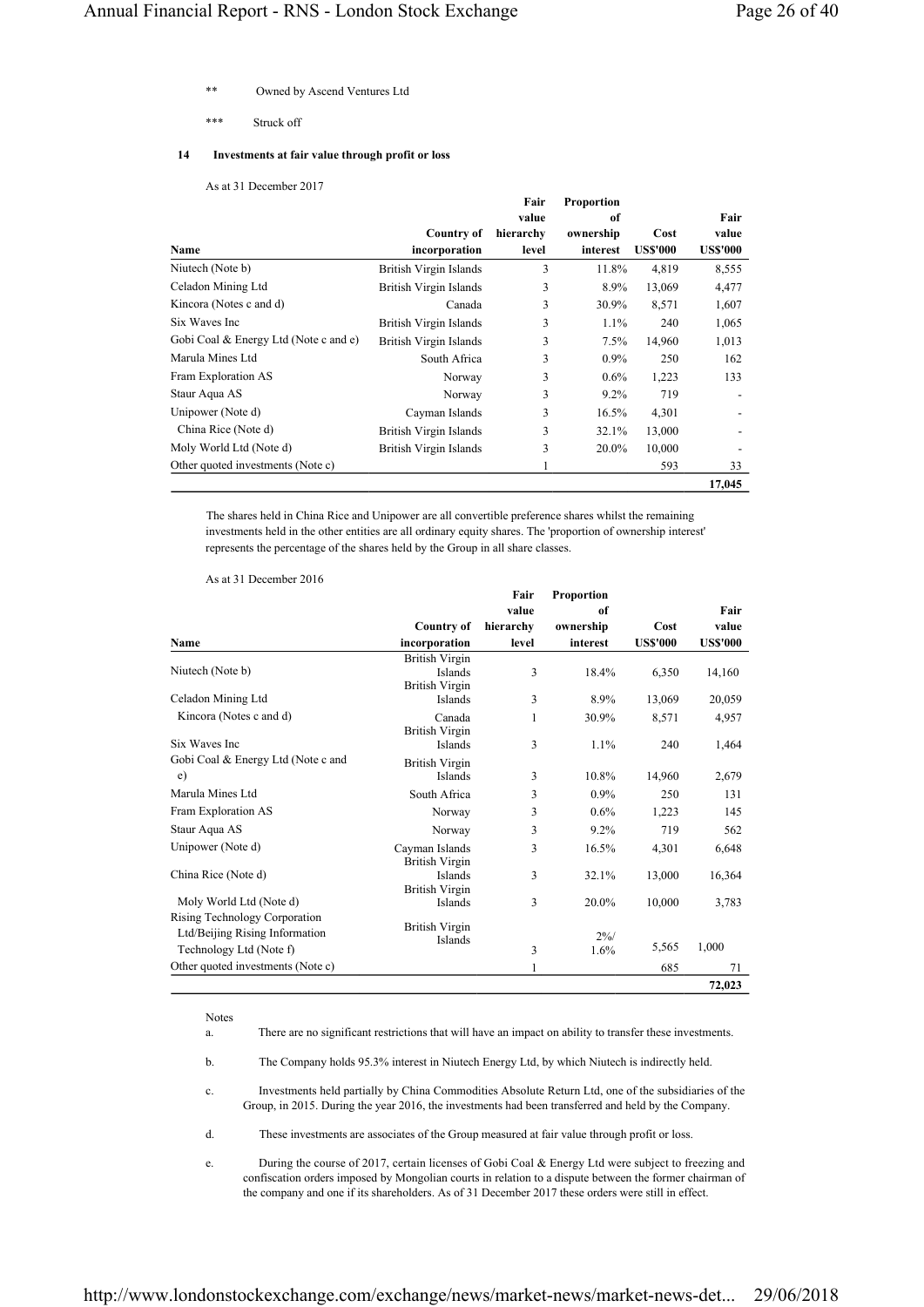f. 2% equity stake in Rising Technology Corporation Ltd and 1.6% beneficial interest in Beijing Rising Information Technology Ltd, a company incorporated in the PRC, under a nominee agreement. The investment was disposed in during the year.

In accordance with IFRS 13 "Fair Value Measurement", investments recognised at fair value are required to be analysed between those whose fair value is based on:

- a) Quoted prices in active markets for identical assets or liabilities (Level 1);
- b) Those involving inputs other than quoted prices included in level 1 that are observable for the asset or liability, either directly (as prices) or indirectly (derived from prices) (Level 2); and
- c) Those with inputs for the asset or liability that are not based on observable market data (unobservable inputs) (Level 3).

For assets and liabilities that are recognised in the consolidated financial statements on a recurring basis, the Group determines whether transfers have occurred between levels in the hierarchy by re-assessing categorisation (based on the lowest level input that is significant to the fair value measurement as a whole) at the end of each reporting period. In 2017, the Group transferred an investment with fair value of approximately US\$1,607,000 as at 31 December 2017 from Level 1 to Level 3, primarily related to an equity security traded in active markets while there have been no transfers between levels during the year of 2016. The Group has used a quoted offered price of Kincora from a market pricing service agent in 2017 (2016: quoted price in active market) due to lack of liquidity from reduced daily transaction volume during the year in the active market.

The following table provides an analysis of investments carried at fair value by level of fair value hierarchy:

|                                                  | 2017                       |                            |                            |                          |
|--------------------------------------------------|----------------------------|----------------------------|----------------------------|--------------------------|
|                                                  | Level 1<br><b>US\$'000</b> | Level 2<br><b>US\$'000</b> | Level 3<br><b>US\$'000</b> | Total<br><b>US\$'000</b> |
| Investments at fair value through profit or loss |                            |                            |                            |                          |
| Listed equity investments                        | 33                         |                            | 10,162                     | 10,195                   |
| Unlisted equity investments                      |                            |                            | 6,850                      | 6,850                    |
|                                                  | 33                         |                            | 17,012                     | 17,045                   |
|                                                  |                            | 2016                       |                            |                          |
|                                                  | Level 1                    | Level 2                    | Level 3                    | <b>Total</b>             |
|                                                  | <b>US\$'000</b>            | <b>US\$'000</b>            | <b>US\$'000</b>            | <b>US\$'000</b>          |
| Investments at fair value through profit or loss |                            |                            | (Restated)                 |                          |
| Listed equity investments                        | 5,028                      | ٠                          | 14,160                     | 19,188                   |
| Unlisted equity investments                      | ٠                          |                            | 52,835                     | 52,835                   |
|                                                  | 5,028                      |                            | 66,995                     | 72,023                   |

Changes in investments at fair value through profit or loss based on Level 3:

|                                                    | 2017<br><b>US\$'000</b> | 2016<br><b>US\$'000</b> |
|----------------------------------------------------|-------------------------|-------------------------|
| Opening balance                                    | 66,995                  | 76,125                  |
| Proceeds from disposals of investments             | (4,918)                 | (353)                   |
| Realised gain/(losses) on disposals of investments | 918                     | (440)                   |
| Bank charges                                       | (11)                    |                         |
| Transaction costs                                  | (402)                   |                         |
| Transfer from Level 1                              | 1,607                   |                         |
| Net exchange difference                            | 1,832                   | (4,657)                 |
| Movement in unrealised losses on investments       |                         |                         |
| - In profit or loss                                | (49,009)                | (3,680)                 |
| <b>Closing balance</b>                             | 17,012                  | 66,995                  |

 The fair value decrease on investments categorised within Level 3 of US\$47,177,000 (2016: US\$8,337,000) was recorded in the consolidated statement of comprehensive income.

Description of significant unobservable inputs to valuation:

As at 31 December 2017

|                                                                                                   | <b>Valuation technique</b>  | Significant<br>unobservable inputs    | Range         |
|---------------------------------------------------------------------------------------------------|-----------------------------|---------------------------------------|---------------|
| Investments in quoted equity shares -<br>Kincora                                                  | Consensus pricing<br>method | Offered quote                         | USD 1,607,000 |
| Investments in unquoted equity shares<br>- Celadon Mining Ltd, Gobi<br>Coal & Energy Ltd and Fram | Multiples method            | Discount for lack of<br>marketability | $20\% - 30\%$ |
| <b>Exploration AS</b>                                                                             |                             | Share price volatility                | 80%           |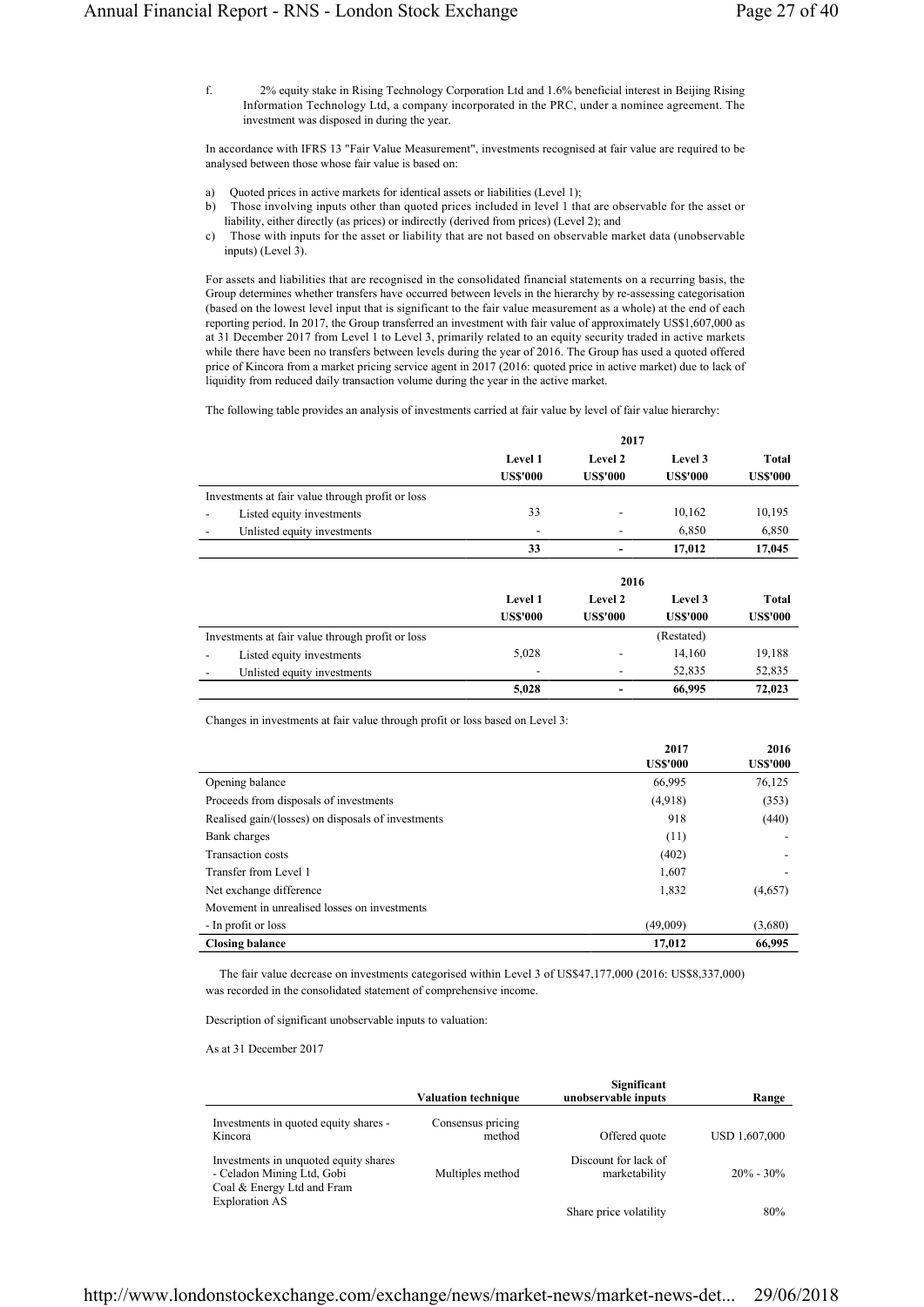| Investments in unquoted equity shares<br>- Marula Mines Ltd | Consensus pricing<br>method | Offered quote                         | USD 162,000 |
|-------------------------------------------------------------|-----------------------------|---------------------------------------|-------------|
| Investments in unquoted equity shares<br>- Six Waves Inc    | Multiples method            | Discount for lack of<br>marketability | 30%         |

As at 31 December 2016

|                                                                          | <b>Valuation technique</b>     | Significant<br>unobservable inputs           | Range         |
|--------------------------------------------------------------------------|--------------------------------|----------------------------------------------|---------------|
| Investments in unquoted equity shares<br>- Moly World Ltd                | Discounted cash flow<br>method | Weighted average cost of<br>capital ("WACC") | 23%           |
|                                                                          |                                | Discount for lack of<br>marketability        | $20\% - 30\%$ |
| Investments in unquoted equity shares<br>- others in Mining Investments* | Multiples method               | Discount for lack of<br>marketability        | $20\% - 30\%$ |
| Investments in unquoted equity shares<br>- China Investments*            | Multiples method               | Discount for lack of<br>marketability        | 30%           |
| Investments in unquoted equity shares<br>- Staur Aqua AS                 | Multiples method               | Discount for lack of<br>marketability        | 30%           |
| Investments in unquoted equity shares<br>- Six Waves Inc.                | Multiples method               | Discount for lack of<br>marketability        | 30%           |

\* Investments disclosed in the Origo's Portfolio in Chairman's Letter.

#### **Risk management activities**

#### *Fair value risk*

The Group's financial assets are predominantly investments in unquoted companies, and the fair value of each investment depends upon a combination of market factors and the performance of the underlying asset. The Group does not hedge the market risk inherent in the portfolio but manages asset performance risk on an assetspecific basis by continuously monitoring each asset's performance. Changes of each asset's fair value is taken to the statement of comprehensive income as necessary. The Group believes that the carrying amount is a reasonable approximation of fair value for their financial assets and liabilities.

#### **Valuation techniques**

The fair value of financial instruments traded in active markets (such as publicly traded securities) is based on quoted market prices at the reporting date. The quoted market price used for financial assets held by the Group is the current closing price.

The fair value of financial instruments that are not traded in an active market is determined by using valuation techniques. The Group has estimated the value of each of its unquoted equity instruments by using judgement to select the most appropriate valuation methodology for each investment based on the recommendations of the Guidelines. Valuation methodologies mainly include multiples, discounted cash flow, industry valuation benchmarks, available market prices and so on, which may apply individually or in combination. Key assumptions and judgements of each methodology concerning the future and other key sources of estimation uncertainty will have a significant risk of causing a material adjustment to the fair value of the instruments within the next reporting period.

#### **Sensitivity risk of investments at fair value through profit or loss based at Level 3**

Level 3 inputs are sensitive to assumptions made when ascertaining fair value of financial assets. A reasonable alternative assumption would be to apply a standard marketability discount of 25% for all assets rather than the specific approach adopted. This would have a negative impact on the portfolio of US\$180,000 (2016: increased US\$2,442,000) or 1.17% (2016: increased 3.70%) of total investments at fair value through profit or loss based at level 3.

Increase in WACC by 1% would decrease/increase the fair value by nil (2016: US\$282,000).

## **15 Loans**

The Group has entered into convertible credit agreements and has the right to convert the outstanding principal balance of relevant loans into borrower's shares according to certain conversion conditions, and loan agreements with certain investee companies as set forth in the table below.

As at 31 December 2017

**Loan Loan**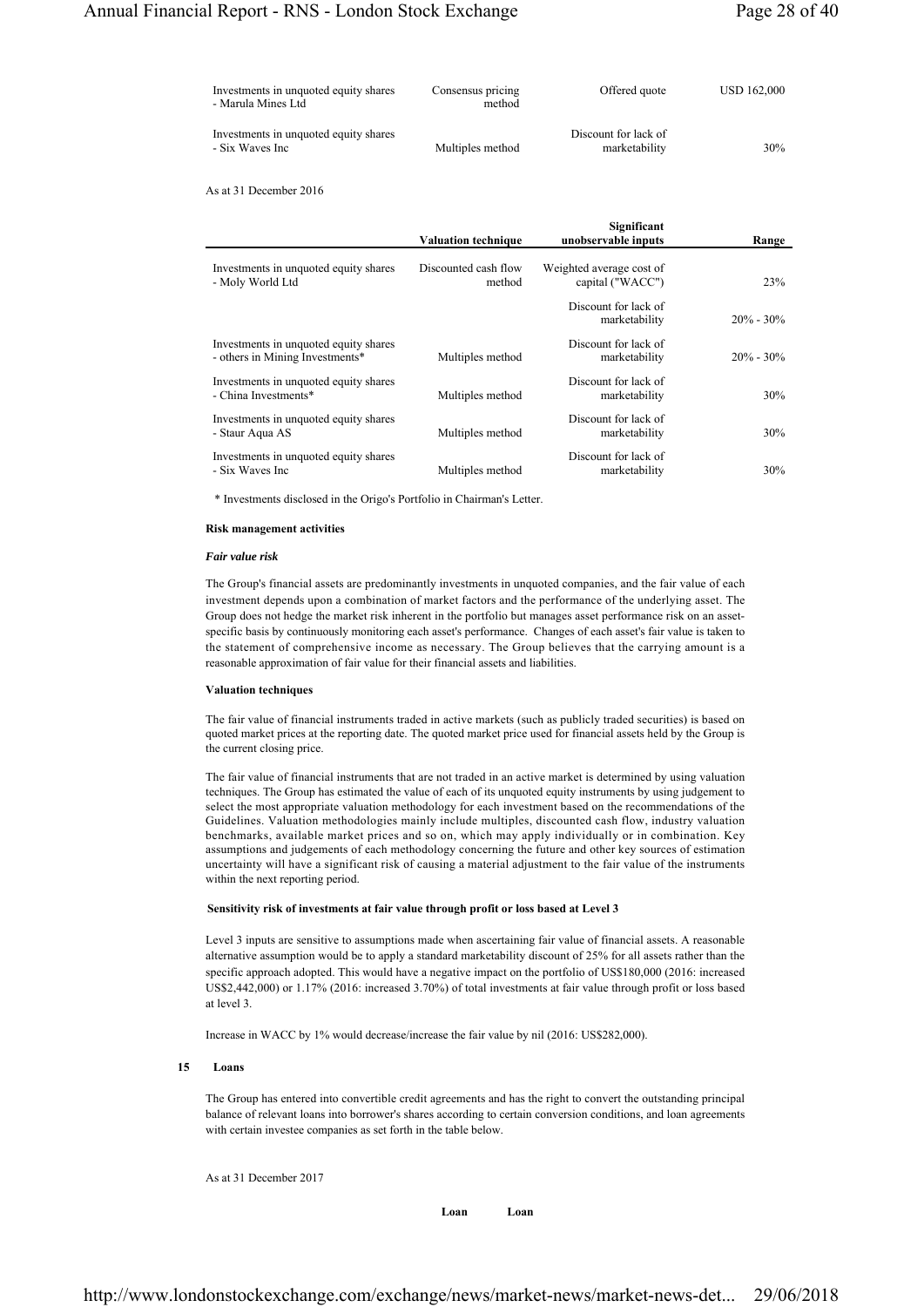|                                | rates         | principal       | Loans<br>due<br>within<br>one year | Loans<br>due after<br>one year | Fair<br>value   |
|--------------------------------|---------------|-----------------|------------------------------------|--------------------------------|-----------------|
| <b>Borrower</b>                | $\frac{0}{0}$ | <b>US\$'000</b> | <b>US\$'000</b>                    | <b>US\$'000</b>                | <b>US\$'000</b> |
| Convertible credit agreements* |               |                 |                                    |                                |                 |
| Staur Aqua AS                  | $0 - 15$      | 3.848           | 384                                | 350                            | 734             |
|                                |               |                 | 384                                | 350                            | 734             |

\* Loans in relation to convertible credit agreements are measured at fair value. Loans in relation to loan agreements are measured at amortised cost using the effective interest rate method less any identified impairment losses.

As at 31 December 2016

| <b>Borrower</b>                | Loan<br>rates<br>$\frac{0}{0}$ | Loan<br>principal<br><b>US\$'000</b> | Loans<br>due<br>within<br>one year<br><b>US\$'000</b> | Loans<br>due after<br>one year<br><b>US\$'000</b> | Fair<br>value<br><b>US\$'000</b> |
|--------------------------------|--------------------------------|--------------------------------------|-------------------------------------------------------|---------------------------------------------------|----------------------------------|
| Convertible credit agreements* |                                |                                      |                                                       |                                                   |                                  |
| China Rice                     | $\overline{4}$                 | 15,000                               | 15,000                                                | -                                                 | 15,000                           |
| Unipower                       | 6                              | 9,000                                | 9,000                                                 |                                                   | 9,000                            |
| Staur Aqua AS                  | $0 - 15$                       | 3,848                                | 145                                                   | 350                                               | 495                              |
| Sub-total                      |                                |                                      | 24,145                                                | 350                                               | 24,495                           |
| Loan agreements*               |                                |                                      |                                                       |                                                   |                                  |
| Unipower                       | 12                             | 164                                  | 145                                                   | -                                                 | 145                              |
| Sub-total                      |                                |                                      | 145                                                   | ۰                                                 | 145                              |
| <b>Total</b>                   |                                |                                      | 24,290                                                | 350                                               | 24,640                           |

Statement of changes in loans:

|                                                           | 2017            | 2016            |
|-----------------------------------------------------------|-----------------|-----------------|
|                                                           | <b>US\$'000</b> | <b>US\$'000</b> |
| Opening balance                                           | 24,640          | 26,443          |
| Repayment                                                 |                 | (383)           |
| Converted into ordinary shares                            |                 | (1, 532)        |
| Net exchange difference                                   | 8               | (5)             |
| Movement in realised and unrealised losses on investments |                 |                 |
| - In profit or loss                                       | (23,914)        | 117             |
| <b>Closing balance</b>                                    | 734             | 24,640          |

Changes in convertible credit agreements based on Level 3:

|                                                           | 2017                     | 2016            |
|-----------------------------------------------------------|--------------------------|-----------------|
|                                                           | <b>US\$'000</b>          | <b>US\$'000</b> |
| Opening balance                                           | 24,495                   | 26,288          |
| Repayment                                                 |                          | (383)           |
| Converted into ordinary shares                            | $\overline{\phantom{a}}$ | (1, 532)        |
| Net exchange difference                                   | $\overline{\phantom{a}}$ | (5)             |
| Movement in realised and unrealised losses on investments |                          |                 |
| - In profit or loss                                       | (23,761)                 | 127             |
| <b>Closing balance</b>                                    | 734                      | 24.495          |

The fair value decrease on convertible credit agreements categorised within Level 3 of US\$23,914,000(2016: increase of US\$117,000) was recorded in the consolidated statement of comprehensive income.

Convertible loans issued to China Rice of US\$15,000,000 and Unipower of US\$9,000,000 were fully impaired in 2017.

# **16 Trade and other receivables**

|               | 2017<br>US\$'000 | 2016<br><b>US\$'000</b> |
|---------------|------------------|-------------------------|
| Trade debtors | 278              | -                       |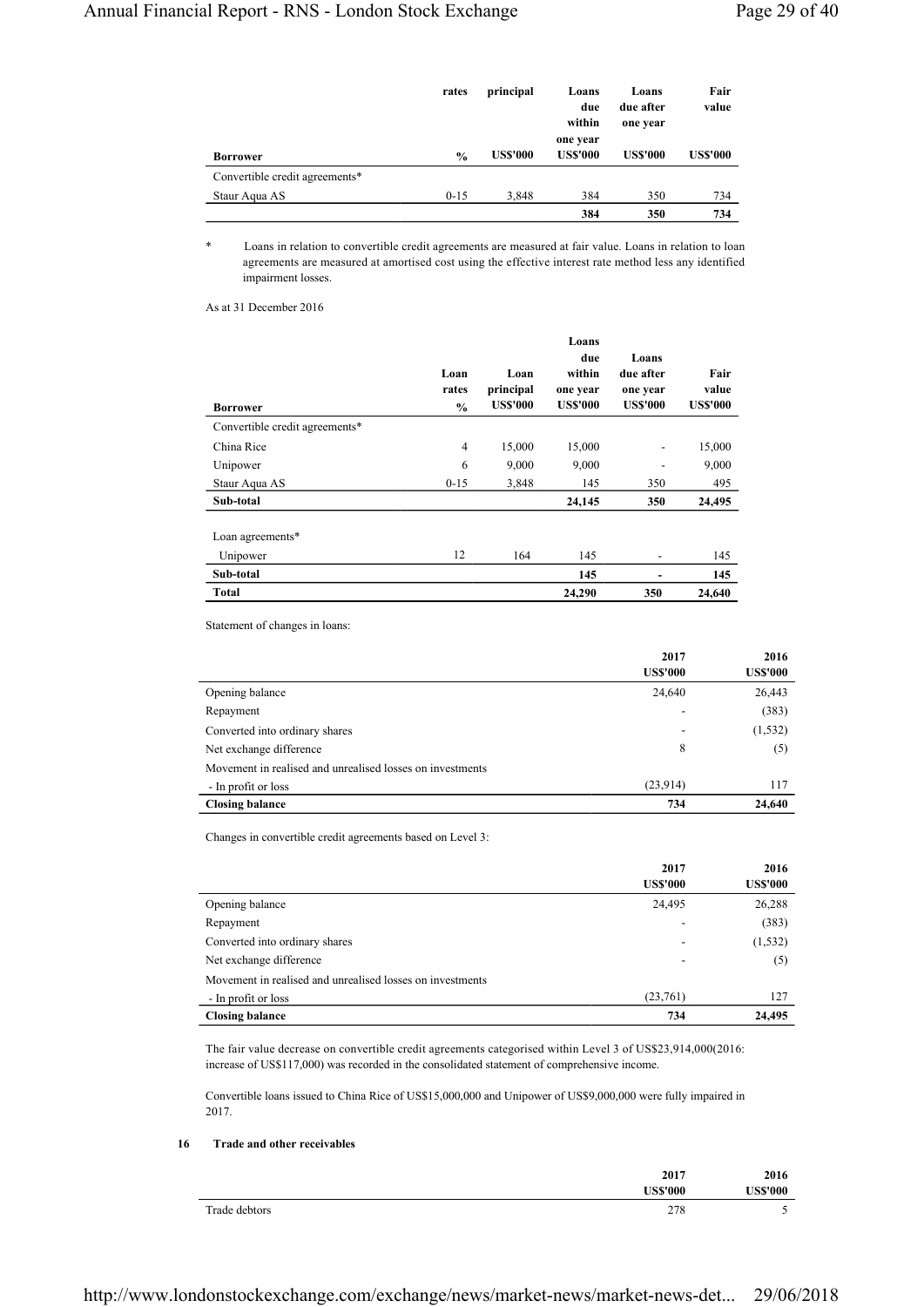| Other debtors             | 596                      | 889   |
|---------------------------|--------------------------|-------|
| Loan interest receivables | $\overline{\phantom{a}}$ | 3,113 |
| Prepayment                |                          | -     |
| <b>Total</b>              | 881                      | 4,007 |

2017 Aging for the Group

|                            |                 |                          |                 | 91-180         | 181-365                      | <b>Over 365</b> |                 |
|----------------------------|-----------------|--------------------------|-----------------|----------------|------------------------------|-----------------|-----------------|
|                            | $0-30$ days     | 31-60 days               | 61-90 days      | days           | days                         | days            | Total           |
| <b>Aging for the Group</b> | <b>US\$'000</b> | <b>US\$'000</b>          | <b>US\$'000</b> | <b>USS'000</b> | <b>US\$'000</b>              | <b>US\$'000</b> | <b>US\$'000</b> |
| Trade debtors              | 278             | ۰                        | -               | ۰              |                              | -               | 278             |
| Other debtors and          |                 |                          |                 |                |                              |                 |                 |
| prepayment                 | 51              | 17                       | 1               | 16             | 113                          | 1,925           | 2,123           |
| Loan interest receivables  | ۰               | -                        | -               |                | ۰                            | 8.161           | 8,161           |
| Provision against loan     |                 |                          |                 |                |                              |                 |                 |
| interest receivables       | ٠               | ۰                        | ۰               | ٠              | ۰                            | (8,161)         | (8,161)         |
| Provision of bad debts     | ۰               | $\overline{\phantom{a}}$ | ٠               |                | $\qquad \qquad \blacksquare$ | (1,520)         | (1,520)         |
| Total                      | 329             | 17                       |                 | 16             | 113                          | 405             | 881             |
| Percentage                 | 37%             | 2%                       | $0\%$           | 2%             | 13%                          | 46%             | 100%            |

2016 Aging for the Group

|                            |                |                |                 |                | 181-365                  | <b>Over 365</b> |                 |
|----------------------------|----------------|----------------|-----------------|----------------|--------------------------|-----------------|-----------------|
|                            | $0-30$ days    | 31-60 days     | $61-90$ days    | 91-180 days    | davs                     | days            | Total           |
| <b>Aging for the Group</b> | <b>USS'000</b> | <b>USS'000</b> | <b>US\$'000</b> | <b>USS'000</b> | <b>US\$'000</b>          | <b>US\$'000</b> | <b>US\$'000</b> |
| Trade debtors              | ۰              |                | ۰               | ۰              | $\overline{\phantom{a}}$ | 5               | 5               |
| Other debtors              | 19             | 240            | 2               | 10             | 14                       | 2,941           | 3,226           |
| Loan interest receivables  | 46             | 44             | 46              | 136            | 223                      | 7.666           | 8,161           |
| Provision against loan     |                |                |                 |                |                          |                 |                 |
| interest receivables       |                |                | ۰               |                | $\overline{\phantom{0}}$ | (5,048)         | (5,048)         |
| Provision of bad debts     |                |                |                 |                | ۰                        | (2, 337)        | (2, 337)        |
| Total                      | 65             | 284            | 48              | 146            | 237                      | 3.227           | 4,007           |
| Percentage                 | $2\%$          | 7%             | $1\%$           | 4%             | 6%                       | 80%             | 100%            |

The below table reconciles the impairment loss of trade debtors for the year:

|                            | 2017            | 2016            |
|----------------------------|-----------------|-----------------|
|                            | <b>US\$'000</b> | <b>US\$'000</b> |
| At 1 January               | 7,385           | 10,753          |
| Impairment loss recognised | 3,386           | 1,008           |
| Bad debts written off      | (1,090)         | (4,376)         |
| <b>Total</b>               | 9,681           | 7,385           |

The Group identified an impairment of US\$3,386,000 (2016: US\$1,008,000) on trade and other receivables, and the impairment is recognised within the other administrative expenses.

## **17 Cash and cash equivalents**

|                                 | 2017     | 2016     |
|---------------------------------|----------|----------|
|                                 | US\$'000 | US\$'000 |
| Current account                 | 1.199    | . 786    |
| Total cash and cash equivalents | 1.199    | 1.786    |

## **18 Trade and other payables**

|                                               | 2017<br><b>US\$'000</b> | 2016<br><b>US\$'000</b> |
|-----------------------------------------------|-------------------------|-------------------------|
| Trade payables                                |                         |                         |
| Other payables                                | 1,381                   | 3,467                   |
| Performance incentive payable within one year | ۰                       | 8                       |
| <b>Total</b>                                  | 1,381                   | 3,480                   |
| <b>Financial guarantee contracts</b>          | 2017                    | 2016                    |
|                                               | <b>US\$'000</b>         | <b>US\$'000</b>         |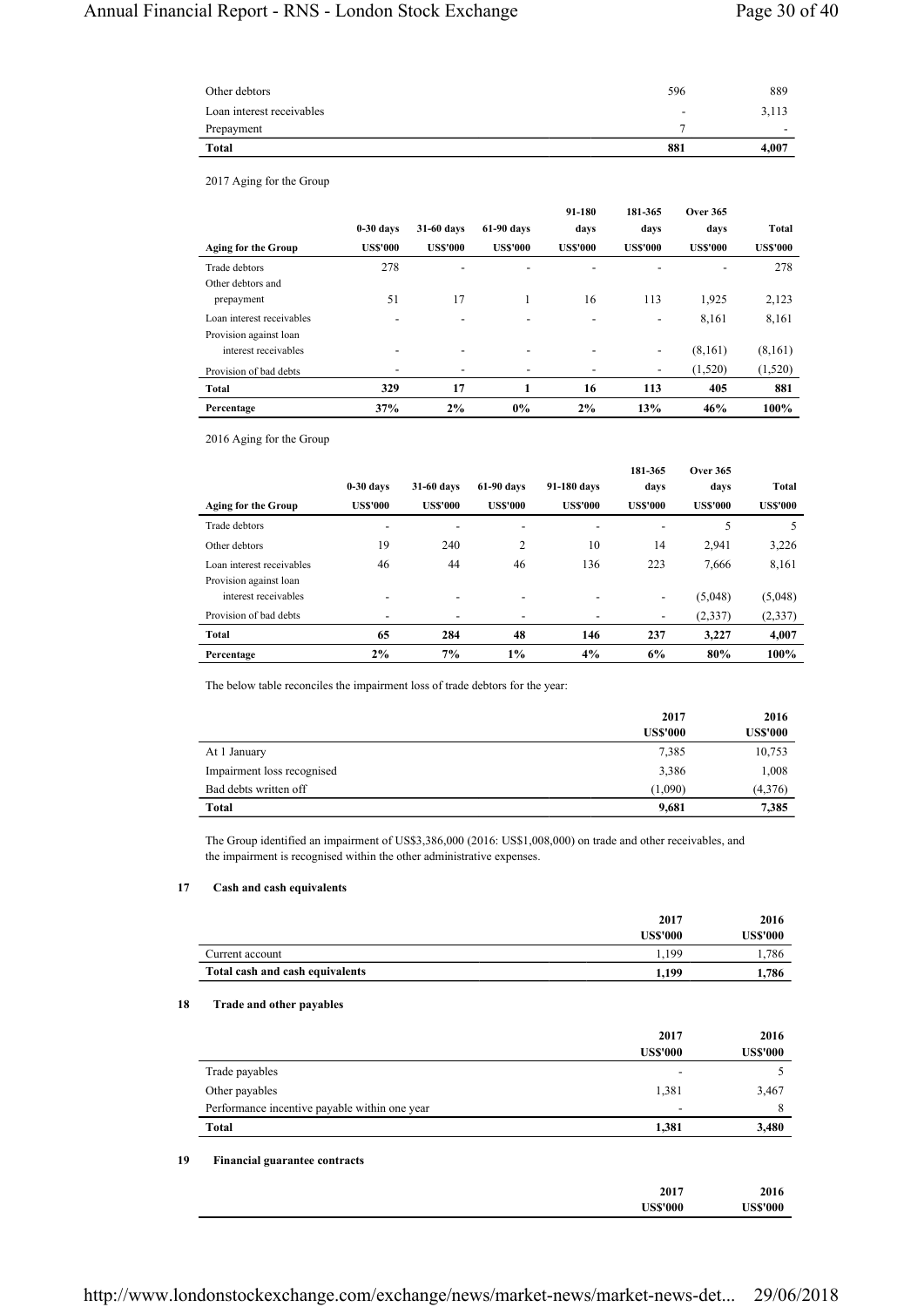| Financial<br>uarar |     |  |
|--------------------|-----|--|
| Total              | າບປ |  |

In July 2013, the Group entered into a guarantee agreement with IRCA Holdings Ltd and ABSA Bank Limited to guarantee the repayment of loan facilities of up to Rand 6,769,000 extended by ABSA Bank Limited to IRCA Holdings Ltd, which has applied for liquidation, so the Group recognised it as a liability. The payment request related to this provision is expected at any time requested by ABSA Bank.

## **20 Short-term/Long-term borrowing**

|                                | 2017            | 2016            |
|--------------------------------|-----------------|-----------------|
| <b>Current liabilities</b>     | <b>US\$'000</b> | <b>US\$'000</b> |
| Short-term borrowing *         | 2,500           |                 |
| <b>Non-current liabilities</b> |                 |                 |
| Long-term borrowing *          | -               | 2,500           |
| <b>Total borrowing</b>         | 2.500           | 2,500           |

On 2 December 2016, the Company entered into an unsecured loan agreement with an independent third party for an unsecured loan US\$2,500,000 (the "Facility"). The Facility carries a rate of return (payable at repayment) of the higher of 12% per annum (calculated on a non-compounding basis) and US\$1,250,000 (accrued on a day to day basis).

. The proceeds of the Facility will be applied in accordance with article 13.1.1 of the Company's articles of association ("Articles").

The Facility is repayable on the earlier of (i) 2 December 2020; and (ii) when the Company has distributed US\$6,000,000 to the Company's shareholders in accordance with articles 4.10 to 4.12 of the Company's Articles provided it has sufficient funds to repay the Facility. The Company may at any time prepay the Facility, in whole or in part, without penalty. As at 31 December 2017, no distribution had been made in accordance with articles 4.10 to 4.12 of the Company's Articles. The Company expected to settle the borrowing in 2018, and thus, management reclassified the borrowing as short-term borrowing as at 31 December 2017.

## **21 Provision**

|                                                          | 2017<br><b>US\$'000</b> | 2016<br><b>US\$'000</b> |
|----------------------------------------------------------|-------------------------|-------------------------|
| Upper share rights/contingent share awards *             | 103                     | 82                      |
| Total                                                    | 103                     | 82                      |
|                                                          | 2017<br><b>US\$'000</b> | 2016<br><b>US\$'000</b> |
| Opening balance                                          | 82                      | 4,262                   |
| Movement in upper share rights/contingent share awards * | 21                      | 15                      |
| Movement in performance incentive provision**            |                         | (4,195)                 |
| <b>Total</b>                                             | 103                     | 82                      |

The provision relates to the fair value of upper share rights and contingent share awards granted to certain directors, executives and ex-employees under the Company's joint share ownership scheme. Further details about the upper share rights and contingent share awards are included in Note 27. The provision is expected to be utilised in the next 8 years provided the upper share rights are exercised.

\*\* Refer to Note 4 for total performance incentive expenses. The provision is expected to be utilised when investments are realised and the hurdle is reached.

## **22 Redeemable / convertible zero dividend preference shares**

|                                                                                                                    | Number of<br>shares | Liability<br>component<br><b>US\$'000</b> | Equity<br>component<br><b>US\$'000</b> | Other<br>reserve<br><b>USS'000</b> |
|--------------------------------------------------------------------------------------------------------------------|---------------------|-------------------------------------------|----------------------------------------|------------------------------------|
| <b>Balance at 1 January 2016</b>                                                                                   | 57,000,000          | 69,385                                    | 8,297                                  |                                    |
| Interest expense on convertible zero dividend<br>preference shares<br>Interest expense on redeemable zero dividend |                     | 4.674                                     |                                        |                                    |
| preference shares                                                                                                  |                     | 1,099                                     |                                        |                                    |
| Gain recognised upon extinguishment*                                                                               |                     | (62)                                      |                                        |                                    |
| Change in fair value upon extinguishment<br>Released upon extinguishment                                           |                     | (73,997)                                  | 27,627<br>(35, 924)                    |                                    |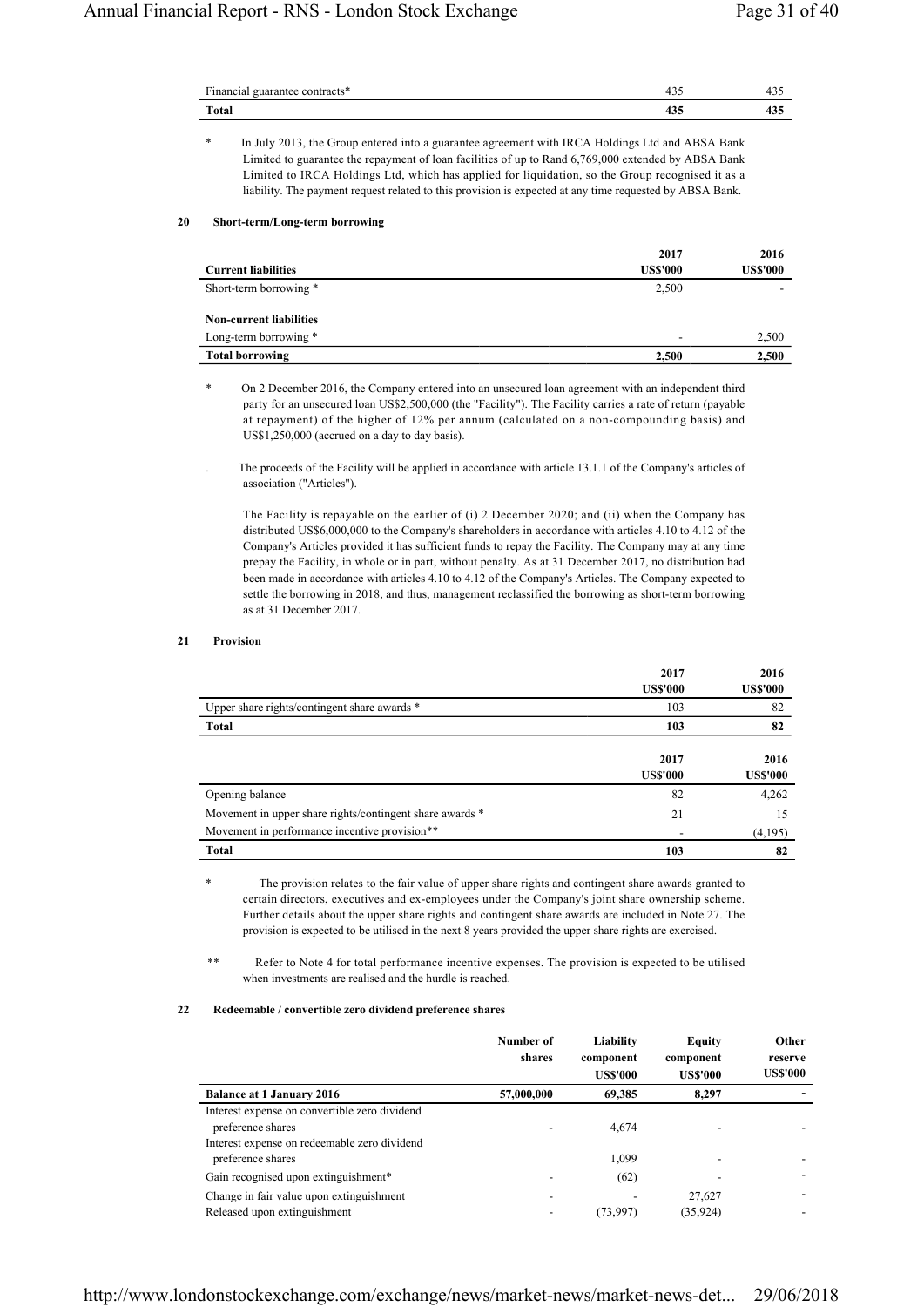| Recognition of redeemable zero dividend |
|-----------------------------------------|
|-----------------------------------------|

| preference shares                            |            | 46,370   |        |
|----------------------------------------------|------------|----------|--------|
| <b>Balance at 31 December 2016</b>           | 57,000,000 | 47,469   |        |
| Interest expense on redeemable zero dividend |            |          |        |
| preference shares                            |            | 3.219    |        |
| Capitalisation of redeemable zero dividend   |            |          |        |
| preference shares                            |            | (50.688) | 50,688 |
| <b>Balance at 31 December 2017</b>           | 57,000,000 |          | 50,688 |

\* Gain recognised upon extinguishment was recognised in other income during the year 2016.

In September 2016, the Company restructured the terms of its existing convertible zero dividend preference shares, where the conversion feature has been removed, which were revised as redeemable zero dividend preference shares. The principal terms of restructure includes: i) removal of redemption of at least 12 million convertible zero dividend preference shares and/or maturity date; ii) reset of the accreted principal amount per preference shares to US\$1.0526 each; iii) no rate of return on the outstanding amount will begin to accrete until 1 January 2018 and, iv) in respect of each preference share still in issue on 1 January 2018, its principal amount of US\$1.0526 shall be subject to the accretion of a rate of return equal to 4 per cent per annum from (and including) 1 January 2018 to (and including) the date on which such amount is redeemed, with such return accruing on a simple and not compound basis. Due to the revised terms, the convertible zero dividend preference shares were regarded as an extinguishment and redeemable zero dividend preference shares were therefore recognised. The redeemable zero dividend preference shares effective interest rate is 9.18% per annum.

On 27 September 2017, the rights attaching to the redeemable zero dividend preference shares and the ordinary shares changed so that they rank alongside each other, and the redeemable zero dividend preference shareholders receive distributions when ordinary shareholders do. Post 27 September 2017, the redeemable zero dividend preference shares are accounted for as an equity instrument in accordance with the accounting policies disclosed in Note 1.4(f).

All future distributions to ordinary and redeemable zero dividend preference shareholders are on the following basis (pro rata within the respective classes of shares):

• in respect of the first US\$15 million of distributions, 80 percent (i.e. US\$12 million) to the redeemable zero dividend preference shareholders and 20 percent (i.e. US\$3 million) to the ordinary shareholders; • in respect of distributions in excess of the first US\$15 million: until such time as all redeemable zero dividend preference shares have been redeemed in full, 44 percent to the redeemable zero dividend preference shareholders and 56 percent to the ordinary shareholders; thereafter, 100 percent to the ordinary shareholders.

# **22 Redeemable / convertible zero dividend preference shares**

The redeemable zero dividend preference shares are now subject to the distribution in accordance with articles 4.10 to 4.12 of the Articles. In summary, the distribution is mandatory to distribute when:

- (i) the Company has available funds, which is the aggregate amount of the Company's net cash less working capital requirements for the following 12 months and;
- (j) the Company would be able to comply with the solvency test under the Companies Act 2006 ("Solvency Test") immediately after distribution.

#### **23 Issued capital**

|                                                               | 2017                     |       | 2016             |                 |
|---------------------------------------------------------------|--------------------------|-------|------------------|-----------------|
| Authorised                                                    | Number of shares         | £'000 | Number of shares | £'000           |
| Ordinary shares of £0.0001 each                               | 500,000,000              | 50    | 500,000,000      | 50              |
| <b>Issued and fully paid</b>                                  | Number of shares USS'000 |       | Number of shares | <b>US\$'000</b> |
| Ordinary shares of £0.0001 each                               |                          |       |                  |                 |
| At beginning and end of the year                              | 358,746,814              | 56    | 358,746,814      | 56              |
| Redeemable zero dividend preference shares of no<br>par value |                          |       |                  |                 |
| At 1 January                                                  |                          |       |                  |                 |
| Capitalisation of redeemable zero dividend                    |                          |       |                  |                 |
| preference shares (note 22)                                   | 57,000,000               |       |                  |                 |
| At 31 December                                                | 57,000,000               |       |                  |                 |

## **24 Other reserve**

This mainly comprised of 57,000,000 (US\$50,688,000) redeemable zero dividend preference shares at no par value capitalised in September 2017 (2016: the debit amount of US\$2,106,000 from 7,711,425 shares of the Company held by Employee Benefit Trust ("EBT") and the amounts of US\$3,162,000 credited from the capital redemption of CCP Fund in 2014).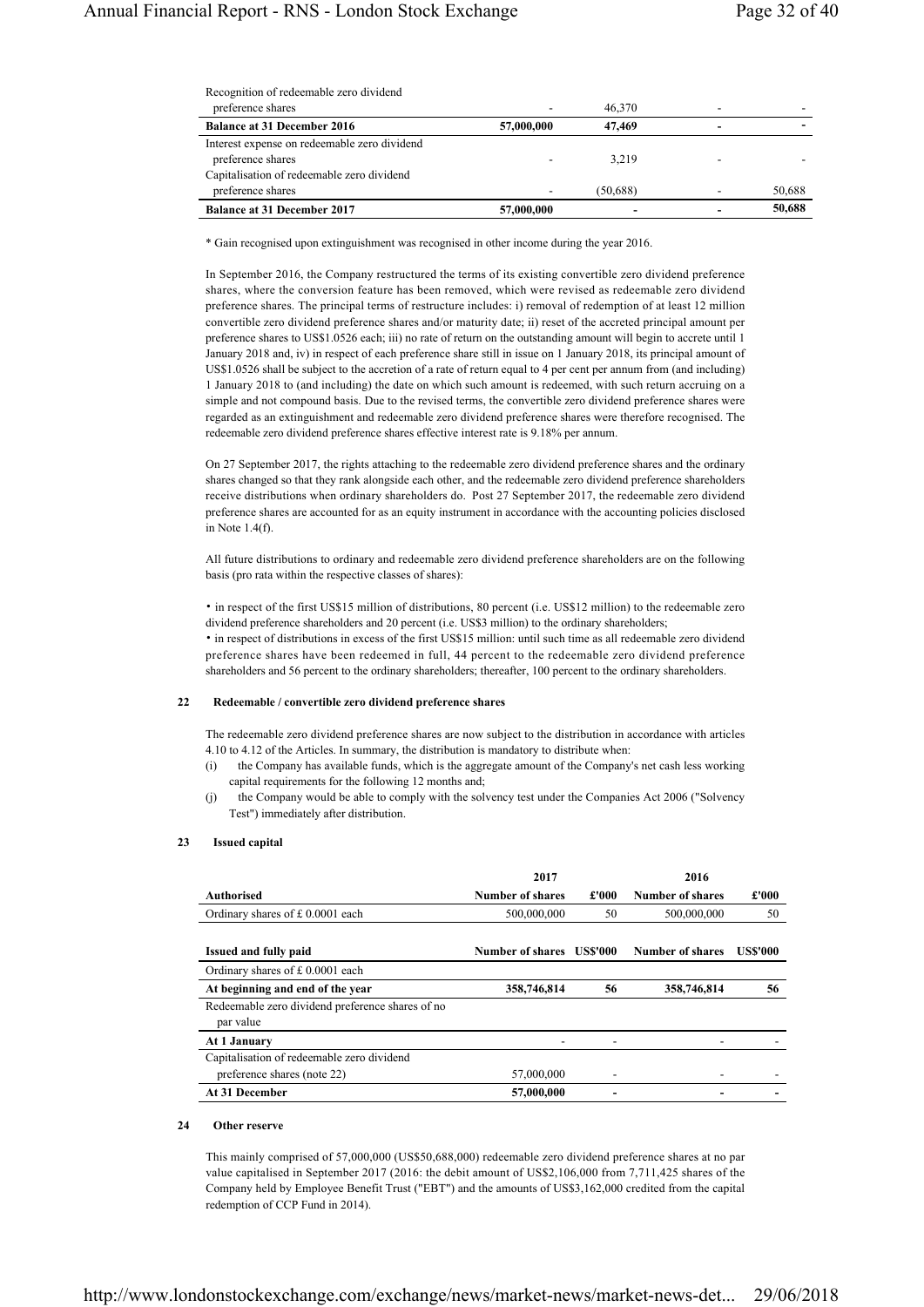### **25 Note to the consolidated statement of cash flows**

#### **(a) Major non-cash transaction**

 During the year ended 31 December 2017, interest expenses of US\$3,554,000 (2016: US\$5,773,000) related to interest on borrowings and redeemable zero dividend preference shares.

#### **(b) Reconciliation of liabilities arising from financing activities:**

|                                                                 |                                     | Redeemable zero<br>dividend preference |
|-----------------------------------------------------------------|-------------------------------------|----------------------------------------|
|                                                                 | <b>Borrowing</b><br><b>US\$'000</b> | shares<br><b>US\$'000</b>              |
| At 1 January 2017                                               | 2,500                               | 47,469                                 |
| Changes include in financing cash flows:                        |                                     |                                        |
| Interest expenses paid                                          | 335                                 | 3,219                                  |
| Other changes:                                                  |                                     |                                        |
| Capitalisation of redeemable zero dividend preference<br>shares |                                     | (50, 688)                              |
| Interest expenses                                               | (335)                               |                                        |
| At 31 December 2017                                             | 2,500                               |                                        |

#### **26 Financial instruments - Risk management**

The Group are exposed through their operations to one or more of the following risks:

- Fair value risk
- Cash flow interest rate risk
- Currency risk
- Credit risk
- Liquidity risk
- Concentration risk
- Price risk

The policy for managing these risks is set by the board. The policy for each of the above risks is described in more detail below:

#### **Fair value risk**

The Group's financial assets are predominantly investments in unquoted companies, and the fair value of each investment depends upon a combination of market factors and the performance of the underlying asset. The Group does not hedge the market risk inherent in the portfolio but manages asset performance risk on an assetspecific basis by continuously monitoring each asset's performance and charging the change of each asset's fair value to the consolidated statement of comprehensive income as necessary.

### **Cash flow interest rate risk**

Interest rate risk is the risk that the fair value or future cash flows of a financial instrument will fluctuate because of changes in market interest rates. The Group's exposure to the risk of changes in market interest rates is relatively small as the Group's outstanding debt is fixed rate. Meanwhile, the interest income is not material in the context of the total portfolio return as a whole.

### **Currency risk**

Some of the Group's assets, liabilities, income and expenses are effectively denominated in currencies other than US Dollars (the Group's presentation and functional currency). Fluctuations in the exchanges rates between these currencies and US Dollars will have an effect on the reported value of those items.

The following table demonstrates the sensitivity of the Group's loss before tax due to a change in the fair value of monetary assets and liabilities resulting from a reasonably possible change in the US dollar, with all other variables held constant.

|      | Appreciation/<br>(depreciation) in US\$ | Effect on loss before tax<br><b>US\$'000</b> | Effect on net asset value<br><b>US\$'000</b> |
|------|-----------------------------------------|----------------------------------------------|----------------------------------------------|
| 2017 | $+10\%$                                 | 701                                          | 701                                          |
|      | $-10\%$                                 | (701)                                        | (701)                                        |
| 2016 | $+10\%$                                 | 2.739                                        | 2,739                                        |
|      | $-10\%$                                 | (2,739)                                      | (2,739)                                      |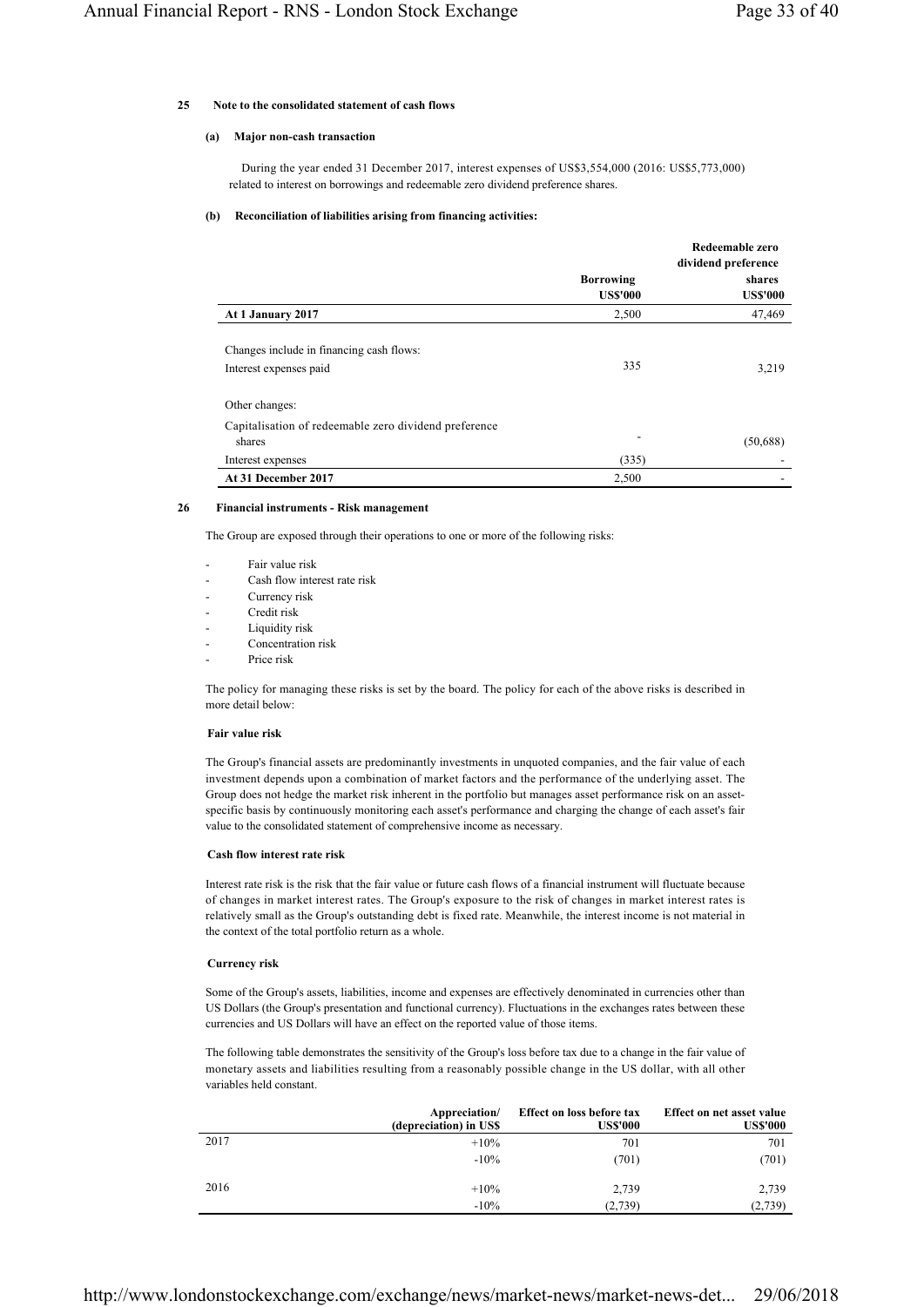The assumed movement for currency rate sensitivity analysis is based on the currently observable market environment.

The Group's assets and liabilities that are effectively denominated in currencies other than the functional currency, US Dollars, are:

| 2017                          | <b>GBP</b><br><b>US\$'000</b> | <b>NOK</b><br><b>US\$'000</b> | <b>RMB</b><br><b>US\$'000</b> | <b>HKD</b><br><b>US\$'000</b> | CAD<br><b>US\$'000</b> | ZAR<br><b>US\$'000</b>   | <b>Total</b><br><b>USS'000</b> |
|-------------------------------|-------------------------------|-------------------------------|-------------------------------|-------------------------------|------------------------|--------------------------|--------------------------------|
| Cash and bank balances        | 62                            | $\overline{\phantom{a}}$      | 3                             | 49                            | ٠                      | ٠                        | 114                            |
| Investments at FVTPL*         | 4,484                         | 133                           |                               |                               | 1,635                  | ٠                        | 6,252                          |
| Loans                         | ٠                             | 734                           |                               |                               |                        |                          | 734                            |
| Trade and other receivables   | ٠                             | $\frac{1}{2}$                 | 488                           |                               | ٠                      | $\overline{\phantom{a}}$ | 488                            |
| <b>Total Assets</b>           | 4.546                         | 867                           | 491                           | 49                            | 1.635                  | ٠                        | 7,588                          |
| Trade and other payables      | ٠                             | ٠                             | (42)                          |                               |                        |                          | (42)                           |
| Financial guarantee contracts |                               | ٠                             |                               |                               |                        | (435)                    | (435)                          |
| Provision                     | (103)                         | $\overline{\phantom{m}}$      |                               |                               | ٠                      |                          | (103)                          |
| <b>Total Liabilities</b>      | (103)                         |                               | (42)                          |                               |                        | (435)                    | (580)                          |
|                               |                               |                               |                               |                               |                        |                          |                                |
| 2016                          | <b>GBP</b>                    | NOK                           | <b>RMB</b>                    | <b>HKD</b>                    | <b>CAD</b>             | ZAR                      | Total                          |
|                               | <b>US\$'000</b>               | <b>US\$'000</b>               | <b>US\$'000</b>               | <b>US\$'000</b>               | <b>US\$'000</b>        | <b>US\$'000</b>          | <b>US\$'000</b>                |
| Cash and bank balances        | 176                           | ٠                             | 141                           | 50                            | ä,                     | ٠                        | 367                            |
| Investments at FVTPL *        | 20,065                        | 707                           | $\overline{\phantom{a}}$      | ٠                             | 5,023                  | ٠                        | 25,795                         |
| Loans                         | ٠                             | 495                           | 145                           |                               |                        |                          | 640                            |
| Trade and other receivables   |                               | ä,                            | 385                           |                               |                        | ٠                        | 385                            |
| <b>Total Assets</b>           | 20,241                        | 1,202                         | 671                           | 50                            | 5,023                  | ٠                        | 27,187                         |
| Trade and other payables      | ٠                             | ٠                             | (78)                          |                               | ä,                     | ٠                        | (78)                           |
| Financial guarantee contracts |                               |                               |                               |                               | ä,                     | (435)                    | (435)                          |
| Provision                     | (82)                          | ٠                             | ٠                             | ٠                             | ٠                      | ٠                        | (82)                           |

# **Credit risk**

The Group is primarily exposed to credit risk from the loans including convertible credit agreements and loan agreements extended to unquoted portfolio companies, loan interest receivables and other debtors, in which the directors consider the maximum credit risk to be the carrying value of the convertible credit agreements, loan agreements, loan interest receivables and other debtors which amounted to US\$1,615,000 (2016: US\$28,647,000). Directors consider cash and cash equivalents do not expose to significant credit risk, because the cash is held at reputable banks. The credit risk exposure is managed on an asset-specific basis by management.

|                    |                 | 2017            | 2017            |                |                 | 2016            | 2016           |                 |
|--------------------|-----------------|-----------------|-----------------|----------------|-----------------|-----------------|----------------|-----------------|
|                    | 2017            | up to           | more than       |                | 2016            | up to           | more than      |                 |
|                    | not past        | 12 months       | 12 months       | 2017           | not past        | 12 months       | 12 months      | 2016            |
|                    | due             | past due        | past due        | Total          | due             | past due        | past due       | <b>Total</b>    |
|                    | <b>US\$'000</b> | <b>US\$'000</b> | <b>US\$'000</b> | <b>USS'000</b> | <b>US\$'000</b> | <b>US\$'000</b> | <b>USS'000</b> | <b>US\$'000</b> |
| Convertible credit |                 |                 |                 |                |                 |                 |                |                 |
| agreements         | ٠               | 384             | 350             | 734            | ٠               | ٠               | 24,495         | 24,495          |
| Loan agreements    | ٠               | ۰               | ٠               | ۰              | ٠               | ٠               | 145            | 145             |
| Trade and other    |                 |                 |                 |                |                 |                 |                |                 |
| receivables        | ٠               | 476             | 405             | 881            | ٠               | 780             | 3,227          | 4,007           |
| Total              | ۰               | 860             | 755             | 1.615          | ٠               | 780             | 27,867         | 28,647          |

### **Liquidity risk**

The table below analyses the Group's financial liabilities into relevant maturity groupings based on the remaining period at the end of reporting period to the contractual maturity date or, if earlier, the expected date on which the financial liabilities will be settled. The amounts in the table are the contractual undiscounted cash flows.

| <b>Liabilities</b>                                       |                                       |                                         |                               |                                     |                                      |                          |
|----------------------------------------------------------|---------------------------------------|-----------------------------------------|-------------------------------|-------------------------------------|--------------------------------------|--------------------------|
| 31 December 2017                                         | Carrying<br>amount<br><b>US\$'000</b> | Less than<br>1 month<br><b>US\$'000</b> | 1-3 months<br><b>US\$'000</b> | $3-12$<br>months<br><b>US\$'000</b> | over 12<br>months<br><b>US\$'000</b> | Total<br><b>US\$'000</b> |
| Other payables<br>Upper share<br>rights/contingent share | 1.880                                 | 1.545                                   | ۰.                            | ۰                                   | 1.250                                | 2,795                    |
| awards                                                   | 103                                   | ۰                                       | ×.                            |                                     | 103                                  | 103                      |
| Short-term borrowing<br><b>Total</b>                     | 2.500<br>4.483                        | 1.545                                   | ۰.                            |                                     | 2,500<br>3,853                       | 2,500<br>5,398           |
|                                                          |                                       |                                         | ۰                             |                                     |                                      |                          |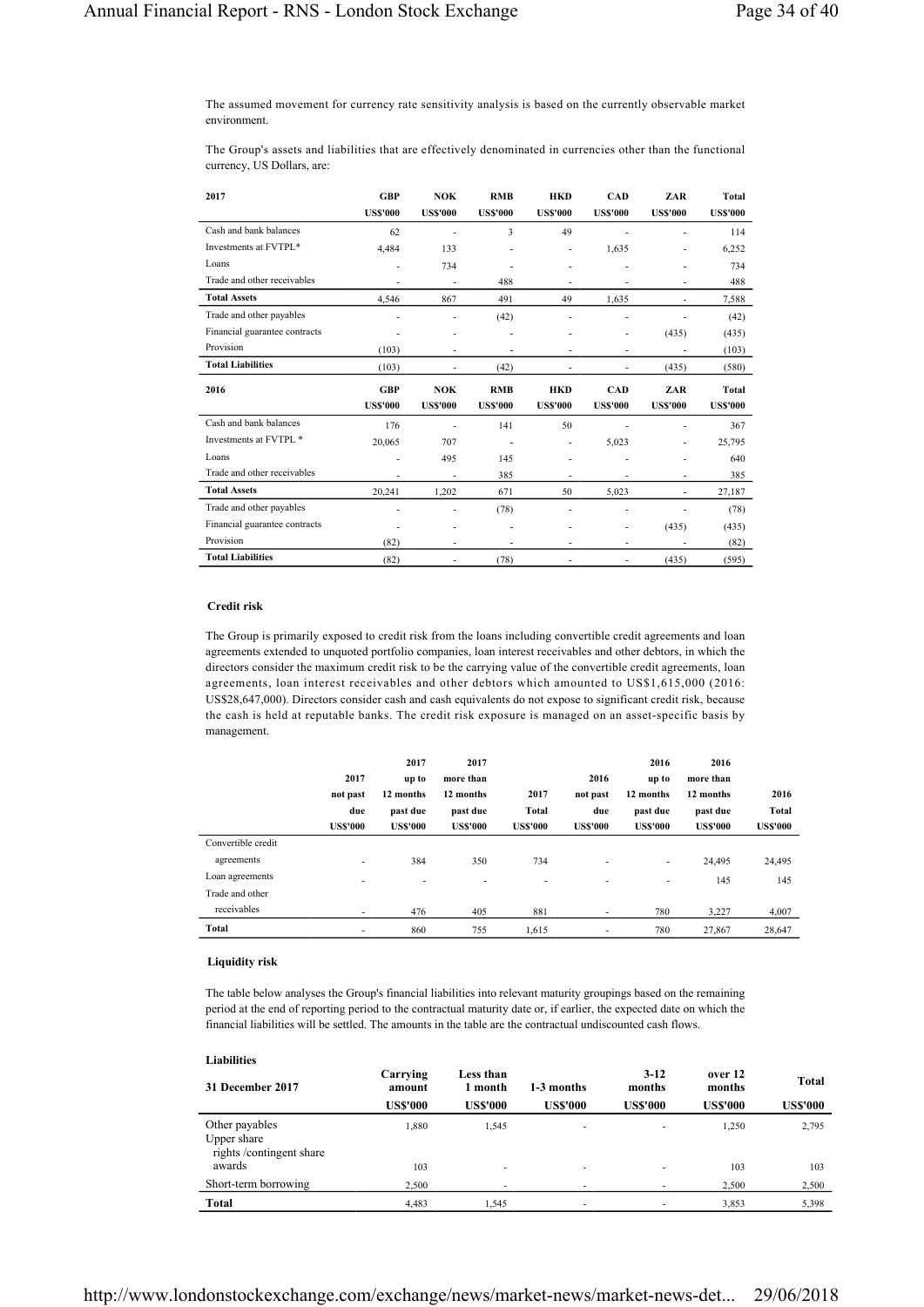# **Financial guarantees issued**

| -Mz<br>amount !<br>™ ouaranteed –<br>ոսու |  |  |  |
|-------------------------------------------|--|--|--|
|                                           |  |  |  |

# **Liabilities**

| 31 December 2016                                  | Carrying<br>amount<br><b>US\$'000</b> | Less than<br>1 month<br><b>US\$'000</b> | 1-3 months<br><b>US\$'000</b> | $3 - 12$<br>months<br><b>US\$'000</b> | over 12<br>months<br><b>US\$'000</b> | <b>Total</b><br><b>US\$'000</b> |
|---------------------------------------------------|---------------------------------------|-----------------------------------------|-------------------------------|---------------------------------------|--------------------------------------|---------------------------------|
| Trade payables                                    | 5                                     | 5                                       |                               |                                       |                                      | 5                               |
| Other payables<br>Performance incentive           | 3,966                                 | 3,966                                   |                               |                                       |                                      | 3,966                           |
| payable<br>Upper share<br>rights/contingent share | 8                                     |                                         |                               | 8                                     |                                      | 8                               |
| awards                                            | 82                                    |                                         | ۰.                            |                                       | 82                                   | 82                              |
| Long-term borrowing<br>Redeemable zero dividend   | 2,500                                 |                                         | ۰                             |                                       | 2,500                                | 2,500                           |
| preference shares                                 | 47,469                                | ۰                                       |                               |                                       | 57,000                               | 57,000                          |
| Contractual interest payable                      | ٠                                     | ٠                                       |                               |                                       | 13,777                               | 13,777                          |
| Total                                             | 54,030                                | 3,971                                   | ۰                             | 8                                     | 73,359                               | 77,338                          |

## **Financial guarantees issued**

| M     |  |  |  |
|-------|--|--|--|
| Total |  |  |  |

#### **Concentration risk**

The main concentration risk for Origo is that the largest investments are concentrated in China for the amount of US\$14,097,000 (2016: US\$83,840,000), 79% (2016: 87%) out of the total portfolio value of US\$17,779,000 (2016: US\$96,663,000).

### **Price risk**

Price risk may affect the value of listed and unlisted investments as a result of changes in market prices (other than arising from interest rate risk or currency risk), whether caused by factors specific to an individual investment, its issuer or factors affecting all instruments traded in the market.

As the majority of financial instruments are carried at fair value, with fair value changes recognised in the consolidated statement of comprehensive income, all changes in market conditions will directly affect reported portfolio returns.

Price risk is managed by constructing a diversified portfolio of instruments traded on various markets and hedging where appropriate.

The following table details the sensitivity to a 10% variation in equity prices. The sensitivity analysis includes all equity investments held at fair value through profit or loss and adjusts their valuation at the year end for a 10% change in value.

|                   | 2017            | 2016     |
|-------------------|-----------------|----------|
|                   | <b>US\$'000</b> | US\$'000 |
| Increase in price | 1,705           | 7,202    |
| Decrease in price | (1,705)         | (7,202)  |

The sensitivity to equity and fund investments has not increased during the year due to net investments and investment portfolio loss in the year.

### **27 Share-based payments**

The Group has a number of share schemes that allow a director, certain ex-employees and its advisors to acquire shares in the Company, as detailed in Note 1.3(c).

The total cost recognised in the consolidated statement of comprehensive income is shown below: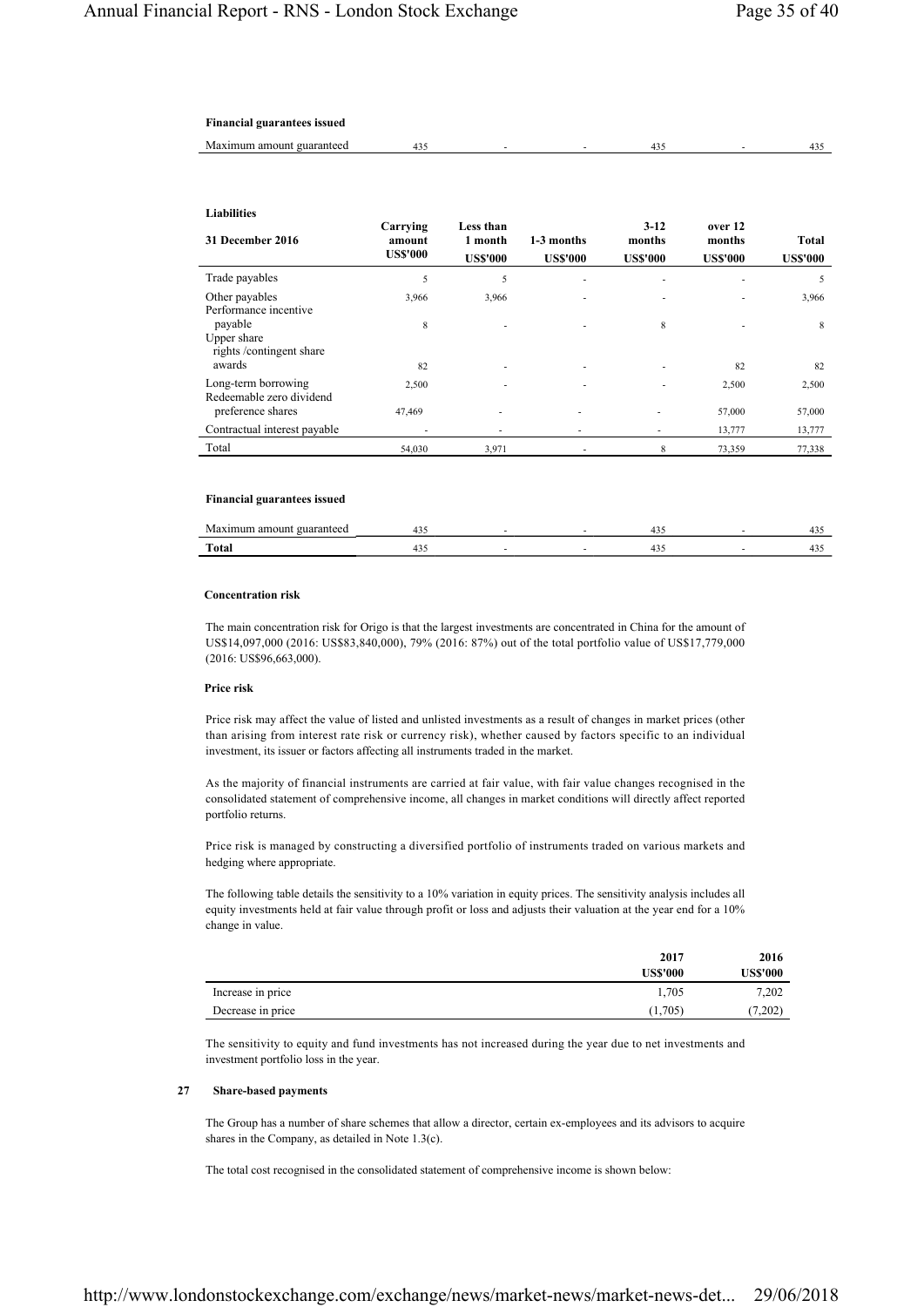|                                            | 2017<br><b>US\$'000</b> | 2016<br><b>US\$'000</b> |
|--------------------------------------------|-------------------------|-------------------------|
| Equity-settled option                      | -                       | (52)                    |
| Upper share rights/contingent share awards | (21)                    | (15)                    |
| <b>Total</b>                               | (21)                    | (67)                    |

The following table illustrates the number ("No.") and weighted average exercise prices ("WAEP") of, and movements in, share options during the years ended 31 December 2017 and 31 December 2016.

|                                   | 2017       | 2017                     | 2016                     | 2016                     |
|-----------------------------------|------------|--------------------------|--------------------------|--------------------------|
|                                   | No.        | WAEP                     | No.                      | <b>WAEP</b>              |
| <b>Outstanding at 1 January</b>   | 13,500,000 | 29.22 <sub>p</sub>       | 20,951,932               | 26.87 <sub>p</sub>       |
| Granted during the year           | ٠          | $\overline{\phantom{a}}$ | $\overline{\phantom{a}}$ |                          |
| Forfeited during the year         | -          | $\overline{\phantom{a}}$ | ۰                        | $\overline{\phantom{a}}$ |
| Exercised during the year         | -          | $\overline{\phantom{a}}$ | ٠                        |                          |
| Expired during the year           | -          |                          | (7,451,932)              | (22.62p)                 |
| <b>Outstanding at 31 December</b> | 13,500,000 | 29.22 <sub>p</sub>       | 13,500,000               | 29.22 <sub>p</sub>       |
|                                   |            |                          |                          |                          |
| <b>Exercisable at 31 December</b> | 13,500,000 | 29.22 <sub>p</sub>       | 13,500,000               | 29.22 <sub>p</sub>       |

The weighted average remaining contractual life for the share options outstanding as at 31 December 2017 was 1.56 years (31 December 2016: 2.56 years).

The range of exercise prices for options outstanding at the end of the year was 20 pence to 59.85 pence (31 December 2016: 20 pence to 59.85 pence).

During the year 2016, options including 6,800,000 equity-settled options granted on 26 October 2006 and 651,932 equity-settled options granted on 21 December 2006 have expired.

Outstanding options include 3,500,000, 500,000 and 13,600,000 equity-settled options granted on 13 March 2008, 6 February 2009 and 2 February 2012 respectively to certain directors and employees of the Company. The Company did not enter into any share-based transactions with parties other than employees during the years from 2007 to 2016, except as described above.

During the year 2017, there were no options granted, forfeited, exercised or expired.

The following table illustrates the number ("No.") and weighted average exercise prices ("WAEP") of, and movements in upper share rights and contingent share awards during the years ended 31 December 2017 and 31 December 2016.

|                                    | 2017                     | 2017              | 2016      | 2016              |
|------------------------------------|--------------------------|-------------------|-----------|-------------------|
|                                    | No.                      | WAEP              | No.       | <b>WAEP</b>       |
| <b>Outstanding at 1 January</b>    | 7,711,425                | 9.48 <sub>p</sub> | 7,711,425 | 9.48 <sub>p</sub> |
| Granted during the year            | $\overline{\phantom{0}}$ |                   |           |                   |
| Forfeited during the year          |                          |                   |           |                   |
| Exercised during the year          | $\overline{\phantom{0}}$ |                   |           |                   |
| Expired during the year            | $\overline{\phantom{0}}$ |                   |           |                   |
| Outstanding at the end of the year | 7,711,425                | 9.48 <sub>p</sub> | 7,711,425 | 9.48 <sub>p</sub> |
| Exercisable at the end of the year | 7.711.425                | 9.48 <sub>p</sub> | 7.711.425 | 9.48 <sub>p</sub> |

The weighted average share price at the date of exercise of these options was 9.48 pence.

The weighted average remaining contractual life for the share options outstanding as at 31 December 2017 was 3.51 years (2016: 4.51 years).

The range of exercise prices for options outstanding at the end of the year was zero to 15.5 pence (2016: zero to 15.5 pence).

On 16 October 2009, 4,847,099 of upper share rights were granted to certain director, executives and key employees under the Company's joint share ownership scheme ("JSOS"). 50% of upper share rights vested 12 months from the date of grant and 50% of upper share rights vested 24 months from the date of grant. The fair value of the upper share rights is estimated at the end of each reporting period using the binomial tree option pricing model. The contractual life of each upper share rights granted is 10 years.

On 20 July 2012, 1,120,000 of contingent share awards were granted to certain directors, executives and key employees under the Company's JSOS, which vested 197 days from the date of grant. The contractual life of each contingent share award granted is 10 years.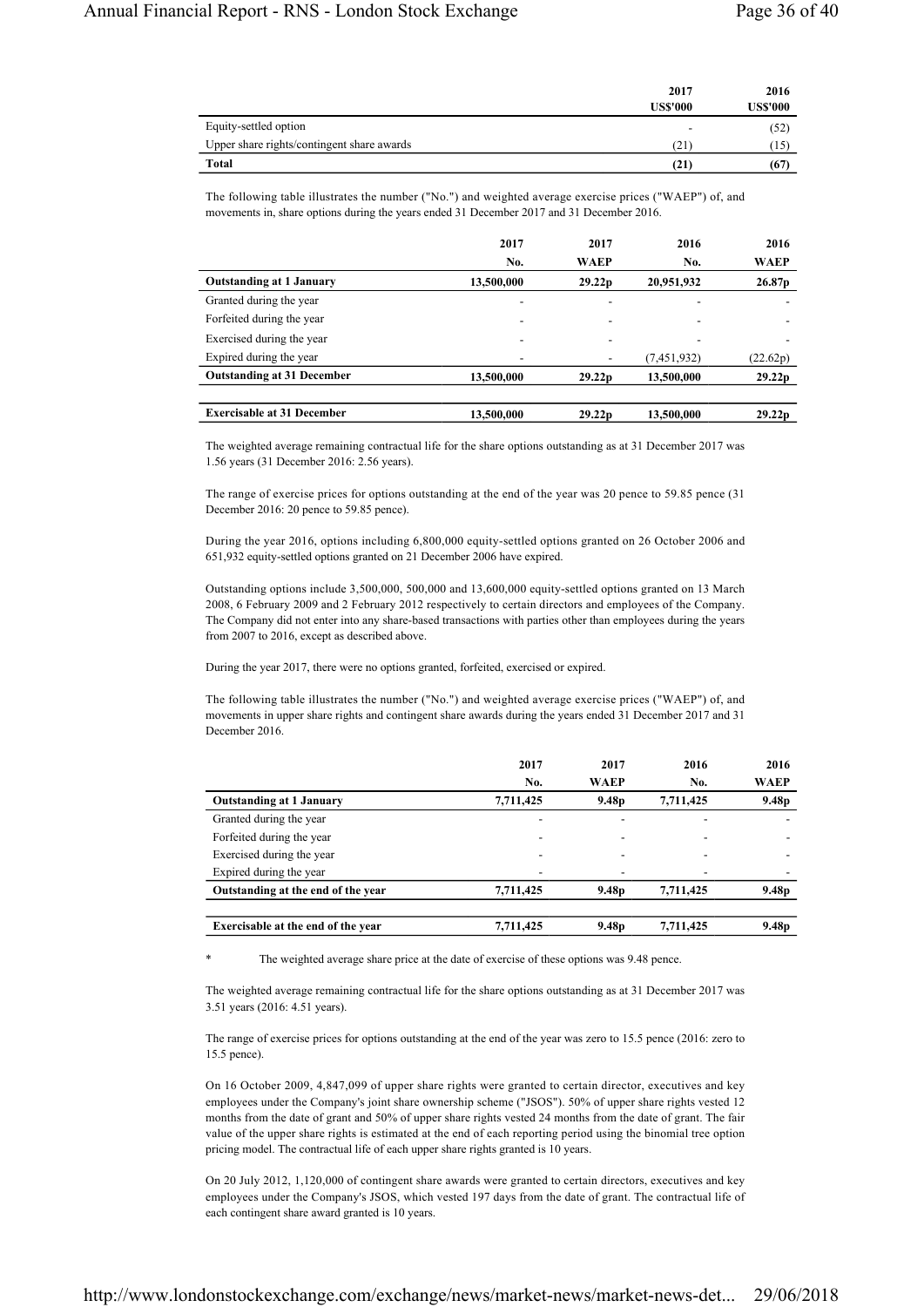On 30 December 2014, 2,423,358 of share awards were granted to certain key employees under the Company's JSOS, which vested immediately at the date of grant. The contractual life of each share offer granted is 10 years.

The following table lists the inputs to the model used to calculate the fair value of upper share rights for the year.

|                                 | 2017   | 2016   |
|---------------------------------|--------|--------|
| Underlying stock price (pence)  | 1.575  | 2.125  |
| Exercise price (pence)          | 15.4   | 15.4   |
| Expected life of option (years) |        |        |
| Expected volatility $(\%)$      | 182.20 | 373.64 |
| Expected dividend yield (%)     |        |        |
| Risk-free interest rate $(\% )$ | 0.50   | 0.50   |

The volatility assumption, measured at the standard deviation of expected share price returns, was based on a statistical analysis of the Company's daily share prices from 1 January 2014 to 31 December 2017 using source data from Reuters.

The carrying amount of the liability relating to the upper share rights and the contingent share award as at 31 December 2017 is US\$103,000 (2016: US\$82,000) and the credit expense recognised as share-based payments during the year is US\$21,000 (2016: credit expense of US\$67,000).

#### **28 Related party transactions**

#### *Identification of related parties*

The Group has a related party relationship with its subsidiaries, associates and key management personnel. The Company receives and pays certain debtors and creditors on behalf of its subsidiaries and the amounts are recharged to the entities. Transactions between the Company and its subsidiaries have been eliminated on consolidation.

### *Transactions with key management personnel*

The Group's key management personnel are the executive and non-executive directors as identified in the director's report (Note 7).

#### *Service receiving transactions*

The following table provides the total amount of significant transactions and outstanding balances which have been entered into with related parties during the years ended 31 December 2017 and 31 December 2016.

|                                   | 2017                    | 2016                    |
|-----------------------------------|-------------------------|-------------------------|
|                                   | <b>US\$'000</b>         | <b>US\$'000</b>         |
| Amounts due to related parties*   |                         |                         |
| Key management personnel:         |                         |                         |
| Lionel de Saint-Exupery***        |                         | (66)                    |
| Shonaid Jemmett Page***           |                         | (138)                   |
| Hiroshi Funaki***                 | (8)                     |                         |
| Philip Peter Scales***            | (9)                     |                         |
| John Chapman***                   | (9)                     |                         |
| Other:                            |                         |                         |
| Origo Advisors Ltd**              | (760)                   | (2,422)                 |
| Amounts due from related parties* |                         |                         |
| Origo Advisors Ltd**              | 278                     | 189                     |
|                                   | 2017<br><b>US\$'000</b> | 2016<br><b>US\$'000</b> |
| <b>Transactions</b>               |                         |                         |
| Origo Advisors Ltd**              |                         |                         |
| - Consulting services payable     | (1,390)                 | (1,769)                 |

- Release of provision for performance incentive - 4,195

As at 31 December 2017 and 31 December 2016, the Group is committed to pay Origo Advisors Ltd for consulting services fee as below:

|                                 | 2017            | 2016            |
|---------------------------------|-----------------|-----------------|
|                                 | <b>US\$'000</b> | <b>US\$'000</b> |
| Within 1 year                   | 1,000           | 1,200           |
| After 1 year but within 5 years | -               | 1,000           |
| <b>Total</b>                    | 1.000           | 2,200           |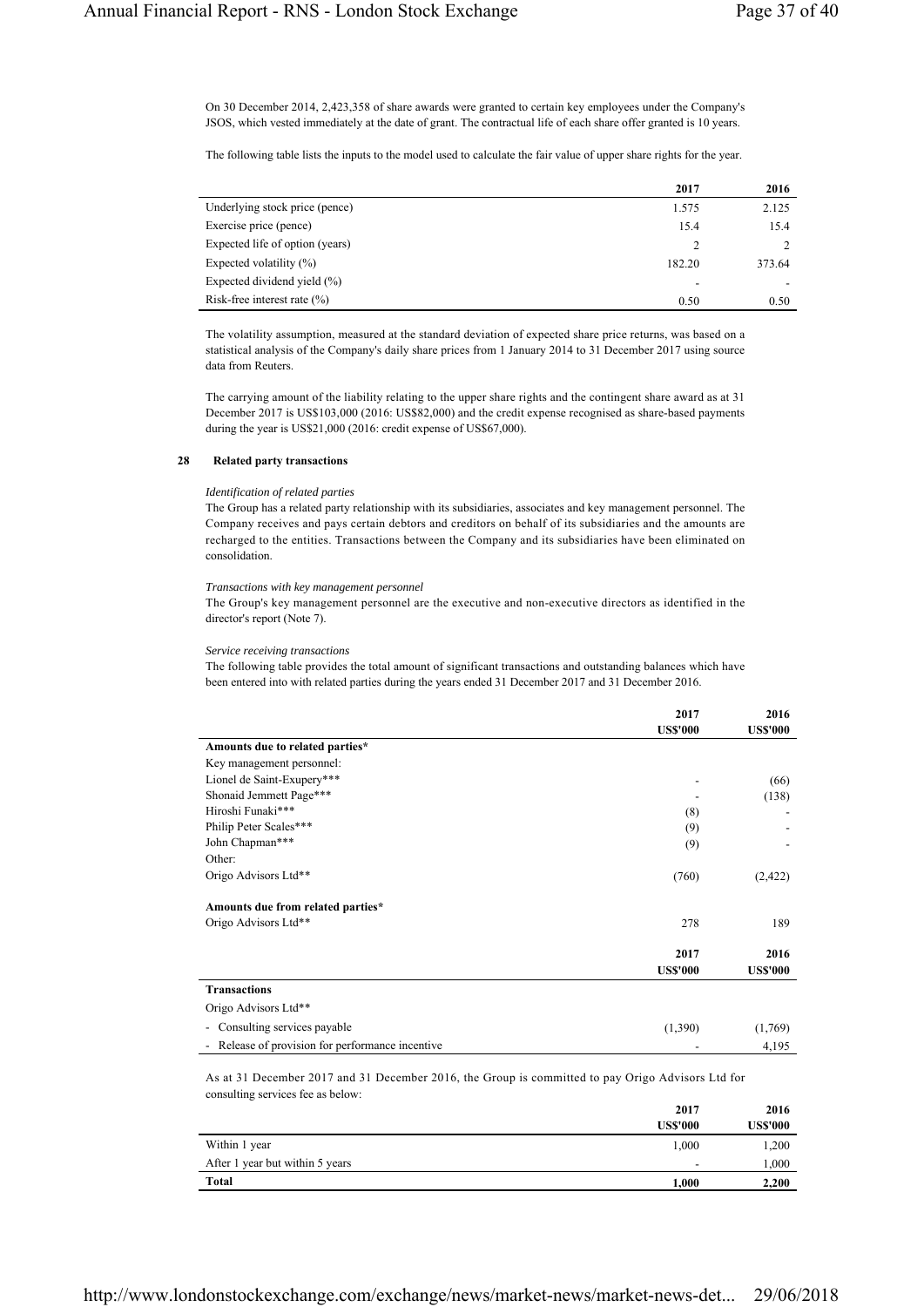- \* The amount due to Origo Advisors Ltd is unsecured, has no fixed terms of repayment, and bears interest at 8 percent per annum. The other amounts are unsecured, non-interest bearing and have no fixed terms of repayment.
- Origo Advisors Ltd is controlled by entities whose ultimate beneficiaries include Niklas Ponnert (director of the Company who resigned in April 2018) and Chris A Rynning (former director of the Company). The transactions were mutually agreed by both parties at a fixed sum or charged based on cost incurred. The agreement was signed for four years up to 31 December 2018. A new Asset Realisation Support Agreement was signed in May 2018 to waive the fixed sum of US\$1 million for 2018 as disclosed in Note 28 above and Note 33.
- \*\*\* Ms. Shonaid Jemmett Page and Mr. Lionel de Saint-Exupery resigned as non-executive directors of the Company in October 2017. Mr. Hiroshi Funaki was appointed as director of the Company in September 2017, and Mr. Philip Peter Scales and Mr. John Chapman were appointed as directors of the Company in October 2017.

### **29 Capital management**

The primary objectives of the Group's capital management are to safeguard the Group's ability to continue as a going concern and to maintain healthy capital ratios in order to support its business and maximise shareholders' value.

The Group manages and makes appropriate adjustments to its capital structure on an ongoing basis in light of changes in economic conditions and the risk characteristic of the underlying assets. To maintain or adjust the capital structure, the Group may adjust dividend payments to shareholders, return capital to shareholders and/or issue new shares. The Group is not subject to any externally imposed capital requirements. No changes were made in the objectives, policies or processes during the years ended 31 December 2017 and 31 December 2016.

The Group monitors capital using a gearing ratio, which is net debt divided by capital plus net debt. Net debt includes total liabilities less cash and bank balances. Capital includes equity attributable to equity holders of the parent company. The gearing ratios as at the reporting dates were as follows:

|                                                     | 2017<br><b>US\$'000</b> | 2016<br><b>US\$'000</b> |
|-----------------------------------------------------|-------------------------|-------------------------|
|                                                     |                         | (restated)              |
| Total liabilities                                   | 5,714                   | 56,482                  |
| Less: Cash and bank balances                        | (1,199)                 | (1,786)                 |
| Net debt                                            | 4,515                   | 54,696                  |
|                                                     | 2017<br><b>US\$'000</b> | 2016<br><b>US\$'000</b> |
|                                                     |                         | (restated)              |
| Equity attributable to equity holders of the parent | 14,165                  | 45,517                  |
| Capital                                             | 14,165                  | 45,517                  |
| Capital and net debt                                | 18,680                  | 100,213                 |
| <b>Gearing ratio</b>                                | 24%                     | 55%                     |

**30 Summary of financial assets and financial liabilities by category**

|                                                  | 2017<br><b>US\$'000</b> | 2016<br><b>US\$'000</b> |
|--------------------------------------------------|-------------------------|-------------------------|
| <b>Financial assets</b>                          |                         |                         |
| Loans and receivables                            | 2,073                   | 5,938                   |
| Fair value through profit or loss - designated*  | 17,779                  | 96,518                  |
|                                                  | 19,852                  | 102,456                 |
| <b>Financial liabilities</b>                     |                         |                         |
| Financial liabilities measured at amortised cost | 3,984                   | 53,940                  |
| Financial guarantee contracts                    | 435                     | 435                     |
|                                                  | 4,419                   | 54,375                  |

\* Included investments in associates of the Group that measured at fair value through profit or loss of US\$1,607,000 (2016: US\$31,752,000).

## **31 Commitments and contingencies**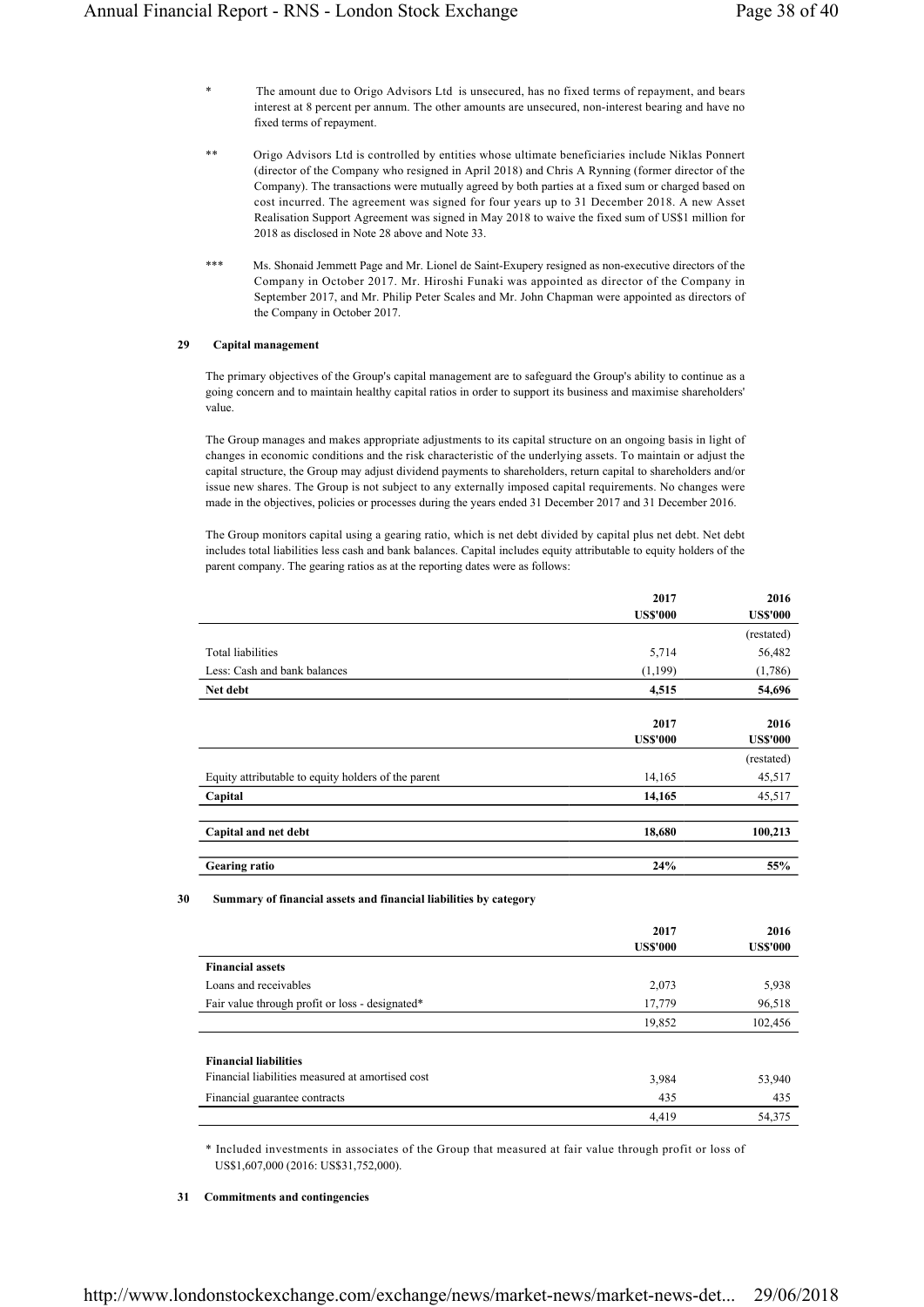There were no material contracted commitments or contingent assets or liabilities at 31 December 2017 (31 December 2016: none) that have not been disclosed in the consolidated financial statements.

# **32 Comparative figures**

Certain comparative figures have been reclassified to conform the current year's presentation.

# **33 Subsequent events**

- (a) In February and April 2018, the Company announced that the sale of a 4.6% and a 3.5% beneficial interest respectively in Niutech, the operating company of Niutech Energy Ltd., to Chinese institutional and other investors, for net cash proceeds of US\$5.4 million in total. Post the sales, Origo continues to hold a 3.7 % indirect interest in Niutech.
- (b) In April 2018, the Company repaid the US\$2.5 million loan that the Company entered into on 5 December 2016 by repaying the US\$2.5 million principal amount of the loan in full satisfaction of the obligation with no interest or penalty payments. The terms of the loan had required the accrual of 12% annual interest with full repayment of principal and interest no later than December 2020 in an amount no less than US\$3.75 million.
- (c) In April 2018, the Company announced the appointment of Arden Partners plc as its nominated advisor and broker and the resignation of Niklas Ponnert from the Board with immediate effect.
- (d) In May 2018, the Company announced that, following the passing of relevant resolutions at the Extraordinary General Meeting held on 18 May 2018, the 2014 Asset Realisation Support Agreement with the Company's investment consultant Origo Advisers Limited had been replaced with a new agreement effective 1 January 2018 (the "New ARA"). The New ARA waives Origo Advisers Limited's entitlement to a fixed fee of US\$1 million for 2018 and any future fixed fees in return for an ongoing fee of 8 percent of all cash returned to shareholders with a hold back of 25 percent of that amount until all the Group's assets are sold.
- (e) In June 2018, the Company disposed of a 30.9% beneficial interest respectively in Kincora for net cash proceeds of US\$1.5 million in total. Post the sales, Origo holds no interest in Kincora.

| Directors<br>Chapman, Non-Executive Chairman      | John       |
|---------------------------------------------------|------------|
| (appointed in October 2017)                       |            |
| Funaki, Non-Executive Director                    | Hiroshi    |
| (appointed in September 2017)                     | Philip     |
| Peter Scales, Non-Executive Director              |            |
| (appointed in October 2017)                       | Niklas     |
| Ponnert, Director                                 | (resigned  |
| in April 2018)                                    | Shonaid    |
| Jemmett-Page, Non-Executive Director              | (resigned  |
| in October 2017)                                  | Lionel de  |
| Saint-Exupery, Non-Executive Director             |            |
| in October 2017)                                  | (resigned) |
| Country of incorporation of parent company<br>Man | Isle of    |
| Company number                                    | 005681V    |
| Auditor<br>Limited                                | <b>BDO</b> |
| Wing On Centre                                    | $25/F$ ,   |
|                                                   | 111        |

#### **Origo Partners Plc Directors, Advisors and Other Information**